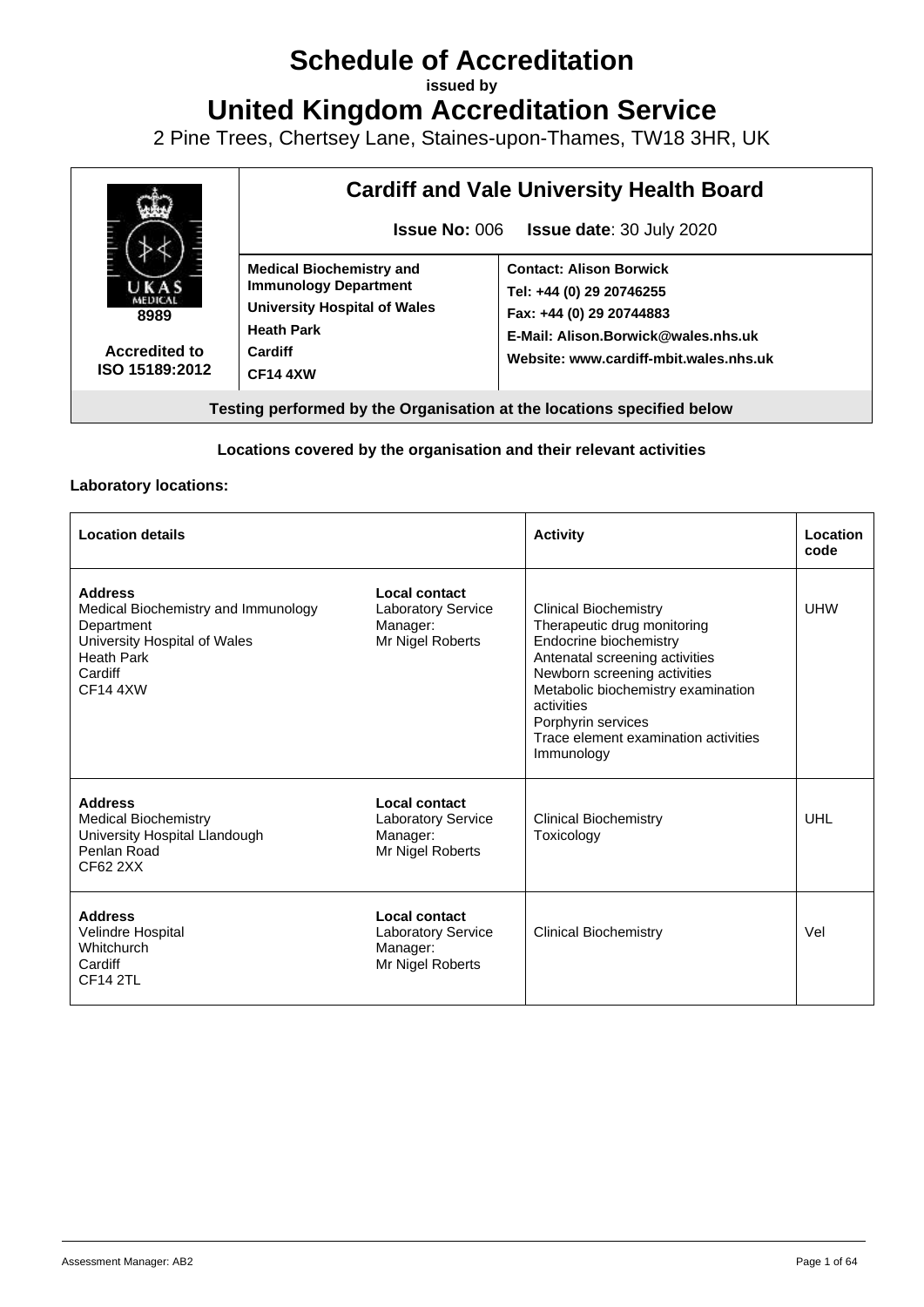

#### **Schedule of Accreditation issued by United Kingdom Accreditation Service**

2 Pine Trees, Chertsey Lane, Staines-upon-Thames, TW18 3HR, UK

### **Cardiff and Vale University Health Board**

**Issue No:** 006 **Issue date:** 30 July 2020

**Testing performed by the Organisation at the locations specified**

### DETAIL OF ACCREDITATION

| Materials/Products tested | Type of test/Properties<br>measured/Range of<br>measurement                            | Standard specifications/<br>Equipment/Techniques used                                                                                                                                                                                   | Location<br>Code           |
|---------------------------|----------------------------------------------------------------------------------------|-----------------------------------------------------------------------------------------------------------------------------------------------------------------------------------------------------------------------------------------|----------------------------|
| <b>HUMAN BODY FLUIDS</b>  | <b>Biochemistry examination</b><br>activities for the purpose of<br>clinical diagnosis | In house documented methods<br>incorporating manufacturers'<br>instructions where relevant                                                                                                                                              |                            |
|                           |                                                                                        | <b>Abbott Alinity</b><br>Measurement by colorimetric,<br>turbidometric,<br>immunoturbidometric, enzymatic,<br>immunoassay, and indirect ion-<br>selective electrode methods.                                                            |                            |
|                           |                                                                                        | <b>UHW:</b> 3 x paired Alinity C<br>(chemistry analysers) and 2 x<br>paired Alinity I (immunoassay<br>analysers) linked to A3600 track<br>UHL: 1 x Alinity ci analyser and a<br>single Alinity c<br>Velindre: Single Alinity C analyser |                            |
| Serum, plasma             | Alcohol                                                                                | LP-BIO-AEth                                                                                                                                                                                                                             | UHW,<br><b>UHL</b>         |
| Serum, plasma             | Alkaline phosphatase                                                                   | LP-BIO-ALVAIKP                                                                                                                                                                                                                          | UHW,<br>UHL,<br><b>VEL</b> |
| Serum, plasma             | Alanine Transaminase                                                                   | LP-BIO-ALVALT                                                                                                                                                                                                                           | UHW,<br>UHL,<br><b>VEL</b> |
| Serum, plasma             | Ammonia                                                                                | LP-BIO-ALV-Ammon                                                                                                                                                                                                                        | UHW,<br>UHL,<br><b>VEL</b> |
| Serum, plasma             | Aspartate Aminotransaminase<br>(AST)                                                   | LP-BIO-ALVAST                                                                                                                                                                                                                           | UHW,<br><b>UHL</b>         |
| Serum, plasma             | Bicarbonate                                                                            | LP-BIO-ACO2                                                                                                                                                                                                                             | <b>UHW</b>                 |
| Serum, plasma             | <b>Bile Acids</b>                                                                      | LP-BIO-ABILEACID                                                                                                                                                                                                                        | <b>UHW</b>                 |
|                           |                                                                                        |                                                                                                                                                                                                                                         |                            |
|                           |                                                                                        |                                                                                                                                                                                                                                         |                            |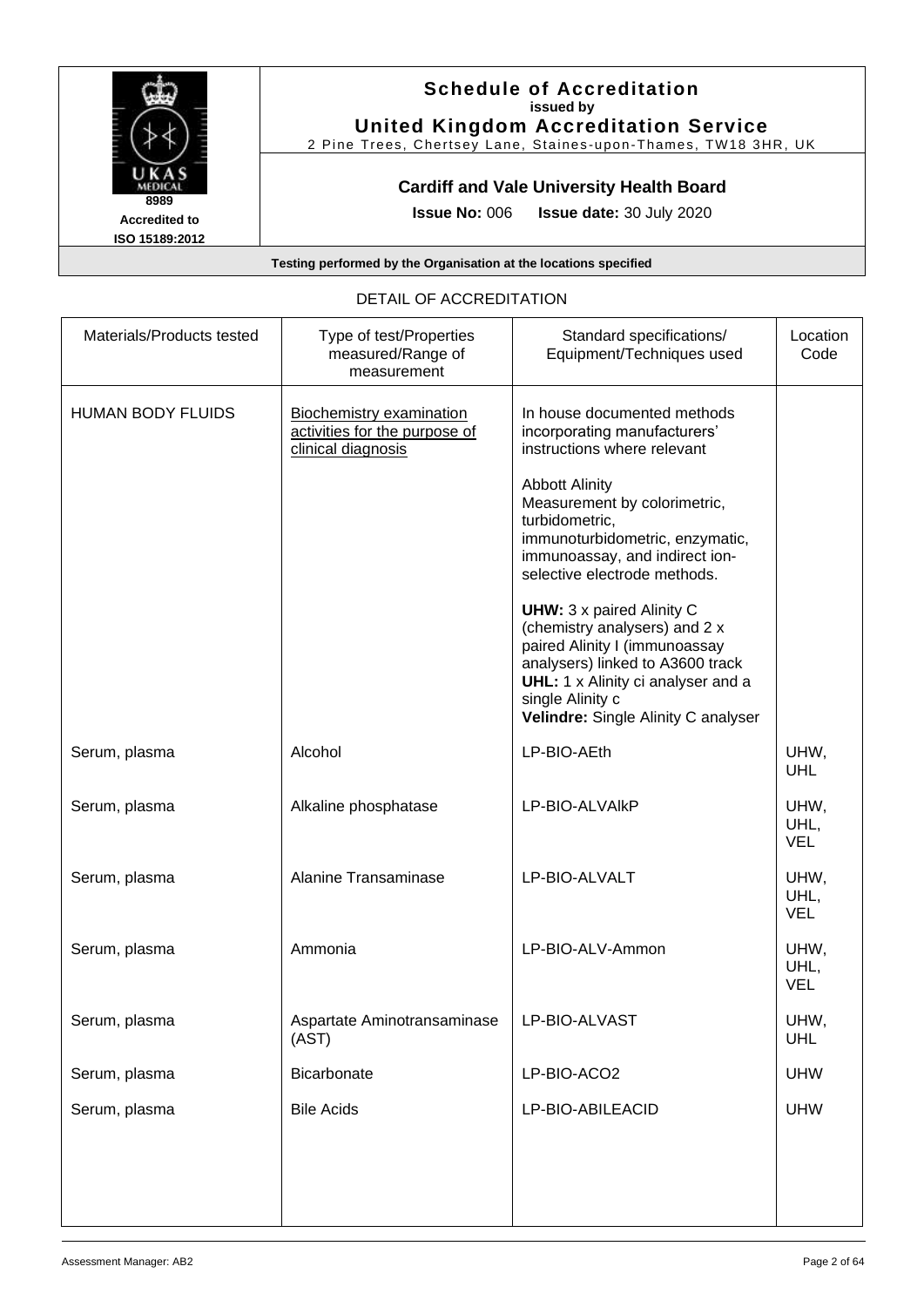

#### **Schedule of Accreditation issued by United Kingdom Accreditation Service**

2 Pine Trees, Chertsey Lane, Staines -upon -Thames, TW18 3HR, UK

### **Cardiff and Vale University Health Board**

**Issue No:** 006 **Issue date:** 30 July 2020

| Materials/Products tested            | Type of test/Properties<br>measured/Range of<br>measurement                                     | Standard specifications/<br>Equipment/Techniques used                                                                                                                                   | Location<br>Code           |
|--------------------------------------|-------------------------------------------------------------------------------------------------|-----------------------------------------------------------------------------------------------------------------------------------------------------------------------------------------|----------------------------|
| <b>HUMAN BODY FLUIDS</b><br>(cont'd) | <b>Biochemistry examination</b><br>activities for the purpose of<br>clinical diagnosis (cont'd) | <b>Abbott Alinity</b><br>Measurement by colorimetric,<br>turbidometric,<br>immunoturbidometric, enzymatic,<br>immunoassay, and indirect ion-<br>selective electrode methods<br>(cont'd) |                            |
| Serum, plasma                        | <b>Bilirubin</b>                                                                                | LP-BIO-ALVTBil                                                                                                                                                                          | UHW,<br>UHL,<br><b>VEL</b> |
| Serum, plasma                        | Caeruloplasmin                                                                                  | LP-BIO-ACER                                                                                                                                                                             | <b>UHW</b>                 |
| Serum, plasma                        | Cholesterol                                                                                     | LP-BIO-ALChol                                                                                                                                                                           | UHW,<br><b>UHL</b>         |
| Serum, plasma                        | <b>Creatine Kinase</b>                                                                          | LP-BIO-ALCK                                                                                                                                                                             | UHW,<br>UHL                |
| Serum, plasma                        | C-reactive protein                                                                              | LP-BIO-ALVCRP                                                                                                                                                                           | UHW,<br>UHL                |
| Serum, plasma                        | Lactate Dehydrogenase                                                                           | LP-BIO-ALVLDH                                                                                                                                                                           | UHW,<br>UHL,<br><b>VEL</b> |
| Serum, plasma                        | <b>Direct Bilirubin</b>                                                                         | LP-BIO-ALDBili                                                                                                                                                                          | UHW,<br><b>UHL</b>         |
| Serum, plasma                        | Gamma-Glutamyl Transferase                                                                      | LP-BIO-ALVGGT                                                                                                                                                                           | UHW,<br>UHL,<br><b>VEL</b> |
| Serum, plasma                        | <b>HDL-Cholesterol</b>                                                                          | LP-BIO-ALHDLUIt                                                                                                                                                                         | UHW,<br>UHL                |
| Serum, plasma                        | Paracetamol                                                                                     | LP-BIO-APara                                                                                                                                                                            | UHW,<br><b>UHL</b>         |
| Serum, plasma                        | Salicylate                                                                                      | LP-BIO-ASal                                                                                                                                                                             | UHW,<br><b>UHL</b>         |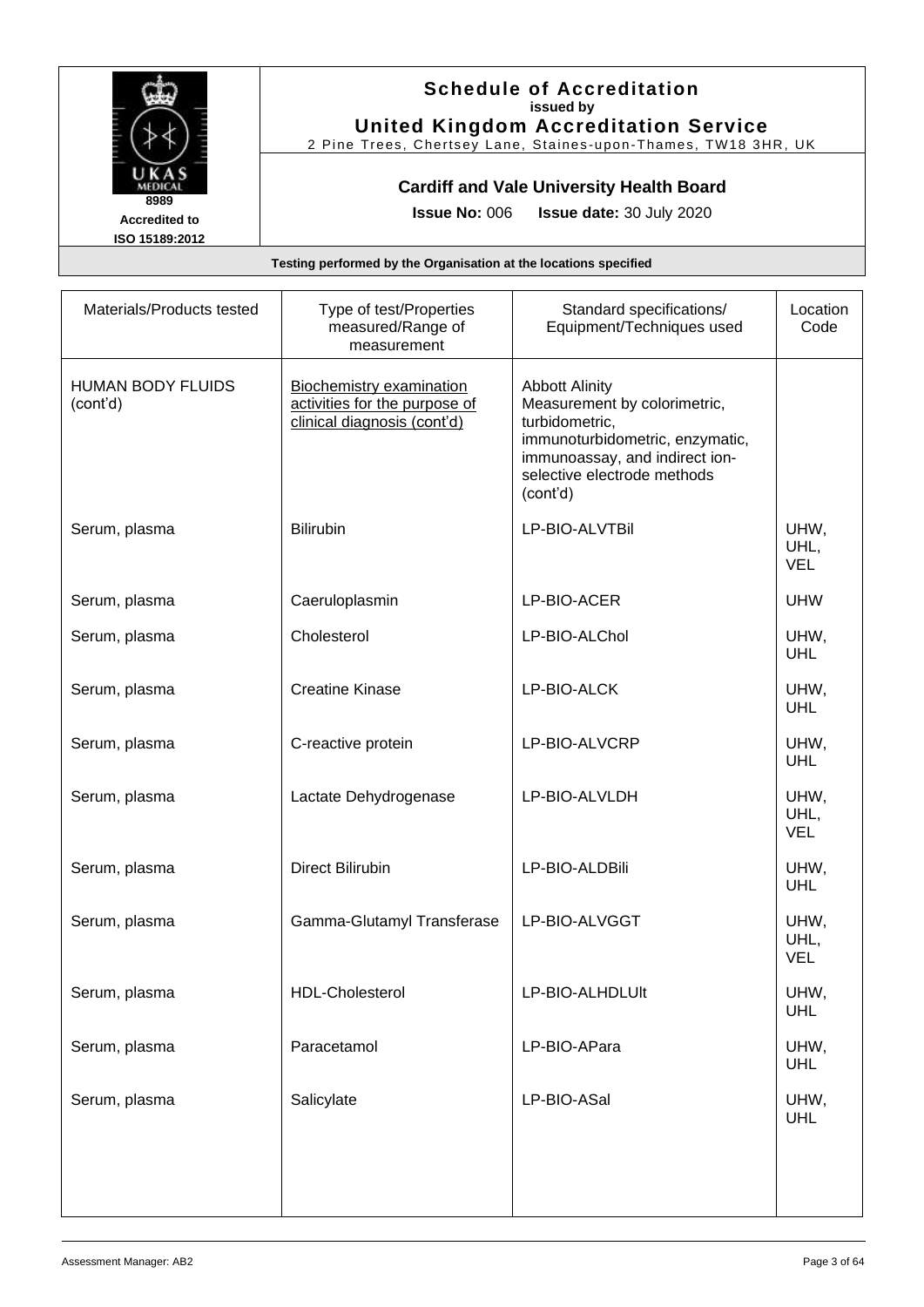

### **Schedule of Accreditation issued by United Kingdom Accreditation Service**

2 Pine Trees, Chertsey Lane, Staines -upon -Thames, TW18 3HR, UK

### **Cardiff and Vale University Health Board**

**Issue No:** 006 **Issue date:** 30 July 2020

| Materials/Products tested            | Type of test/Properties<br>measured/Range of<br>measurement                                     | Standard specifications/<br>Equipment/Techniques used                                                                                                                                    | Location<br>Code   |
|--------------------------------------|-------------------------------------------------------------------------------------------------|------------------------------------------------------------------------------------------------------------------------------------------------------------------------------------------|--------------------|
| <b>HUMAN BODY FLUIDS</b><br>(cont'd) | <b>Biochemistry examination</b><br>activities for the purpose of<br>clinical diagnosis (cont'd) | <b>Abbott Alinity</b><br>Measurement by colorimetric,<br>turbidometric,<br>immunoturbidometric, enzymatic,<br>immunoassay, and indirect ion-<br>selective electrode methods.<br>(cont'd) |                    |
| Serum, plasma                        | Triglyceride                                                                                    | LP-BIO-ALTrig                                                                                                                                                                            | UHW,<br>UHL        |
| Serum, plasma                        | α-fetoprotein                                                                                   | LP-BIO-AAFPTM                                                                                                                                                                            | <b>UHW</b>         |
| Serum, plasma                        | Anti thyroid peroxidase (Anti-<br>TPO)                                                          | LP-BIO-AATPO                                                                                                                                                                             | <b>UHW</b>         |
| Serum, plasma                        | β-Human chorionic<br>gonadotrophin ( $\beta$ hCG)                                               | LP-BIO-ABHCG                                                                                                                                                                             | <b>UHW</b>         |
| Serum, plasma                        | Carcino embryonic antigen                                                                       | LP-BIO-ACEA                                                                                                                                                                              | <b>UHW</b>         |
| Serum, plasma                        | CA125                                                                                           | LP-BIO-ACA125                                                                                                                                                                            | <b>UHW</b>         |
| Serum, plasma                        | CA153                                                                                           | LP-BIO-ACA153                                                                                                                                                                            | <b>UHW</b>         |
| Serum, plasma                        | CA199                                                                                           | LP-BIO-ACA199                                                                                                                                                                            | <b>UHW</b>         |
| Serum, plasma                        | Free T <sub>3</sub>                                                                             | LP-BIO-AFT3                                                                                                                                                                              | <b>UHW</b>         |
| Serum, plasma                        | Free T4                                                                                         | LP-BIO-AFT4                                                                                                                                                                              | UHW,<br>UHL        |
| Serum, plasma                        | <b>Follicle Stimulating Hormone</b>                                                             | LP-BIO-AFSH                                                                                                                                                                              | <b>UHW</b>         |
| Serum, plasma                        | <b>Luteinising Hormone</b>                                                                      | LP-BIO-ALH                                                                                                                                                                               | <b>UHW</b>         |
| Serum, plasma                        | Progesterone                                                                                    | LP-BIO-AProg                                                                                                                                                                             | <b>UHW</b>         |
| Serum, plasma                        | Cortisol                                                                                        | LP-BIO-ACort                                                                                                                                                                             | <b>UHW</b>         |
| Serum, plasma                        | Troponin I                                                                                      | LP-BIO-ALTrop                                                                                                                                                                            | UHW,<br><b>UHL</b> |
|                                      |                                                                                                 |                                                                                                                                                                                          |                    |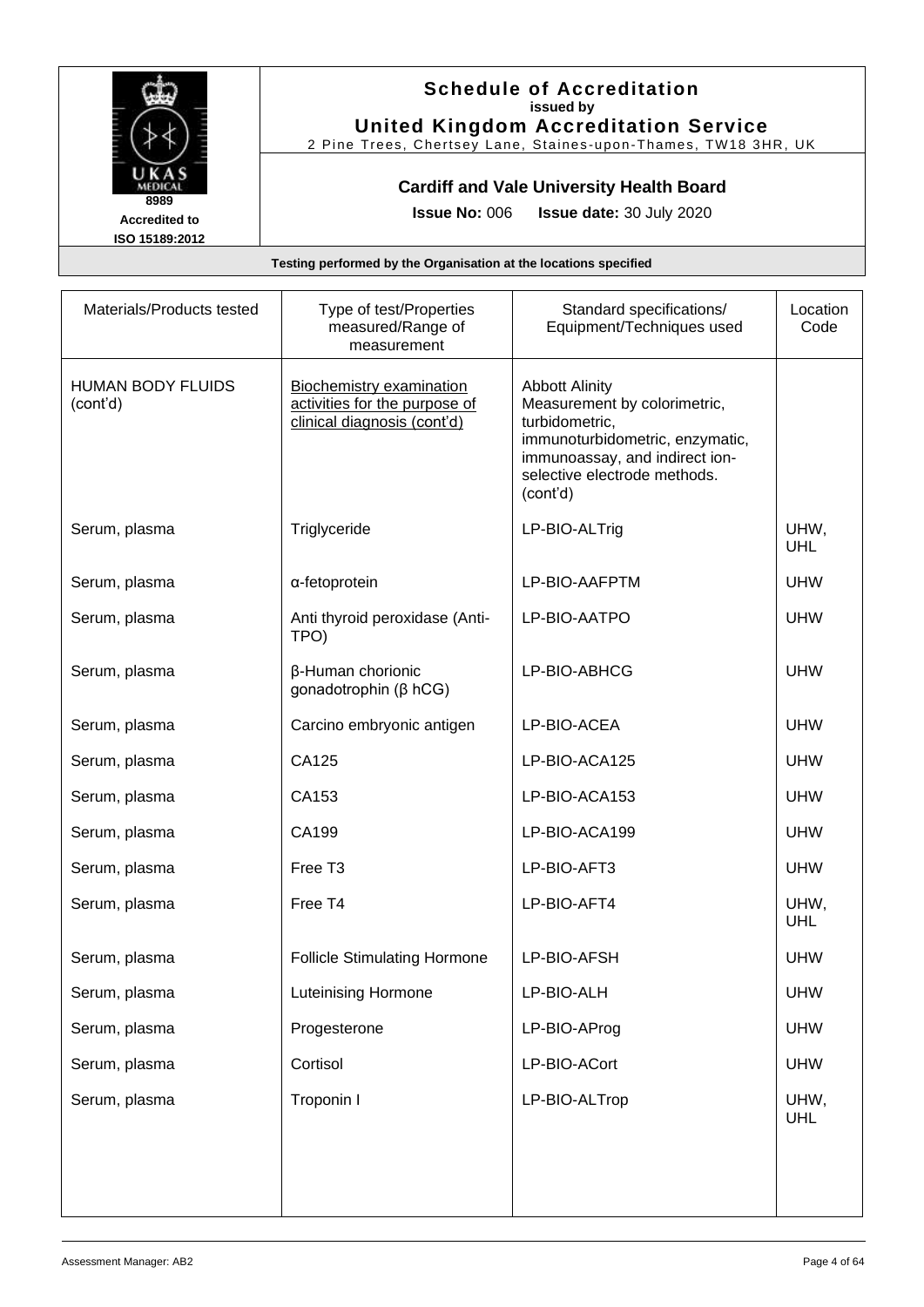

#### **Schedule of Accreditation issued by United Kingdom Accreditation Service**

2 Pine Trees, Chertsey Lane, Staines -upon -Thames, TW18 3HR, UK

### **Cardiff and Vale University Health Board**

**Issue No:** 006 **Issue date:** 30 July 2020

| Materials/Products tested            | Type of test/Properties<br>measured/Range of<br>measurement                                     | Standard specifications/<br>Equipment/Techniques used                                                                                                                                    | Location<br>Code         |
|--------------------------------------|-------------------------------------------------------------------------------------------------|------------------------------------------------------------------------------------------------------------------------------------------------------------------------------------------|--------------------------|
| <b>HUMAN BODY FLUIDS</b><br>(cont'd) | <b>Biochemistry examination</b><br>activities for the purpose of<br>clinical diagnosis (cont'd) | <b>Abbott Alinity</b><br>Measurement by colorimetric,<br>turbidometric,<br>immunoturbidometric, enzymatic,<br>immunoassay, and indirect ion-<br>selective electrode methods.<br>(cont'd) |                          |
| Serum, plasma                        | <b>Thyroid Stimulating Hormone</b><br>(TSH)                                                     | LP-BIO-ATSH                                                                                                                                                                              | UHW,<br><b>UHL</b>       |
| Serum, plasma                        | Apolipoprotein A                                                                                | LP-BIO-AAPOA1                                                                                                                                                                            | <b>UHW</b>               |
| Serum, plasma                        | Apolipoprotein B                                                                                | LP-BIO-AAPOB                                                                                                                                                                             | <b>UHW</b>               |
| Serum, plasma                        | Lipoprotein (a)                                                                                 | LP-BIO-ALPa                                                                                                                                                                              | <b>UHW</b>               |
| Serum, plasma                        | 25 OH Vitamin D                                                                                 | LP-BIO-EVitD                                                                                                                                                                             | <b>UHW</b>               |
| Serum, plasma, urine                 | Albumin                                                                                         | LP-BIO-ALVAIbBCP                                                                                                                                                                         | UHW,<br><b>UHL</b>       |
| Serum, plasma, urine                 | Amylase                                                                                         | LP-BIO-ALAmy                                                                                                                                                                             | UHW,<br>UHL              |
| Serum, plasma, urine                 | Calcium                                                                                         | LP-BIO-ALVCa                                                                                                                                                                             | UHW,<br><b>UHL</b>       |
| Serum, plasma, urine                 | Chloride                                                                                        | LP-BIO-ALVElect                                                                                                                                                                          | UHW,<br><b>UHL</b>       |
| Serum, plasma, urine                 | Creatinine: Jaffe method                                                                        | LP-BIO-ALVCrea                                                                                                                                                                           | UHW,<br>UHL              |
| Serum, plasma, urine                 | Magnesium                                                                                       | LP-BIO-ALVMg                                                                                                                                                                             | UHW,<br>UHL              |
| Serum, plasma, urine                 | Phosphate                                                                                       | LP-BIO-ALVPO4                                                                                                                                                                            | <b>UHW</b><br><b>UHL</b> |
| Serum, plasma, urine                 | Potassium                                                                                       | LP-BIO-ALVElect                                                                                                                                                                          | UHW,<br>UHL              |
|                                      |                                                                                                 |                                                                                                                                                                                          |                          |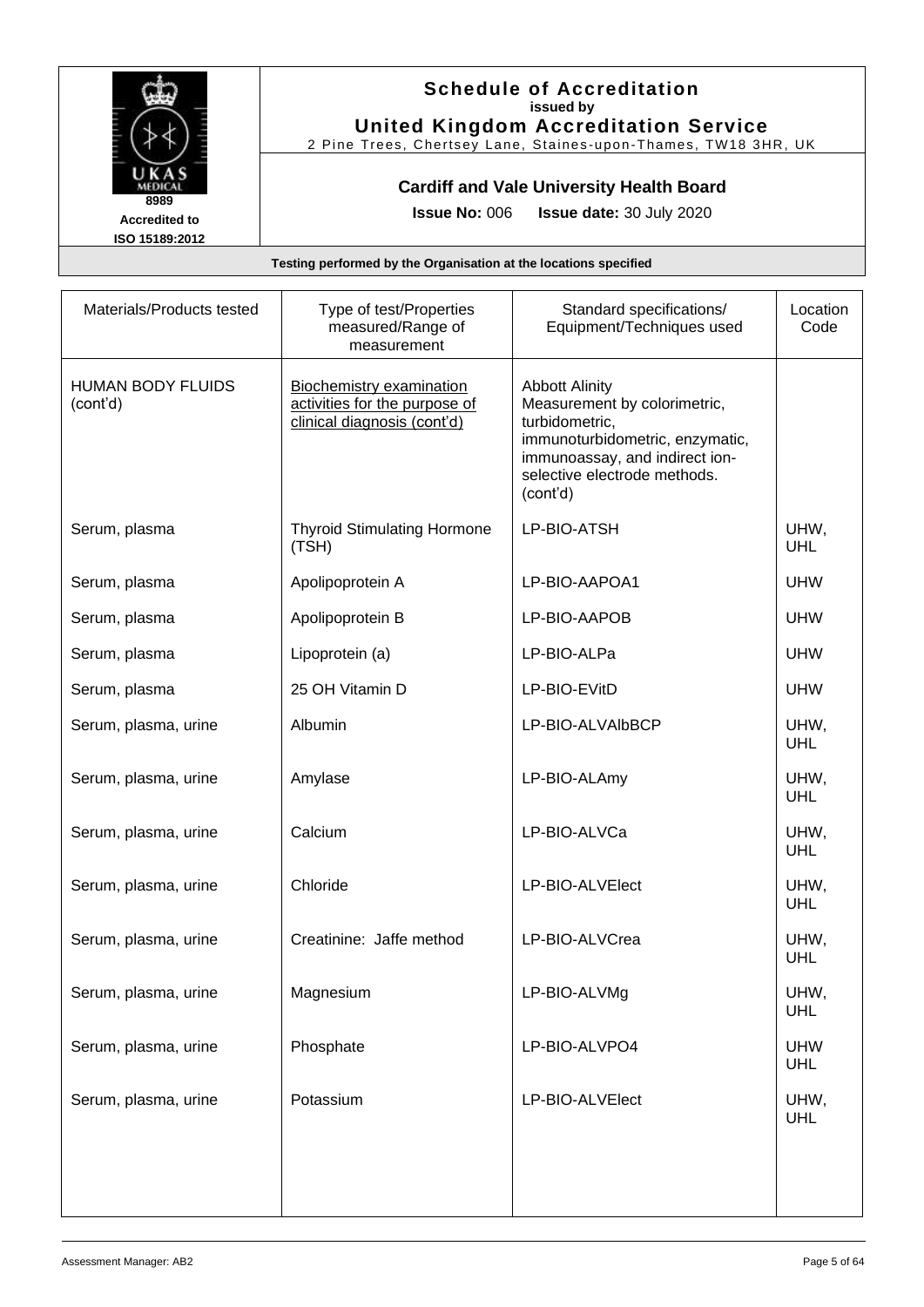

### **Schedule of Accreditation issued by United Kingdom Accreditation Service**

2 Pine Trees, Chertsey Lane, Staines -upon -Thames, TW18 3HR, UK

### **Cardiff and Vale University Health Board**

**Issue No:** 006 **Issue date:** 30 July 2020

| Materials/Products tested                     | Type of test/Properties<br>measured/Range of<br>measurement                                     | Standard specifications/<br>Equipment/Techniques used                                                                                                                                    | Location<br>Code   |
|-----------------------------------------------|-------------------------------------------------------------------------------------------------|------------------------------------------------------------------------------------------------------------------------------------------------------------------------------------------|--------------------|
| <b>HUMAN BODY FLUIDS</b><br>(cont'd)          | <b>Biochemistry examination</b><br>activities for the purpose of<br>clinical diagnosis (cont'd) | <b>Abbott Alinity</b><br>Measurement by colorimetric,<br>turbidometric,<br>immunoturbidometric, enzymatic,<br>immunoassay, and indirect ion-<br>selective electrode methods.<br>(cont'd) |                    |
| Serum, plasma, urine                          | Sodium                                                                                          | LP-BIO-ALVElect                                                                                                                                                                          | UHW,<br><b>UHL</b> |
| Serum, plasma, urine                          | Urate                                                                                           | LP-BIO-ALUA                                                                                                                                                                              | UHW,<br><b>UHL</b> |
| Serum, plasma, urine                          | Urea                                                                                            | LP-BIO-ALVUrea                                                                                                                                                                           | UHW,<br>UHL        |
| Serum, plasma, urine, CSF                     | Glucose                                                                                         | LP-BIO-ALVGIuc                                                                                                                                                                           | UHW,<br>UHL        |
| Serum, plasma, urine, CSF                     | <b>Total Protein</b>                                                                            | LP-BIO-ALVTP<br>LP-BIO-ALUCSFPRO                                                                                                                                                         | UHW,<br><b>UHL</b> |
| Urine                                         | Micro Albumin                                                                                   | LP-BIO-AUALB                                                                                                                                                                             | <b>UHW</b>         |
| Serum                                         | Prostate Specific Antigen                                                                       | LP-BIO-APSA                                                                                                                                                                              | <b>UHW</b>         |
| <b>EDTA Plasma</b>                            | Parathyroid Hormone                                                                             | LP-BIO-APTH                                                                                                                                                                              | <b>UHW</b>         |
| Serum, EDTA Plasma,<br>Lithium-Heparin Plasma | Sex hormone binding globulin<br>(SHBG)                                                          | LP-BIO-ASHBG                                                                                                                                                                             | <b>UHW</b>         |
| Serum                                         | Rheumatoid factor                                                                               | LP-BIO-ARHFACT                                                                                                                                                                           | <b>UHW</b>         |
| Serum/Li Heparin plasma                       | NT Pro BNP                                                                                      | LP-BIO-ANTProBNP                                                                                                                                                                         | <b>UHW</b>         |
| Plasma/serum                                  | Calculated free testosterone                                                                    | By calculation<br>LI-BIO-EFreeTestCort                                                                                                                                                   | UHW,<br><b>UHL</b> |
|                                               |                                                                                                 |                                                                                                                                                                                          |                    |
|                                               |                                                                                                 |                                                                                                                                                                                          |                    |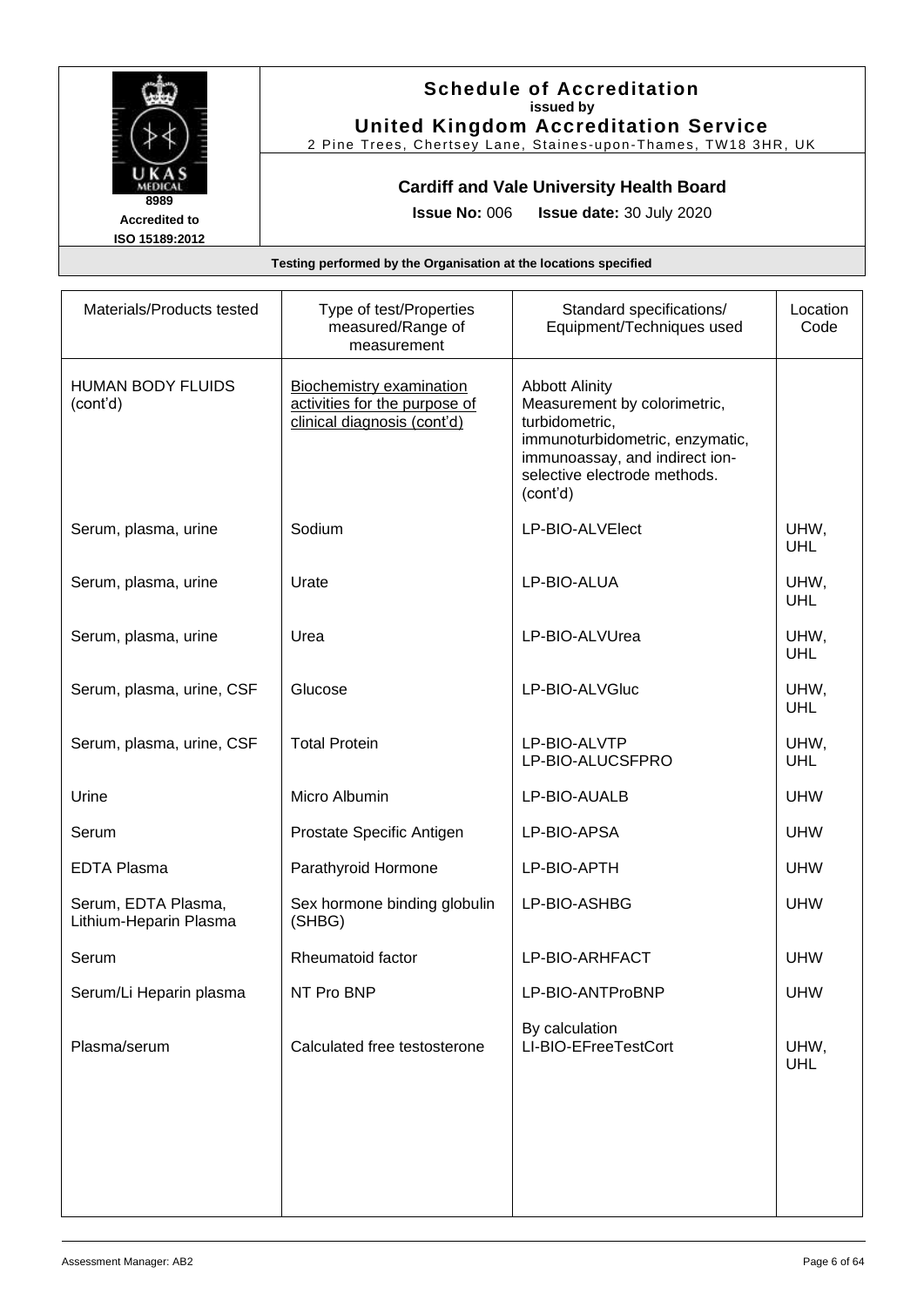

### **Schedule of Accreditation issued by United Kingdom Accreditation Service**

2 Pine Trees, Chertsey Lane, Staines -upon -Thames, TW18 3HR, UK

### **Cardiff and Vale University Health Board**

**Issue No:** 006 **Issue date:** 30 July 2020

| Materials/Products tested            | Type of test/Properties<br>measured/Range of<br>measurement                                                                                                          | Standard specifications/<br>Equipment/Techniques used                                                                                                                                     | Location<br>Code   |
|--------------------------------------|----------------------------------------------------------------------------------------------------------------------------------------------------------------------|-------------------------------------------------------------------------------------------------------------------------------------------------------------------------------------------|--------------------|
| <b>HUMAN BODY FLUIDS</b><br>(cont'd) | <b>Biochemistry examination</b><br>activities for the purpose of<br>clinical diagnosis (cont'd)                                                                      | <b>Abbott Alinity</b><br>Measurement by colourimetric,<br>turbidometric,<br>immunoturbidometric, enzymatic,<br>immunoassay, and indirect ion-<br>selective electrode methods.<br>(cont'd) |                    |
| Serum/urine                          | calcium excretion.                                                                                                                                                   | LP-BIO-ALVCa                                                                                                                                                                              | UHW,<br><b>UHL</b> |
| Plasma/serum                         | LDL which includes total<br>cholesterol and triglycerides in<br>its calculation as follows LDL-<br>C= TChol- HDL- Trig/2.2                                           | LP-BIO-ALChol                                                                                                                                                                             | UHW,<br>UHL        |
| Plasma/serum                         | Adjusted calcium includes<br>calcium and Albumin in its<br>calculation- calculation used is<br>Adjusted Ca= Ca+ (0.016x<br>$(39-Alb)$                                | LP-BIO-ALVCa                                                                                                                                                                              | UHW,<br>UHL        |
| Plasma/serum                         | eGFR (using the 4-variable<br>MDRD equation)<br>$eGFR(mI/min/1.73m2) = 175 x$<br>[serum creatinine(umol/L) x<br>0.011312]-1.154 x [age]-0.203<br>x [0.742 if female] | LI-BIO-DBEstGFR<br>LP-BIO-ALVCrea                                                                                                                                                         | UHW,<br>UHL        |
| Urine                                | Albumin-Creatinine Ratio,<br>Protein-Creatinine Ratio - only<br>report calculated ratios of<br>these tests not the actual<br>results of each analyte                 | LI-BIO-DBTPAIb                                                                                                                                                                            | UHW,<br>UHL        |
| Plasma/serum/urine                   | TMP/GFR-                                                                                                                                                             | LI-BIO-DBHypoPO4                                                                                                                                                                          | UHW,<br>UHL        |
| Plasma/serum                         | non-HDL cholesterol (total-<br>HDL cholesterol)                                                                                                                      | LI-BIO-ALCHOL                                                                                                                                                                             | UHW,<br>UHL        |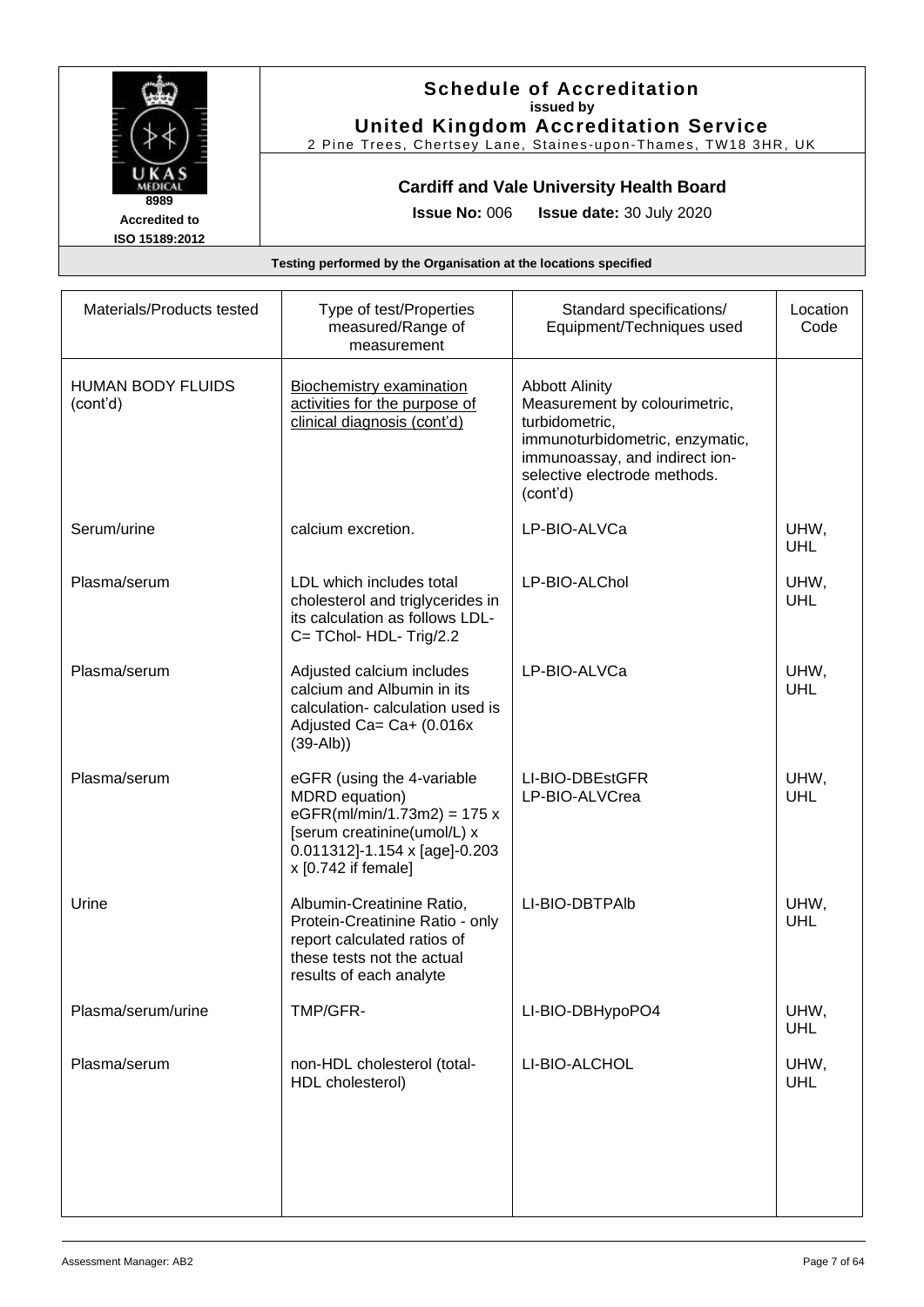

#### **Schedule of Accreditation issued by United Kingdom Accreditation Service**

2 Pine Trees, Chertsey Lane, Staines -upon -Thames, TW18 3HR, UK

### **Cardiff and Vale University Health Board**

**Issue No:** 006 **Issue date:** 30 July 2020

| Materials/Products tested            | Type of test/Properties<br>measured/Range of<br>measurement                                   | Standard specifications/<br>Equipment/Techniques used                                                                                                                                     | Location<br>Code   |
|--------------------------------------|-----------------------------------------------------------------------------------------------|-------------------------------------------------------------------------------------------------------------------------------------------------------------------------------------------|--------------------|
| <b>HUMAN BODY FLUIDS</b><br>(cont'd) | Biochemistry examination<br>activities for the purpose of<br>clinical diagnosis (cont'd)      | <b>Abbott Alinity</b><br>Measurement by colourimetric,<br>turbidometric,<br>immunoturbidometric, enzymatic,<br>immunoassay, and indirect ion-<br>selective electrode methods.<br>(cont'd) |                    |
| Serum                                | Cholinesterase Phenotype<br>(calculated from cholinestase<br>activity and inhibition studies) | LP-BIO-TXPSEUD                                                                                                                                                                            | UHL                |
| Serum                                | L Amphetamine Fraction<br>(calculated from recemic<br>proportions of isomers)                 | LP-BIO-TXLFRAC                                                                                                                                                                            | <b>UHL</b>         |
| Plasma/serum                         | AKI                                                                                           | ED-BIO-NWISAKI                                                                                                                                                                            | UHW,<br>UHL        |
| Plasma/serum/urine                   | Creatinine clearance                                                                          | LP-BIO-ALVCREA                                                                                                                                                                            | UHW,<br>UHL        |
| Urine                                | Phosphate excretion                                                                           | LP-BIO-ALVPO4                                                                                                                                                                             | UHW,<br><b>UHL</b> |
| Urine                                | Potassium excretion                                                                           | LP-BIO-ALVElect                                                                                                                                                                           | UHW,<br><b>UHL</b> |
| Urine                                | Sodium excretion                                                                              | LP-BIO-ALVElect                                                                                                                                                                           | UHW,<br><b>UHL</b> |
| Urine                                | Urate excretion                                                                               | LP-BIO-ALUA                                                                                                                                                                               | UHW,<br>UHL        |
| Urine                                | Microalbumin/creatinine ratio                                                                 | LP-BIO-AUALB                                                                                                                                                                              | UHW,<br><b>UHL</b> |
| Urine                                | Protein/creatinine ratio                                                                      | LP-BIO-ALVUCSFPRO                                                                                                                                                                         | UHW,<br><b>UHL</b> |
| Serum/plasma                         | Gentamicin                                                                                    | LP-BIO-AAlinGent                                                                                                                                                                          | <b>UHW</b>         |
|                                      |                                                                                               |                                                                                                                                                                                           |                    |
|                                      |                                                                                               |                                                                                                                                                                                           |                    |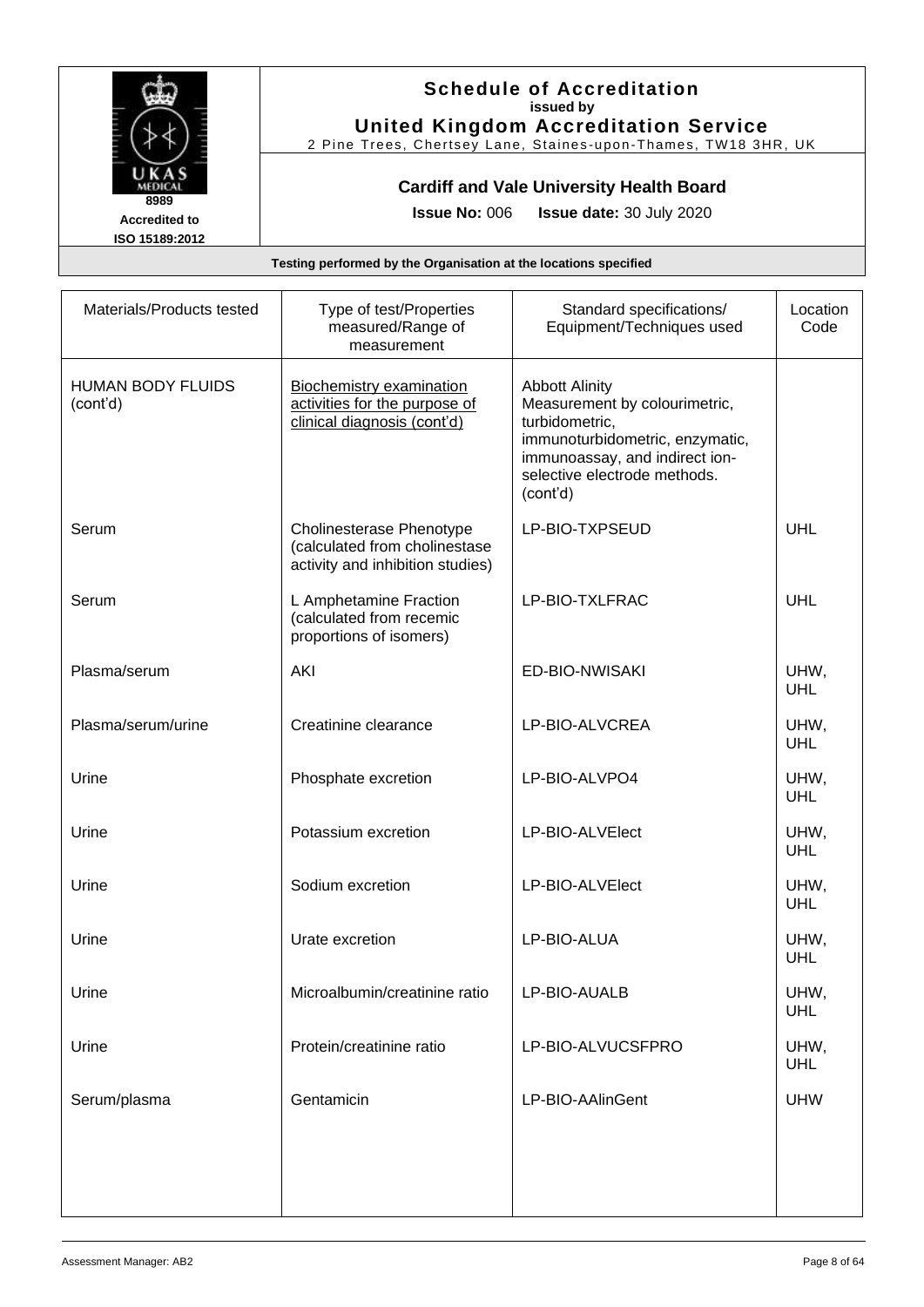

### **Schedule of Accreditation issued by United Kingdom Accreditation Service**

2 Pine Trees, Chertsey Lane, Staines -upon -Thames, TW18 3HR, UK

# **Cardiff and Vale University Health Board**

**Issue No:** 006 **Issue date:** 30 July 2020

| Materials/Products tested               | Type of test/Properties<br>measured/Range of<br>measurement                                     | Standard specifications/<br>Equipment/Techniques used                       | Location<br>Code   |
|-----------------------------------------|-------------------------------------------------------------------------------------------------|-----------------------------------------------------------------------------|--------------------|
| <b>HUMAN BODY FLUIDS</b><br>(cont'd)    | <b>Biochemistry examination</b><br>activities for the purpose of<br>clinical diagnosis (cont'd) | Documented in-house methods<br>and manufacturer's instructions for<br>use   |                    |
|                                         |                                                                                                 | Abbott Architect i2000                                                      |                    |
| Serum, EDTA Plasma                      | Dehydroepiandrosterone<br>sulphate (DHEA-S)                                                     | by Chemiluminescent Microparticle<br>Immunoassay<br>LP-BIO-ADHEAS           | <b>UHW</b>         |
| Serum, plasma                           | Oestradiol                                                                                      | LP-BIO-AOestrad                                                             | <b>UHW</b>         |
| <b>Blood</b>                            | <b>Blood Gas Profiles:</b><br><b>COHb</b>                                                       | ABL800 Radiometer                                                           | <b>UHW</b><br>UHL  |
|                                         | Potassium<br>Glucose                                                                            | Amperometric, ion-sensitive<br>electrode and potentiometric<br>measurements |                    |
|                                         |                                                                                                 | LP-BIO-AABL800                                                              |                    |
| <b>Blood</b>                            | Ionised calcium                                                                                 | LP-BIO-AABL800                                                              | UHW,<br><b>UHL</b> |
| Blood, CSF                              | Lactate                                                                                         | LP-BIO-AABL800                                                              | UHW,<br>UHL        |
| EDTA Plasma, Lithium-<br>Heparin Plasma | Haemoglobin A1c                                                                                 | <b>TOSOH G8 LA</b><br>Cation exchange HPLC                                  | <b>UHW</b>         |
|                                         |                                                                                                 | LP-BIO-AHbA1c                                                               |                    |
| Serum, plasma                           | Angiotensin converting<br>enzyme (ACE)                                                          | Trinity Biotec kit on Abbott Architect<br>by colourimetric method           | UHL                |
|                                         |                                                                                                 | LP-BIO-LACE                                                                 |                    |
|                                         |                                                                                                 |                                                                             |                    |
|                                         |                                                                                                 |                                                                             |                    |
|                                         |                                                                                                 |                                                                             |                    |
|                                         |                                                                                                 |                                                                             |                    |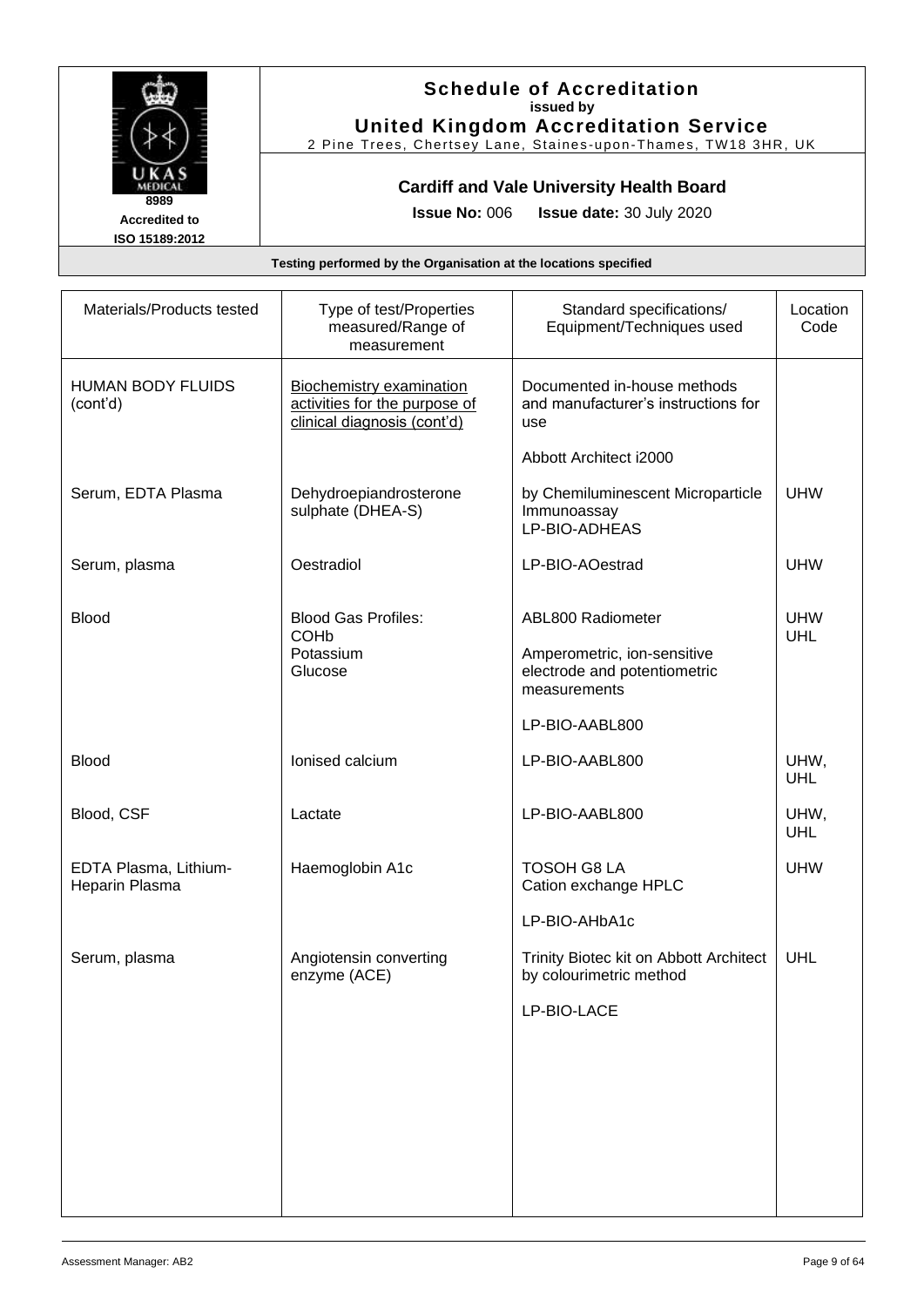

#### **Schedule of Accreditation issued by United Kingdom Accreditation Service**

2 Pine Trees, Chertsey Lane, Staines -upon -Thames, TW18 3HR, UK

### **Cardiff and Vale University Health Board**

**Issue No:** 006 **Issue date:** 30 July 2020

| Materials/Products tested            | Type of test/Properties<br>measured/Range of<br>measurement                                     | Standard specifications/<br>Equipment/Techniques used                     | Location<br>Code |
|--------------------------------------|-------------------------------------------------------------------------------------------------|---------------------------------------------------------------------------|------------------|
| <b>HUMAN BODY FLUIDS</b><br>(cont'd) | <b>Biochemistry examination</b><br>activities for the purpose of<br>clinical diagnosis (cont'd) | Documented in-house methods<br>and manufacturer's instructions for<br>use |                  |
| Serum, plasma, urine                 | Osmolality                                                                                      | <b>Advanced Instruments Osmometer</b><br>Model 3320                       | <b>UHL</b>       |
|                                      |                                                                                                 | Freezing point depression                                                 |                  |
|                                      |                                                                                                 | LP-BIO-TDOSMOL                                                            |                  |
|                                      |                                                                                                 | Osmo Pro                                                                  | <b>UHW</b>       |
|                                      |                                                                                                 | Freezing point depression                                                 |                  |
|                                      |                                                                                                 | LP-BIO-TDOSMOL                                                            |                  |
|                                      |                                                                                                 |                                                                           |                  |
|                                      |                                                                                                 |                                                                           |                  |
|                                      |                                                                                                 |                                                                           |                  |
|                                      |                                                                                                 |                                                                           |                  |
|                                      |                                                                                                 |                                                                           |                  |
|                                      |                                                                                                 |                                                                           |                  |
|                                      |                                                                                                 |                                                                           |                  |
|                                      |                                                                                                 |                                                                           |                  |
|                                      |                                                                                                 |                                                                           |                  |
|                                      |                                                                                                 |                                                                           |                  |
|                                      |                                                                                                 |                                                                           |                  |
|                                      |                                                                                                 |                                                                           |                  |
|                                      |                                                                                                 |                                                                           |                  |
|                                      |                                                                                                 |                                                                           |                  |
|                                      |                                                                                                 |                                                                           |                  |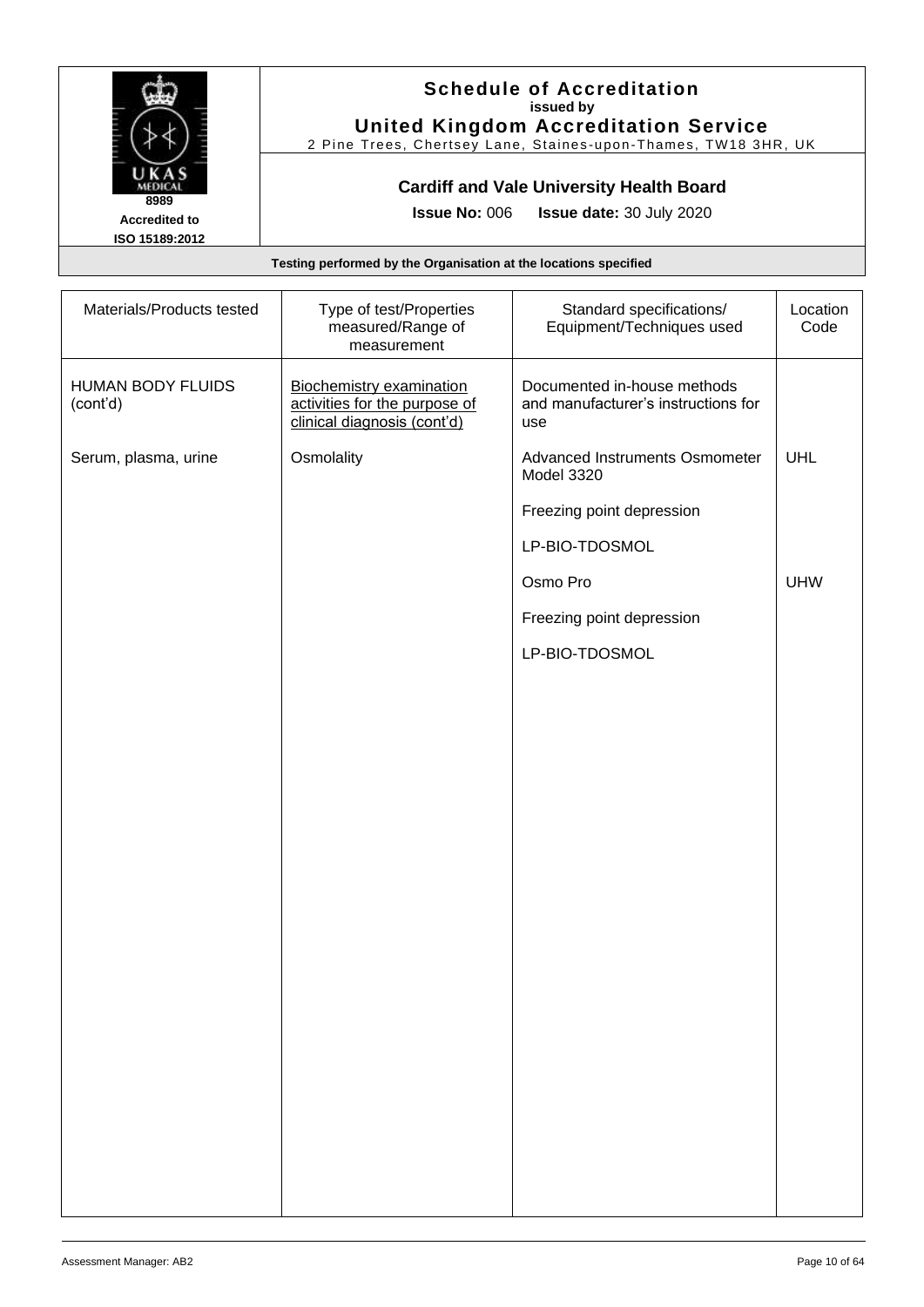

### **Schedule of Accreditation issued by United Kingdom Accreditation Service**

2 Pine Trees, Chertsey Lane, Staines -upon -Thames, TW18 3HR, UK

### **Cardiff and Vale University Health Board**

**Issue No:** 006 **Issue date:** 30 July 2020

| Materials/Products tested            | Type of test/Properties<br>measured/Range of<br>measurement                                    | Standard specifications/<br>Equipment/Techniques used                             | Location<br>Code |
|--------------------------------------|------------------------------------------------------------------------------------------------|-----------------------------------------------------------------------------------|------------------|
| <b>HUMAN BODY FLUIDS</b><br>(cont'd) | Therapeutic drug monitoring<br>examination activities for the<br>purpose of clinical diagnosis | Abbott Architect i2000 by<br><b>Chemiluminescent Microparticle</b><br>Immunoassay |                  |
| Serum                                | Carbamazepine                                                                                  | LP-BIO-ACarbamaz                                                                  | <b>UHW</b>       |
| Serum                                | Digoxin                                                                                        | LP-BIO-TDDigArch                                                                  | <b>UHW</b>       |
| Serum                                | Phenobarbitol                                                                                  | LP-BIO-APhenobarb                                                                 | <b>UHW</b>       |
| Serum                                | Phenytoin                                                                                      | LP-BIO-APhenytoin                                                                 | <b>UHW</b>       |
| Serum                                | Theophylline                                                                                   | LP-BIO-ATheophylline                                                              | <b>UHW</b>       |
| Serum                                | Valproate                                                                                      | LP-BIO-AValproate                                                                 | <b>UHW</b>       |
| Whole blood                          | Ciclosporin                                                                                    | LP-BIO-TDCicloArch                                                                | <b>UHW</b>       |
| Whole blood                          | Sirolimus                                                                                      | LP-BIO-TDSirolArch                                                                | <b>UHW</b>       |
| Whole blood                          | Tacrolimus                                                                                     | LP-BIO-TDTacArch                                                                  | <b>UHW</b>       |
|                                      |                                                                                                | <b>Abbott Alinity</b>                                                             |                  |
| Serum                                | Iron                                                                                           | LP-BIO-Alron Colorimetric                                                         | <b>UHW</b>       |
| Serum                                | Lithium                                                                                        | LP-BIO-TDLiAlinity                                                                | <b>UHW</b>       |
|                                      |                                                                                                |                                                                                   |                  |
|                                      |                                                                                                |                                                                                   |                  |
|                                      |                                                                                                |                                                                                   |                  |
|                                      |                                                                                                |                                                                                   |                  |
|                                      |                                                                                                |                                                                                   |                  |
|                                      |                                                                                                |                                                                                   |                  |
|                                      |                                                                                                |                                                                                   |                  |
|                                      |                                                                                                |                                                                                   |                  |
|                                      |                                                                                                |                                                                                   |                  |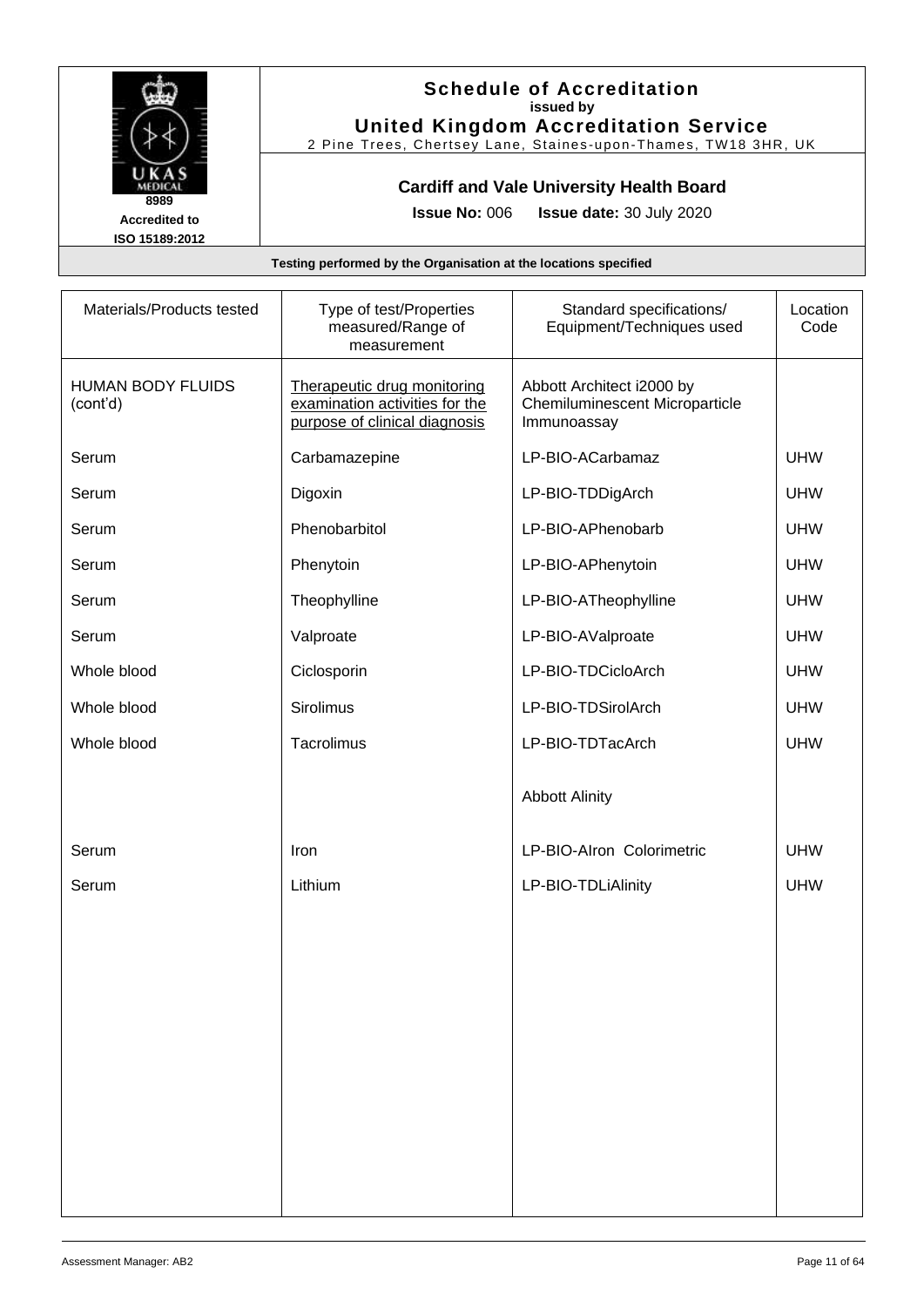

#### **Schedule of Accreditation issued by United Kingdom Accreditation Service**

2 Pine Trees, Chertsey Lane, Staines -upon -Thames, TW18 3HR, UK

### **Cardiff and Vale University Health Board**

**Issue No:** 006 **Issue date:** 30 July 2020

| Materials/Products tested                           | Type of test/Properties<br>measured/Range of<br>measurement                                      | Standard specifications/<br>Equipment/Techniques used                                        | Location<br>Code |
|-----------------------------------------------------|--------------------------------------------------------------------------------------------------|----------------------------------------------------------------------------------------------|------------------|
| <b>HUMAN BODY FLUIDS</b><br>(cont'd)                | <b>Endocrine biochemistry</b><br>examination activities for the<br>purpose of clinical diagnosis | Documented in-house methods<br>and manufacturer's instructions for<br>use                    |                  |
|                                                     |                                                                                                  | <b>Abbott Alinity</b><br>Immunoassay                                                         | <b>UHW</b>       |
| Serum                                               | Anti thyroglobulin                                                                               | LP-BIO-ATG                                                                                   |                  |
| Serum                                               | Prolactin                                                                                        | LP-BIO-AProlact                                                                              |                  |
| Serumalco                                           | Extracted prolactin                                                                              | PEG precipitation step following by<br>analysis on the Abbott Alinity                        |                  |
|                                                     |                                                                                                  | LI-BIO-EMacroprolactin                                                                       |                  |
|                                                     |                                                                                                  | <b>Waters Micromass Quattro Premier</b><br>XE ABSCIEX 5500 MS<br>by Tandem Mass Spectrometry |                  |
| Serum, Lithium-Heparin<br>Plasma, bloodspot, saliva | 17 OH Progesterone                                                                               | LP-BIO-E17OHPTMSQP<br>LP-BIO-E17OHPs&s<br>LP-BIO-E17OHPbs                                    | <b>UHW</b>       |
|                                                     |                                                                                                  | <b>Waters Micromass Quattro Premier</b><br>by Tandem Mass Spectrometry<br>(cont'd)           |                  |
| Serum, Lithium-Heparin<br>Plasma                    | Androstendione                                                                                   | LP-BIO-EAndros                                                                               | <b>UHW</b>       |
| Serum, Lithium-Heparin<br>Plasma                    | Testosterone                                                                                     | LP-Bio-ETest                                                                                 | <b>UHW</b>       |
| Urine                                               | Free cortisol                                                                                    | LP-BIO-EUFCortisol                                                                           | <b>UHW</b>       |
|                                                     |                                                                                                  | ABSCIEX 5500 MS by mass<br>spectrometry                                                      | <b>UHW</b>       |
| Urine                                               | Metadrenalines                                                                                   | LP-BIO-SUrineMetTMS                                                                          |                  |
| Saliva                                              | Cortisol                                                                                         | LP-BIO-ESalCort                                                                              |                  |
|                                                     |                                                                                                  |                                                                                              |                  |
|                                                     |                                                                                                  |                                                                                              |                  |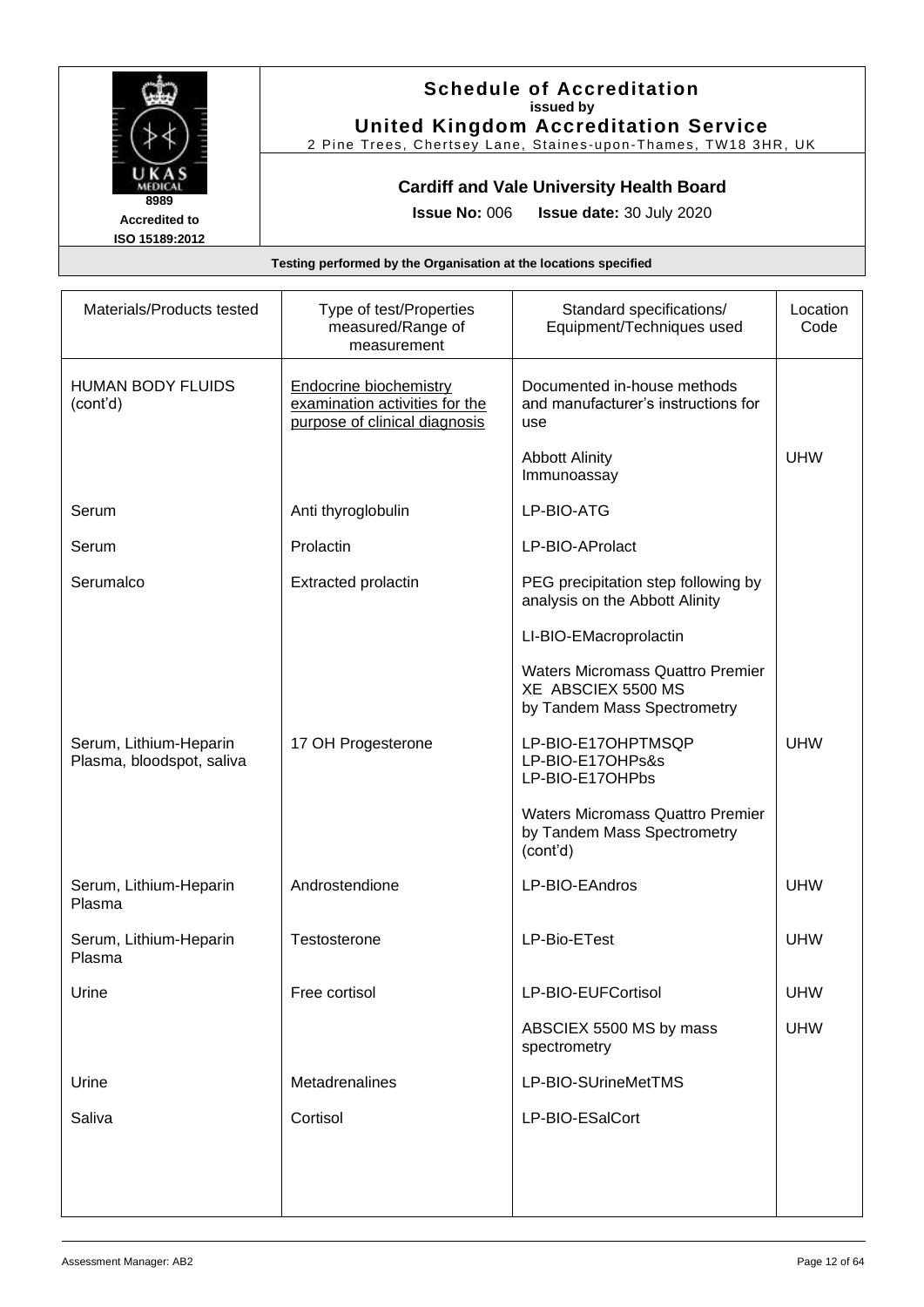

#### **Schedule of Accreditation issued by United Kingdom Accreditation Service**

2 Pine Trees, Chertsey Lane, Staines -upon -Thames, TW18 3HR, UK

### **Cardiff and Vale University Health Board**

**Issue No:** 006 **Issue date:** 30 July 2020

| Materials/Products tested            | Type of test/Properties<br>measured/Range of<br>measurement                                      | Standard specifications/<br>Equipment/Techniques used                                             | Location<br>Code |
|--------------------------------------|--------------------------------------------------------------------------------------------------|---------------------------------------------------------------------------------------------------|------------------|
| <b>HUMAN BODY FLUIDS</b><br>(cont'd) | <b>Endocrine biochemistry</b><br>examination activities for the<br>purpose of clinical diagnosis | Documented in-house methods<br>and manufacturer's instructions for<br>use                         |                  |
|                                      |                                                                                                  | Roche cobas e411<br>Electrochemiluminescence<br>immunoassay                                       |                  |
| EDTA plasma                          | Adrenocorticotrophin<br>(ACTH)                                                                   | LP-BIO-EACTH                                                                                      | <b>UHW</b>       |
| Serum, Lithium-Heparin<br>Plasma     | Growth Hormone<br>(GH)                                                                           | LP-BIO-EGH                                                                                        | <b>UHW</b>       |
| Serum, Lithium-Heparin               | C-peptide                                                                                        | C-peptide ELISA kit from Mercodia                                                                 | <b>UHW</b>       |
| plasma, EDTA plasma                  |                                                                                                  | LP-BIO-ECPep                                                                                      |                  |
| Serum, Lithium-Heparin               | Insulin                                                                                          | Insulin ELISA kit from Mercodia                                                                   | <b>UHW</b>       |
| plasma, EDTA plasma                  |                                                                                                  | LP-BIO-EInsulin                                                                                   |                  |
|                                      |                                                                                                  | Beckman DXi<br>Immunoassay                                                                        |                  |
| Serum                                | Thyroglobulin                                                                                    | LP-BIO-ETgBeckman                                                                                 | <b>UHW</b>       |
| Serum                                | Anti-mullerian hormone (AMH)                                                                     | LP-BIO-EAMH                                                                                       | <b>UHW</b>       |
| Blood spot                           | TSH (not neonatal)                                                                               | Perkin Elmer Autodelfia<br>Immunoassay                                                            | <b>UHW</b>       |
|                                      |                                                                                                  | LP-BIO-EhTSHDowns                                                                                 |                  |
| Serum                                | Procollagen peptide type 3<br>(P3NP)                                                             | Siemens centaur:<br>two-site sandwich immunoassay<br>using direct chemiluminometric<br>technology | <b>UHW</b>       |
|                                      |                                                                                                  | LP-BIO-EP3NP                                                                                      |                  |
|                                      |                                                                                                  |                                                                                                   |                  |
|                                      |                                                                                                  |                                                                                                   |                  |
|                                      |                                                                                                  |                                                                                                   |                  |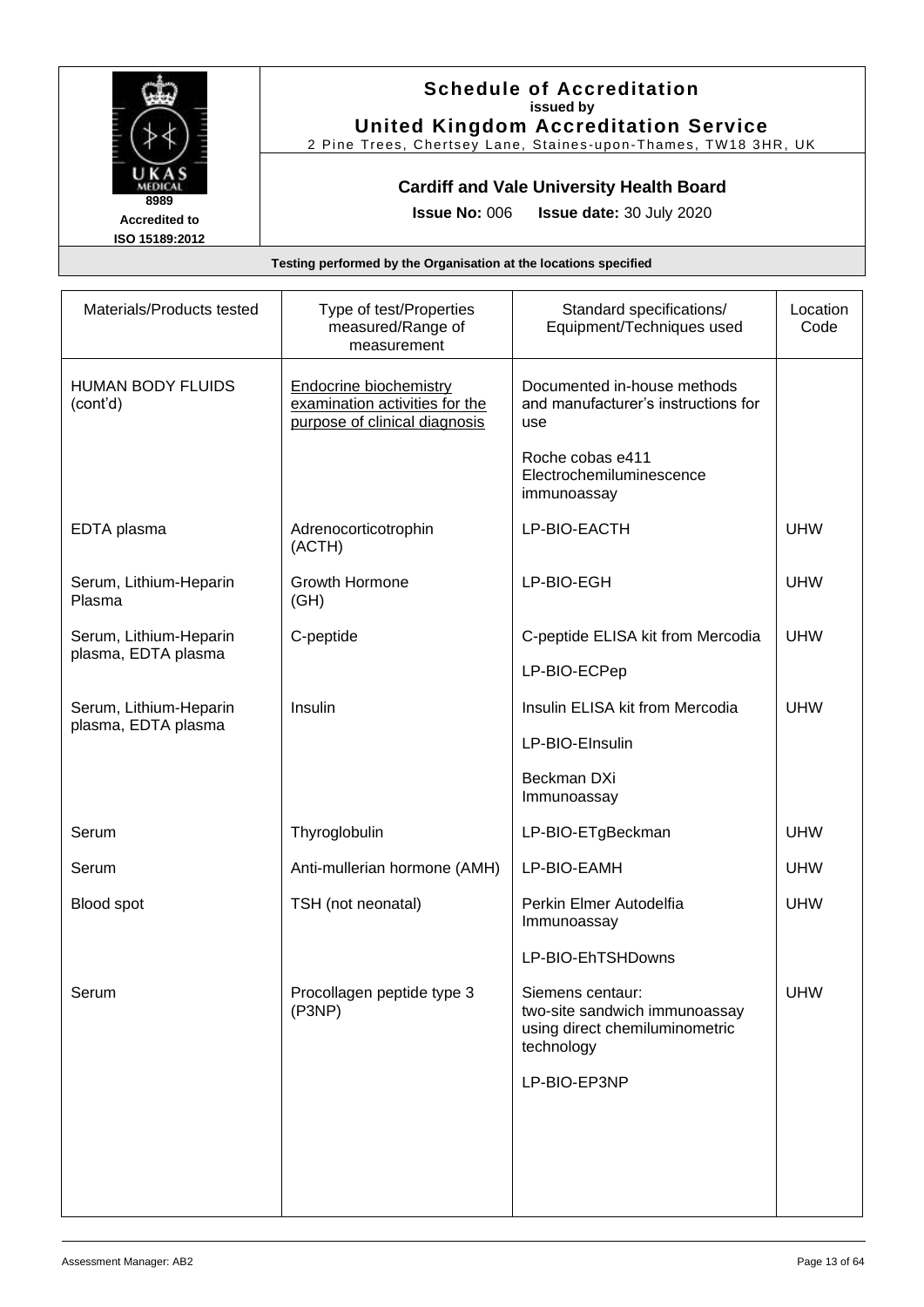

#### **Schedule of Accreditation issued by United Kingdom Accreditation Service**

2 Pine Trees, Chertsey Lane, Staines -upon -Thames, TW18 3HR, UK

### **Cardiff and Vale University Health Board**

**Issue No:** 006 **Issue date:** 30 July 2020

| Materials/Products tested            | Type of test/Properties<br>measured/Range of<br>measurement                                      | Standard specifications/<br>Equipment/Techniques used                     | Location<br>Code |
|--------------------------------------|--------------------------------------------------------------------------------------------------|---------------------------------------------------------------------------|------------------|
| <b>HUMAN BODY FLUIDS</b><br>(cont'd) | <b>Endocrine biochemistry</b><br>examination activities for the<br>purpose of clinical diagnosis | Documented in-house methods<br>and manufacturer's instructions for<br>use |                  |
| Urine                                | 5-hydroxyindoleacetic acid                                                                       | Agilent HPLC 1200                                                         | <b>UHW</b>       |
|                                      |                                                                                                  | LP-BIO-Su5HIAA                                                            |                  |
| Urine                                | Catecholamine investigations:<br>• Urinary 4-hydroxy-3-                                          | GCMS Agilent 6890 GC with 5975<br>Mass selective detector (MSD)           | <b>UHW</b>       |
|                                      | methoxymandelic acid<br>Homovanillic acid                                                        | <b>GCMS/HPLC</b><br>LP-BIO-SVMA                                           |                  |
|                                      |                                                                                                  |                                                                           |                  |
|                                      |                                                                                                  |                                                                           |                  |
|                                      |                                                                                                  |                                                                           |                  |
|                                      |                                                                                                  |                                                                           |                  |
|                                      |                                                                                                  |                                                                           |                  |
|                                      |                                                                                                  |                                                                           |                  |
|                                      |                                                                                                  |                                                                           |                  |
|                                      |                                                                                                  |                                                                           |                  |
|                                      |                                                                                                  |                                                                           |                  |
|                                      |                                                                                                  |                                                                           |                  |
|                                      |                                                                                                  |                                                                           |                  |
|                                      |                                                                                                  |                                                                           |                  |
|                                      |                                                                                                  |                                                                           |                  |
|                                      |                                                                                                  |                                                                           |                  |
|                                      |                                                                                                  |                                                                           |                  |
|                                      |                                                                                                  |                                                                           |                  |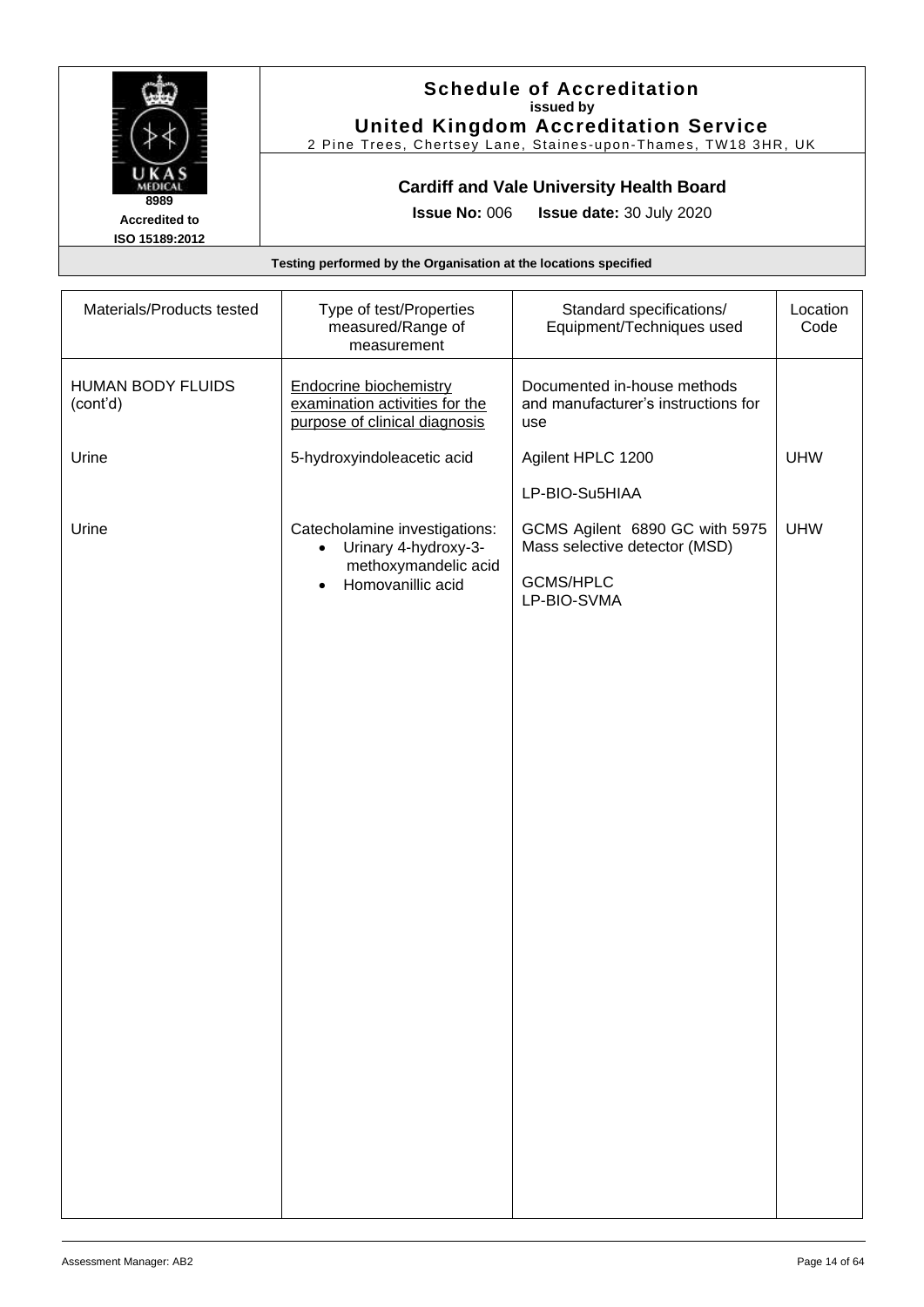

### **Schedule of Accreditation issued by United Kingdom Accreditation Service**

2 Pine Trees, Chertsey Lane, Staines -upon -Thames, TW18 3HR, UK

### **Cardiff and Vale University Health Board**

**Issue No:** 006 **Issue date:** 30 July 2020

| Materials/Products tested            | Type of test/Properties<br>measured/Range of<br>measurement                                                                                                                | Standard specifications/<br>Equipment/Techniques used                     | Location<br>Code |
|--------------------------------------|----------------------------------------------------------------------------------------------------------------------------------------------------------------------------|---------------------------------------------------------------------------|------------------|
| <b>HUMAN BODY FLUIDS</b><br>(cont'd) | <b>Antenatal screening activities</b>                                                                                                                                      | Documented in-house methods<br>and manufacturer's instructions for<br>use |                  |
| Serum                                |                                                                                                                                                                            | Perkin Elmer Autodelfia<br>Immunoassay                                    | <b>UHW</b>       |
|                                      | 2 <sup>nd</sup> trimester Down's screen<br>(QUAD test):<br>• Human alpha-fetoprotein<br>(AFP)<br>• Intact human chorionic<br>gonadotrophin (hCG)<br>• Unconjugated estriol | LP-BIO-EAFP<br>LP-BIO-EHCG<br>LP-BIO-EUE3                                 |                  |
|                                      | 1 <sup>st</sup> trimester Down's screen<br>(Combined test)<br>$\bullet$ PAPP-A<br>Free $\beta$ subunit of<br>$\bullet$<br>human chorionic<br>gonadotrophin (Free<br>hCGB)  | ILP-BIO-EPAPP-A<br>LP-BIO-EHCGB                                           |                  |
|                                      | 2 <sup>nd</sup> trimester Down's screen<br>Inhibin<br>$\bullet$                                                                                                            | LP-BIO-EInhibinA                                                          |                  |
|                                      | Newborn screening activities                                                                                                                                               | Documented in-house methods<br>and manufacturer's instructions for<br>use | <b>UHW</b>       |
| Blood spot                           | Screening for Cystic fibrosis<br>using immunoreactive<br>trypsinogen (IRT) test                                                                                            | Perkin Elmer Autodelfia<br>Immunoassay                                    |                  |
|                                      |                                                                                                                                                                            | LP-BIO-ENNeoIRT                                                           |                  |
| Blood spot                           | Screening for Hypothyroidism<br>using TSH test                                                                                                                             | Perkin Elmer Autodelfia<br>Immunoassay                                    |                  |
|                                      |                                                                                                                                                                            | LP-BIO-ENEOTSH                                                            |                  |
|                                      |                                                                                                                                                                            |                                                                           |                  |
|                                      |                                                                                                                                                                            |                                                                           |                  |
|                                      |                                                                                                                                                                            |                                                                           |                  |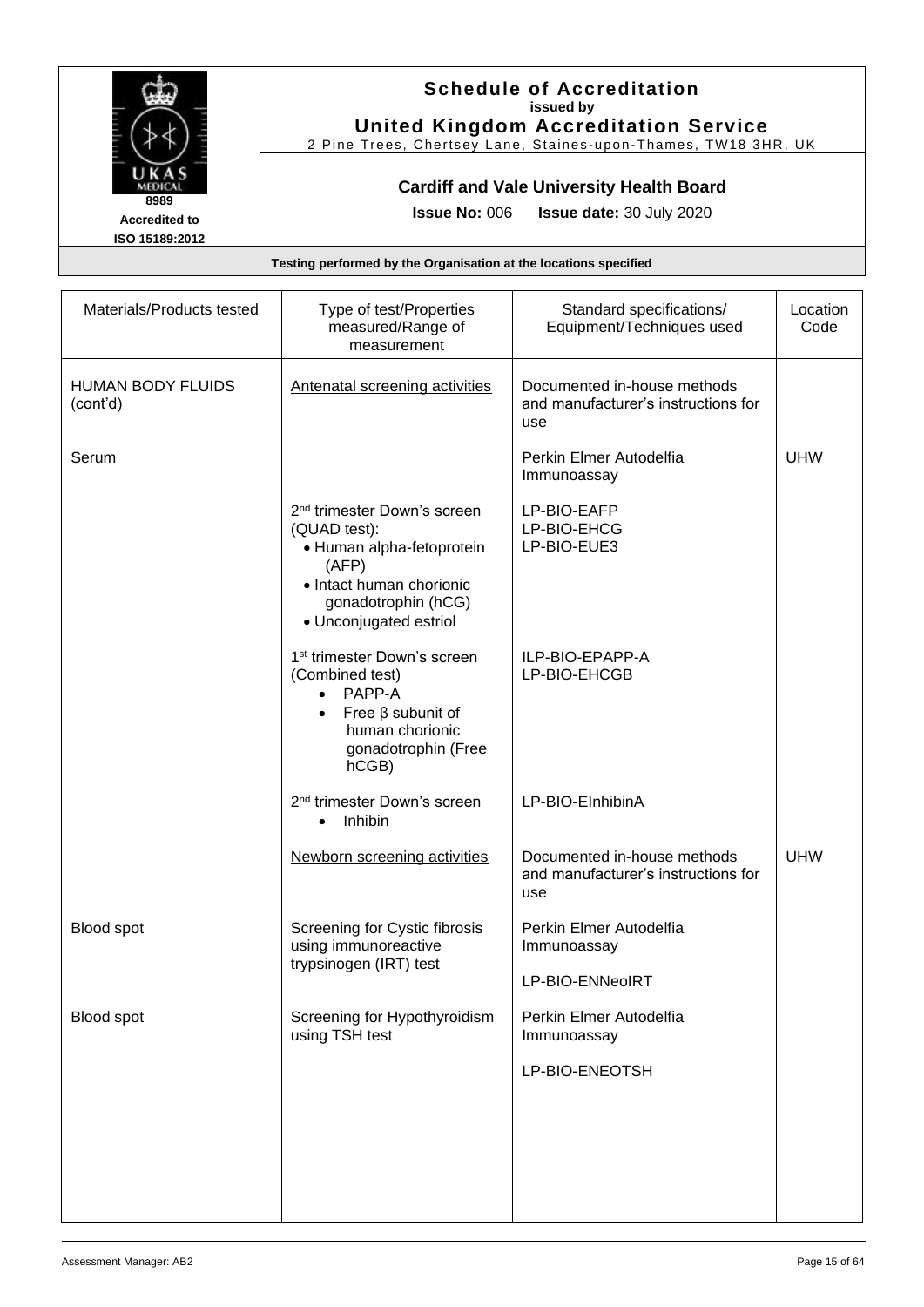

### **Schedule of Accreditation issued by United Kingdom Accreditation Service**

2 Pine Trees, Chertsey Lane, Staines -upon -Thames, TW18 3HR, UK

### **Cardiff and Vale University Health Board**

**Issue No:** 006 **Issue date:** 30 July 2020

| Materials/Products tested            | Type of test/Properties<br>measured/Range of<br>measurement                                                                                       | Standard specifications/<br>Equipment/Techniques used                                 | Location<br>Code |
|--------------------------------------|---------------------------------------------------------------------------------------------------------------------------------------------------|---------------------------------------------------------------------------------------|------------------|
| <b>HUMAN BODY FLUIDS</b><br>(cont'd) | Newborn screening activities<br>(cont'd)                                                                                                          | Documented in-house methods<br>and manufacturer's instructions for<br>use             |                  |
|                                      |                                                                                                                                                   | Waters Xevo TQ MS<br>And<br><b>Waters Xevo TQD</b><br><b>Tandem Mass spectrometry</b> |                  |
| Blood spot                           | Sickle cell screen for Hb SS,<br>Hb S beta thalassaemia<br>(beta+, beta0 and Lepore), Hb<br>S/HPFH, Hb SC, Hb<br>SDPunjab, Hb SE and Hb<br>SOArab | LP-BIO-ENSCDTMS                                                                       | <b>UHW</b>       |
| Blood spot                           | Screening for Phenylketonuria<br>by phenylalanine level                                                                                           | LP-BIO-ENDriedBSIEMs                                                                  | <b>UHW</b>       |
| Blood spot                           | Phenylketonuria monitoring                                                                                                                        | LP-BIO-ENPKUMSUD                                                                      | <b>UHW</b>       |
| Blood spot                           | Maple syrup urine disease<br>screening for defects in the<br>branched chain 2-keto acid<br>dehydrogenase (BCKAD)<br>complex                       | LP-BIO-ENDriedBSIEMs                                                                  | <b>UHW</b>       |
| Blood spot                           | Maple syrup urine disease -<br>branch chain monitoring                                                                                            | LP-BIO-ENPKUMSUD                                                                      | <b>UHW</b>       |
| Blood spot                           | Medium Chain Acyl CoA<br>Dehydrogenase Deficiency<br>(MCADD) screen                                                                               | LP-BIO-ENDriedBSIEMs                                                                  | <b>UHW</b>       |
| Blood spot                           | Isovaleric acidaemia screen<br>for deficiency of isovaleryl-<br>CoA dehydrogenase                                                                 | LP-BIO-ENDriedBSIEMs                                                                  | <b>UHW</b>       |
| Blood spot                           | Homocystinuria screen for<br>defects in the enzyme $\beta$ -<br>cystathionine synthase (CBS)                                                      | LP-BIO-ENDriedBSIEMs                                                                  | <b>UHW</b>       |
|                                      |                                                                                                                                                   |                                                                                       |                  |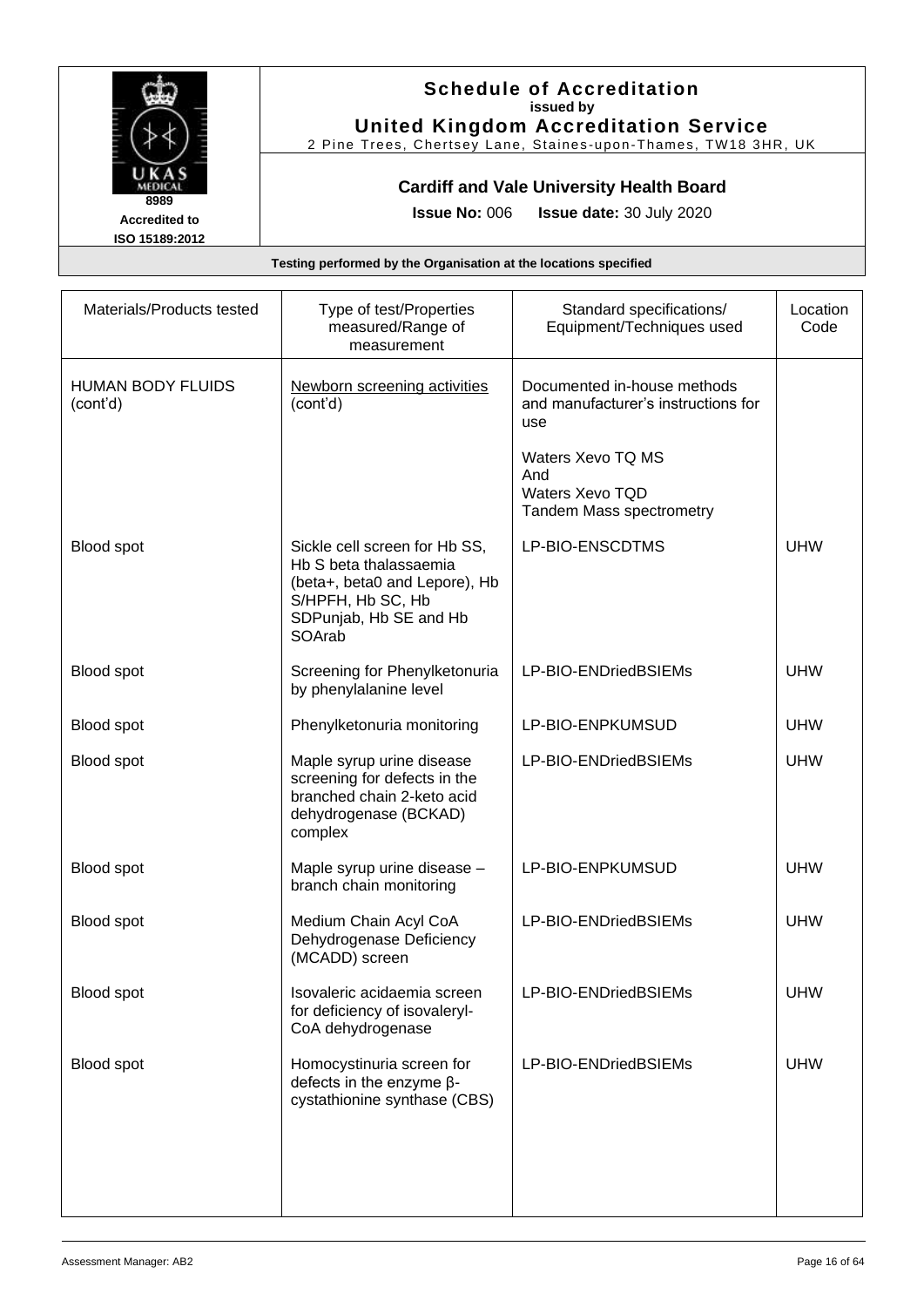

#### **Schedule of Accreditation issued by United Kingdom Accreditation Service**

2 Pine Trees, Chertsey Lane, Staines -upon -Thames, TW18 3HR, UK

### **Cardiff and Vale University Health Board**

**Issue No:** 006 **Issue date:** 30 July 2020

| Materials/Products tested            | Type of test/Properties<br>measured/Range of<br>measurement                                             | Standard specifications/<br>Equipment/Techniques used                     | Location<br>Code |
|--------------------------------------|---------------------------------------------------------------------------------------------------------|---------------------------------------------------------------------------|------------------|
| <b>HUMAN BODY FLUIDS</b><br>(cont'd) | Newborn screening activities<br>for the purpose of clinical<br>diagnosis<br>(cont'd)                    | Documented in-house methods<br>and manufacturer's instructions for<br>use |                  |
| Blood spot                           | Glutaric aciduria Type I screen<br>for deficiency of the enzyme<br>glutaryl-CoA dehydrogenase<br>(GCDH) | Waters Xevo TQ MS<br>And<br>Waters Xevo TQD<br>Tandem Mass spectrometry   | <b>UHW</b>       |
|                                      |                                                                                                         | LP-BIO-ENDriedBSIEMs                                                      |                  |
| Blood spot                           | <b>Total Homocysteine</b>                                                                               | Waters Xevo TQD MS<br><b>Tandem Mass Spectrometry</b>                     | <b>UHW</b>       |
|                                      |                                                                                                         | LP-BIO-ENDriedBSHCY                                                       |                  |
|                                      |                                                                                                         |                                                                           |                  |
|                                      |                                                                                                         |                                                                           |                  |
|                                      |                                                                                                         |                                                                           |                  |
|                                      |                                                                                                         |                                                                           |                  |
|                                      |                                                                                                         |                                                                           |                  |
|                                      |                                                                                                         |                                                                           |                  |
|                                      |                                                                                                         |                                                                           |                  |
|                                      |                                                                                                         |                                                                           |                  |
|                                      |                                                                                                         |                                                                           |                  |
|                                      |                                                                                                         |                                                                           |                  |
|                                      |                                                                                                         |                                                                           |                  |
|                                      |                                                                                                         |                                                                           |                  |
|                                      |                                                                                                         |                                                                           |                  |
|                                      |                                                                                                         |                                                                           |                  |
|                                      |                                                                                                         |                                                                           |                  |
|                                      |                                                                                                         |                                                                           |                  |
|                                      |                                                                                                         |                                                                           |                  |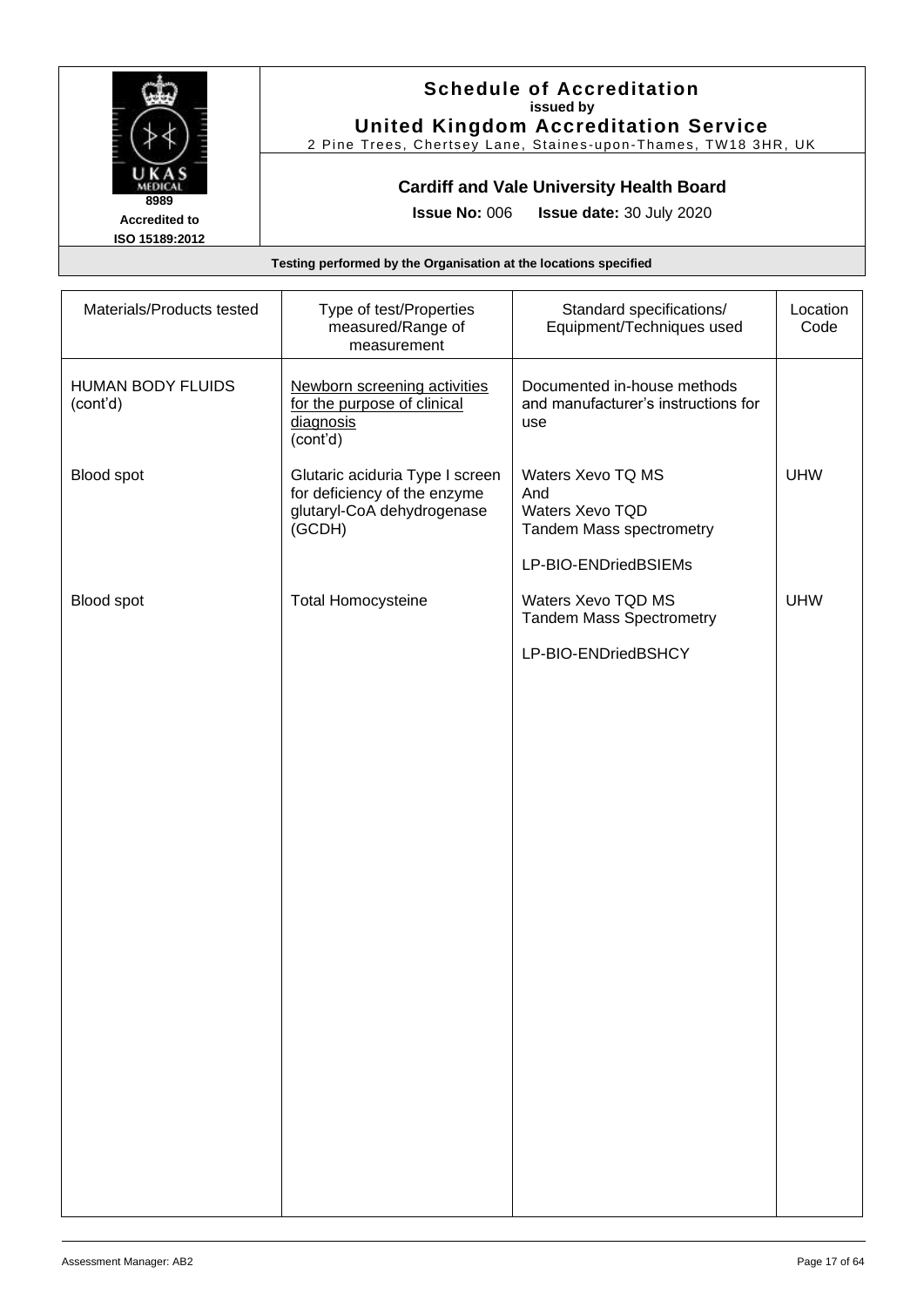

#### **Schedule of Accreditation issued by United Kingdom Accreditation Service**

2 Pine Trees, Chertsey Lane, Staines -upon -Thames, TW18 3HR, UK

### **Cardiff and Vale University Health Board**

**Issue No:** 006 **Issue date:** 30 July 2020

| Materials/Products tested               | Type of test/Properties<br>measured/Range of<br>measurement                               | Standard specifications/<br>Equipment/Techniques used                        | Location<br>Code |
|-----------------------------------------|-------------------------------------------------------------------------------------------|------------------------------------------------------------------------------|------------------|
| <b>HUMAN BODY FLUIDS</b><br>(cont'd)    | Metabolic biochemistry<br>examination activities for the<br>purpose of clinical diagnosis | Documented in-house methods<br>and manufacturer's instructions for<br>use    |                  |
| Blood spot                              | Acylcarnitines                                                                            | Waters Xevo TQ MS<br><b>Tandem Mass Spectrometry</b>                         | <b>UHW</b>       |
|                                         |                                                                                           | LP-BIOSAcylcarn                                                              |                  |
|                                         |                                                                                           | Pentra analyser Horiba Pentra<br>400c                                        | <b>UHW</b>       |
|                                         |                                                                                           | Enzymatic measurement                                                        |                  |
| Serum/plasma                            | <b>Biotinidase</b>                                                                        | LP-BIO-SBiotin                                                               |                  |
| Urine                                   | Glycosaminoglycans                                                                        | LP-BIO-SuMPSPentra                                                           |                  |
| Fluoride oxalate plasma,<br>EDTA plasma | Non-esterified fatty acids                                                                | LP-BIO-SNEFAPentra                                                           |                  |
| Serum/plasma/fluid                      | 3-hydroxybutyrate                                                                         | LP-BIO-SOHButyrate                                                           |                  |
| Urine                                   | Oxalate                                                                                   | LP-BIO-TDOxalPentra                                                          |                  |
| Urine                                   | Citrate                                                                                   | LP-BIO-TDCitPentra                                                           |                  |
| EDTA plasma                             | Homocysteine                                                                              | Abbott Architect ci 1600<br>by Chemiluminescent Microparticle<br>Immunoassay | <b>UHW</b>       |
|                                         |                                                                                           | LP-BIO-TDHcyArch                                                             |                  |
|                                         |                                                                                           | GCMS Agilent 6890 GC with 5975<br><b>MSD</b>                                 |                  |
| Urine/fluid/CSF                         | Organic acids                                                                             | LP-BIO-SOrgAcid                                                              | <b>UHW</b>       |
| Plasma/serum                            | Very long chain fatty acids<br>(VLCFA), including pristanic<br>acid and phytanic acid     | LP-BIO- SVLgChnFatAcid                                                       | <b>UHW</b>       |
|                                         |                                                                                           |                                                                              |                  |
|                                         |                                                                                           |                                                                              |                  |
|                                         |                                                                                           |                                                                              |                  |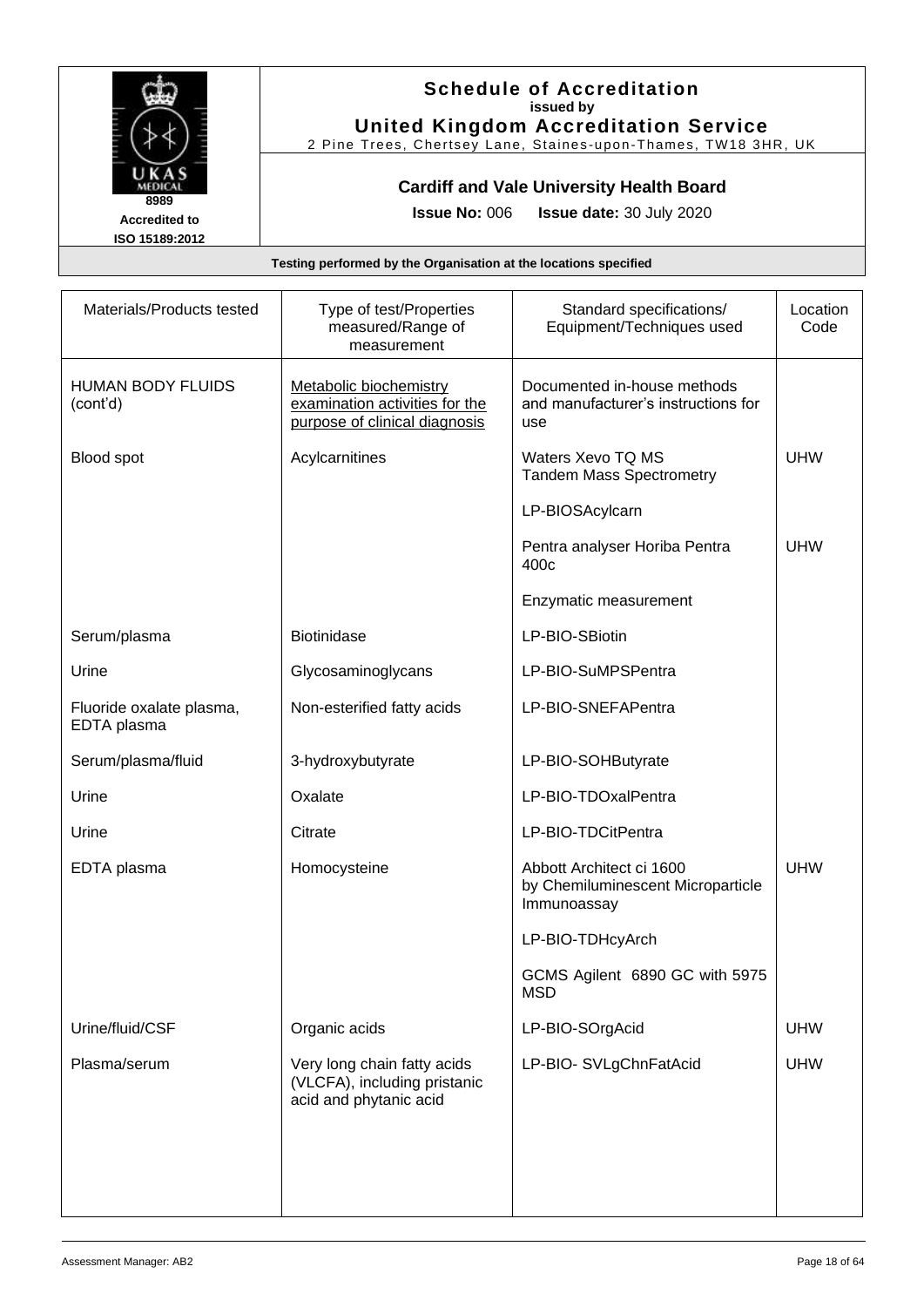

### **Schedule of Accreditation issued by United Kingdom Accreditation Service**

2 Pine Trees, Chertsey Lane, Staines -upon -Thames, TW18 3HR, UK

### **Cardiff and Vale University Health Board**

**Issue No:** 006 **Issue date:** 30 July 2020

| Materials/Products tested                | Type of test/Properties<br>measured/Range of<br>measurement                                           | Standard specifications/<br>Equipment/Techniques used                               | Location<br>Code |
|------------------------------------------|-------------------------------------------------------------------------------------------------------|-------------------------------------------------------------------------------------|------------------|
| <b>HUMAN BODY FLUIDS</b><br>(cont'd)     | Metabolic biochemistry<br>examination activities for the<br>purpose of clinical diagnosis<br>(cont'd) | Documented in-house methods<br>and manufacturer's instructions for<br>use           |                  |
| Sweat                                    | Chloride                                                                                              | Gibson and Cooke analyser<br>Sweat collection by<br>Iontrophoresis<br>LP-BIO-SSweat | <b>UHW</b>       |
|                                          |                                                                                                       | Analysis of Sweat Chloride by<br>Titration on Corning 925 Analyser                  |                  |
|                                          |                                                                                                       | LP-BIO-SSweatCl                                                                     |                  |
| Faeces                                   | Faecal calprotectin                                                                                   | Dynex DS2<br>Firefly ELISA enzyme<br>immunoassay kit                                | <b>UHW</b>       |
|                                          |                                                                                                       | LP-BIO-SCalpro                                                                      |                  |
| Faeces                                   | Faecal elastase                                                                                       | Dynex DS2<br>Schiebo ELISA kit                                                      | <b>UHW</b>       |
|                                          |                                                                                                       | LP-BIO-SElastase                                                                    |                  |
| Serum/plasma                             | Vitamins A and E                                                                                      | Agilent HPLC 1200<br><b>HPLC</b>                                                    | <b>UHW</b>       |
|                                          |                                                                                                       | LP-BIO-SVitA&E                                                                      |                  |
| <b>CSF</b>                               | Xanthochromia                                                                                         | North Star Uvikon<br>Spectrophotometry                                              | <b>UHW</b>       |
|                                          |                                                                                                       | LP-BIO-SXanthNS                                                                     |                  |
| Lithium-Heparin plasma,<br>CSF, urine    | Amino acids                                                                                           | Biochrom AA analyser<br>Ion exchange chromatography                                 | <b>UHW</b>       |
|                                          |                                                                                                       | LP-BIO-ENAmino                                                                      |                  |
| Lithium-Heparin whole<br>blood/bloodspot | <b>Red Cell Galactose 1</b><br>Phosphate Uridyl Transferase<br>Screen                                 | Berthold technologies fluorimeter<br>LP-BIO-ENGallPHT                               | <b>UHW</b>       |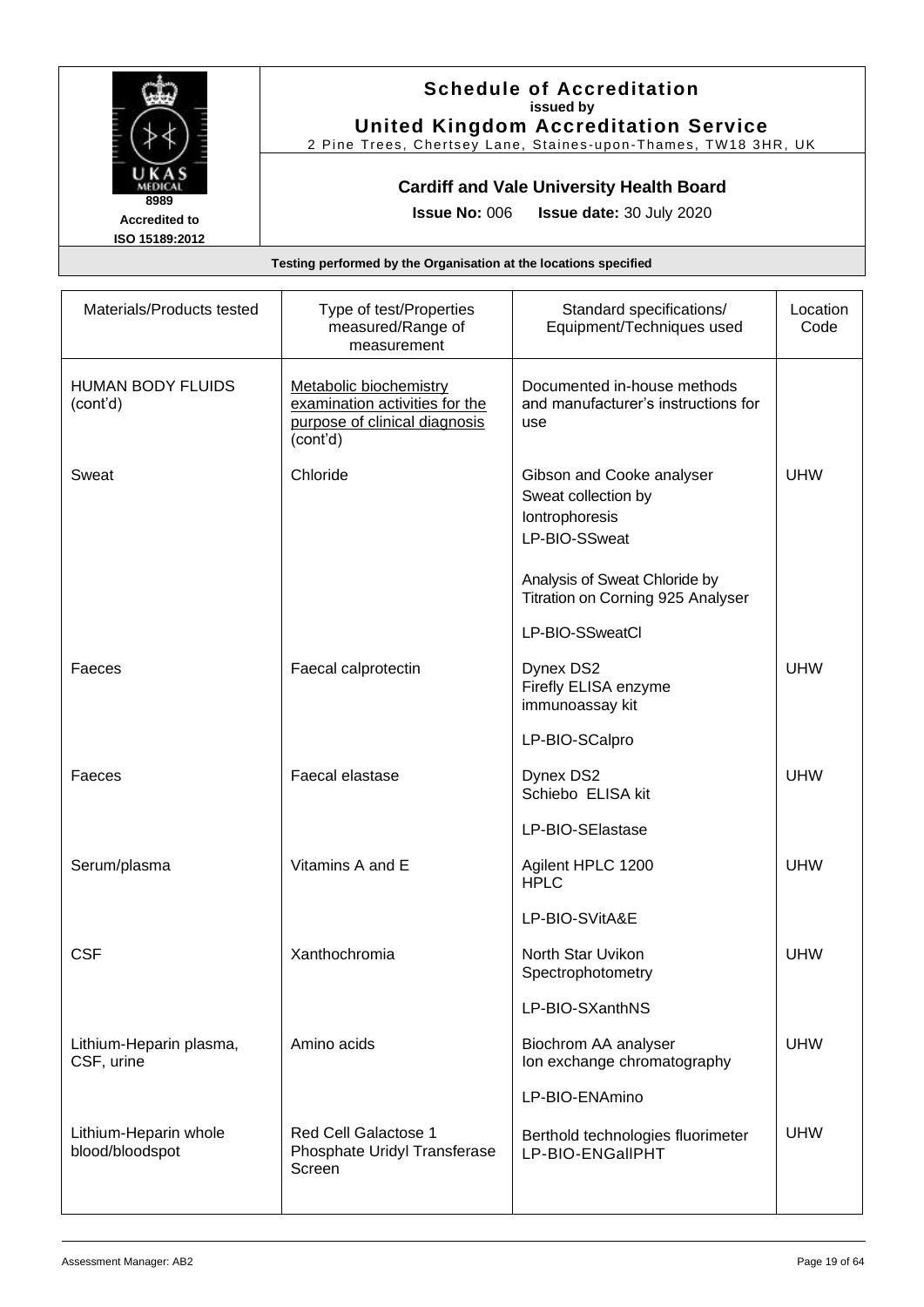

#### **Schedule of Accreditation issued by United Kingdom Accreditation Service**

2 Pine Trees, Chertsey Lane, Staines -upon -Thames, TW18 3HR, UK

### **Cardiff and Vale University Health Board**

**Issue No:** 006 **Issue date:** 30 July 2020

| Materials/Products tested            | Type of test/Properties<br>measured/Range of<br>measurement                                           | Standard specifications/<br>Equipment/Techniques used                     | Location<br>Code |
|--------------------------------------|-------------------------------------------------------------------------------------------------------|---------------------------------------------------------------------------|------------------|
| <b>HUMAN BODY FLUIDS</b><br>(cont'd) | Metabolic biochemistry<br>examination activities for the<br>purpose of clinical diagnosis<br>(cont'd) | Documented in-house methods<br>and manufacturer's instructions for<br>use |                  |
| Urine                                | pH                                                                                                    | Hanna HI-2020 edge® Hybrid<br>Multiparameter pH Meter                     | <b>UHW</b>       |
|                                      |                                                                                                       | LP-BIO-SpHMeter                                                           |                  |
| Urine                                | Cysteine spot test                                                                                    | Qualitative visual spot test                                              | <b>UHW</b>       |
|                                      |                                                                                                       | LP-BIO-SUCysteine                                                         |                  |
| Serum/plasma/urine                   | Methylmalonic acid                                                                                    | Waters Xevo TQD MS<br><b>Tandem Mass Spectrometry</b>                     | <b>UHW</b>       |
|                                      |                                                                                                       | LP-BIO-SMMA                                                               |                  |
|                                      |                                                                                                       |                                                                           |                  |
|                                      |                                                                                                       |                                                                           |                  |
|                                      |                                                                                                       |                                                                           |                  |
|                                      |                                                                                                       |                                                                           |                  |
|                                      |                                                                                                       |                                                                           |                  |
|                                      |                                                                                                       |                                                                           |                  |
|                                      |                                                                                                       |                                                                           |                  |
|                                      |                                                                                                       |                                                                           |                  |
|                                      |                                                                                                       |                                                                           |                  |
|                                      |                                                                                                       |                                                                           |                  |
|                                      |                                                                                                       |                                                                           |                  |
|                                      |                                                                                                       |                                                                           |                  |
|                                      |                                                                                                       |                                                                           |                  |
|                                      |                                                                                                       |                                                                           |                  |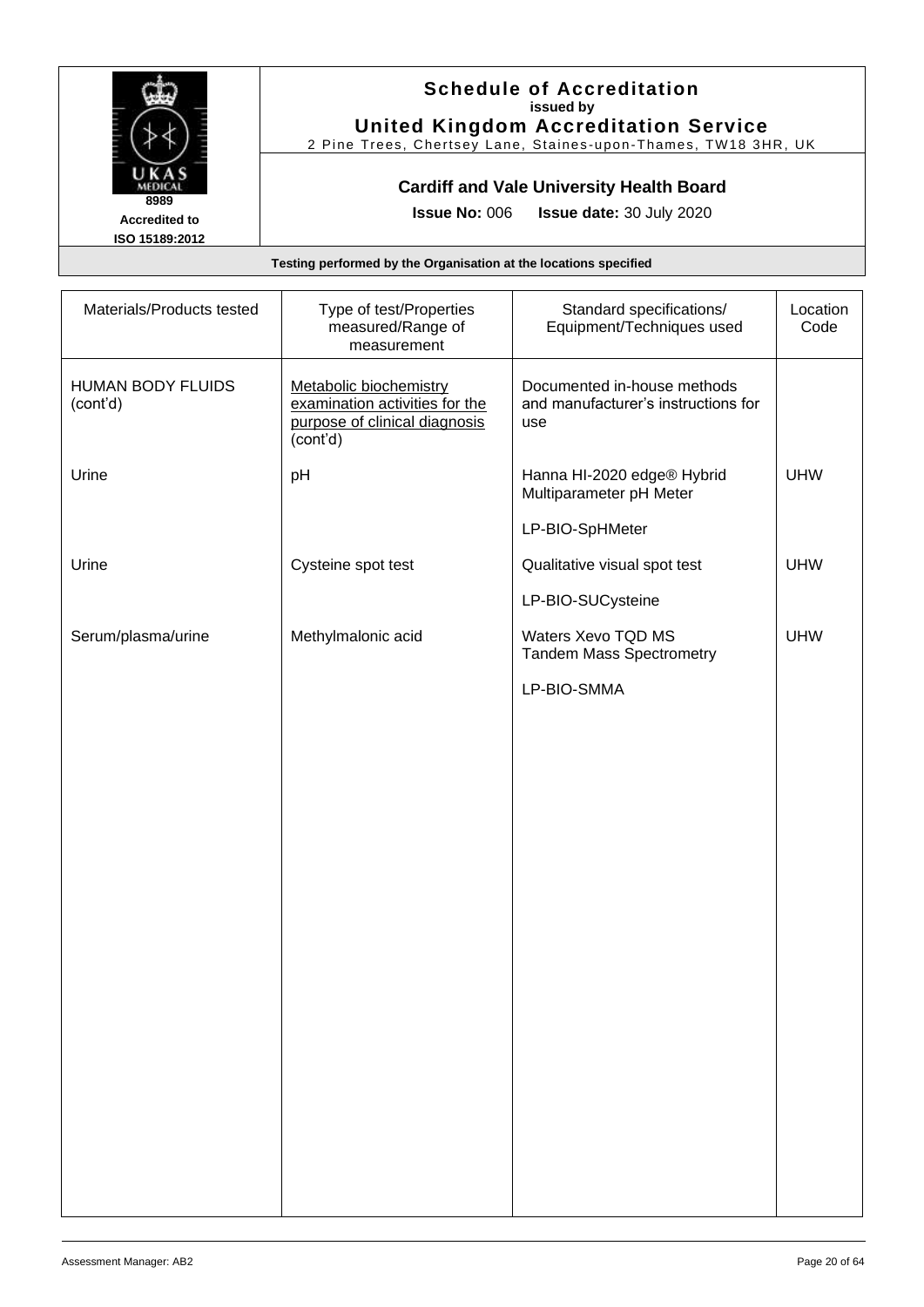

### **Schedule of Accreditation issued by United Kingdom Accreditation Service**

2 Pine Trees, Chertsey Lane, Staines -upon -Thames, TW18 3HR, UK

# **Cardiff and Vale University Health Board**

**Issue No:** 006 **Issue date:** 30 July 2020

| Materials/Products tested | Type of test/Properties<br>measured/Range of<br>measurement               | Standard specifications/<br>Equipment/Techniques used                     | Location<br>Code |
|---------------------------|---------------------------------------------------------------------------|---------------------------------------------------------------------------|------------------|
|                           | Porphyrin services activities<br>for the purpose of clinical<br>diagnosis | Documented in-house methods<br>and manufacturer's instructions for<br>use |                  |
|                           |                                                                           | Perkin Elmer Fluorimeter<br>Spectro-fluorimetry                           |                  |
| Urine                     | Total urine porphyrin                                                     | LP-BIO-PTUP                                                               | <b>UHW</b>       |
| EDTA whole blood          | Plasma porphyrin screen                                                   | LP-BIO-PPLASSC                                                            | <b>UHW</b>       |
| EDTA whole blood          | Blood porphyrin screen                                                    | LP-BIO-PRBCSC                                                             | <b>UHW</b>       |
| EDTA whole blood          | Blood total porphyrin                                                     | LP-BIO-PRBCQ                                                              | <b>UHW</b>       |
| Urine                     | Porphobilinogen                                                           | North star Spectrophotometer<br>Ion exchange/ spectroscopy                | <b>UHW</b>       |
|                           |                                                                           | LP-BIO-PPBGINHSE                                                          |                  |
| Urine                     | Aminolevulinic acid                                                       | LP-BIO-PALA                                                               | <b>UHW</b>       |
| Urine/faeces              | Porphyrin precursor patterns:<br>Uroporphyrin                             | Agilent HPLC 1100                                                         | <b>UHW</b>       |
|                           | Heptacarboxylic porphyrin                                                 | LP-BIO-PHPLC                                                              |                  |
| Faeces                    | Total faecal porphyrin                                                    | North star Spectrophotometer                                              | <b>UHW</b>       |
|                           |                                                                           | Solvent extraction spectroscopy<br>LP-BIO-PFTP                            |                  |
|                           |                                                                           |                                                                           |                  |
|                           |                                                                           |                                                                           |                  |
|                           |                                                                           |                                                                           |                  |
|                           |                                                                           |                                                                           |                  |
|                           |                                                                           |                                                                           |                  |
|                           |                                                                           |                                                                           |                  |
|                           |                                                                           |                                                                           |                  |
|                           |                                                                           |                                                                           |                  |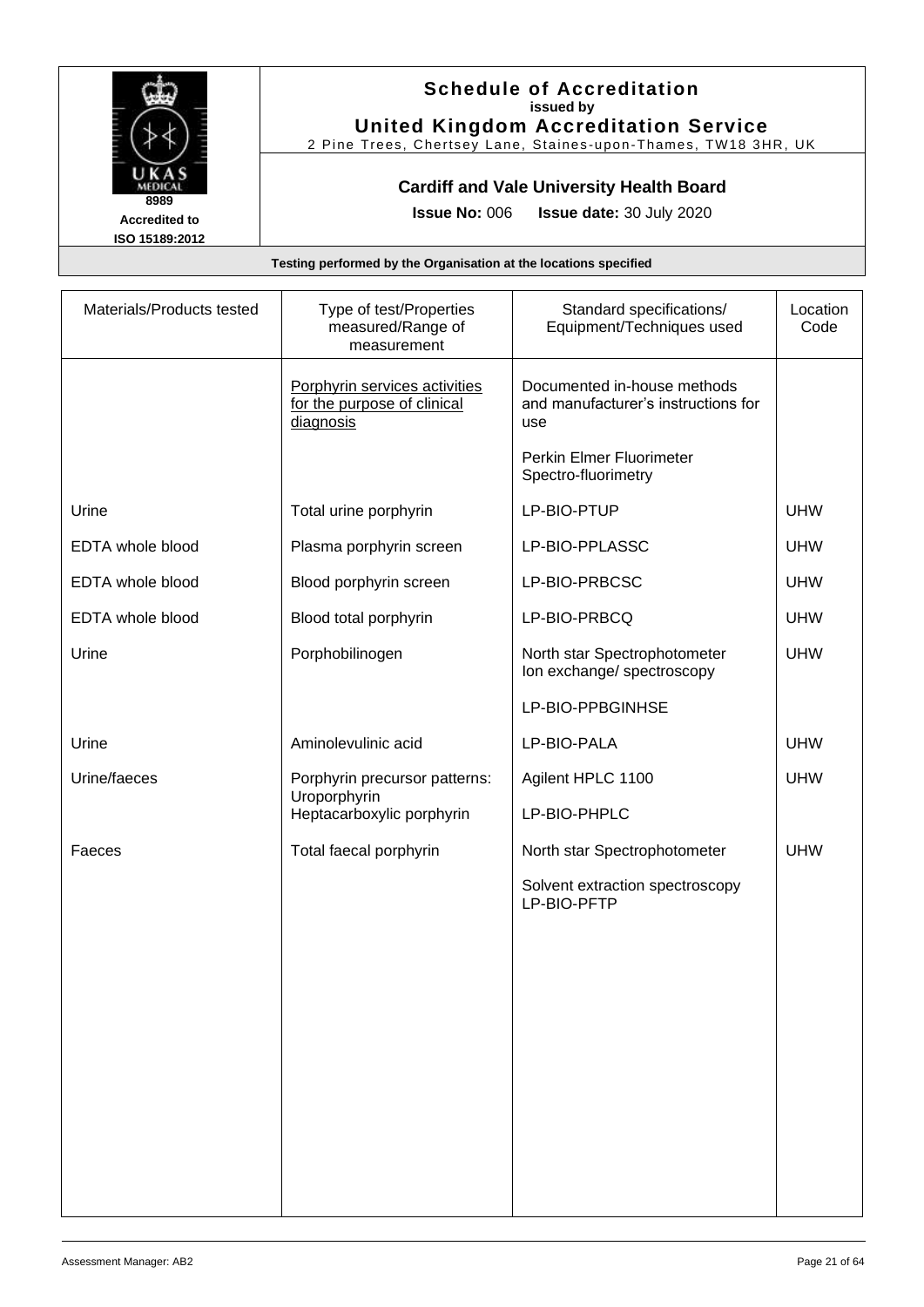

### **Schedule of Accreditation issued by United Kingdom Accreditation Service**

2 Pine Trees, Chertsey Lane, Staines -upon -Thames, TW18 3HR, UK

### **Cardiff and Vale University Health Board**

**Issue No:** 006 **Issue date:** 30 July 2020

| Materials/Products tested            | Type of test/Properties<br>measured/Range of<br>measurement                   | Standard specifications/<br>Equipment/Techniques used                                                                | Location<br>Code |
|--------------------------------------|-------------------------------------------------------------------------------|----------------------------------------------------------------------------------------------------------------------|------------------|
| <b>HUMAN BODY FLUIDS</b><br>(cont'd) | Immunology examination<br>activities for the purpose of<br>clinical diagnosis | In house documented methods<br>incorporating manufacturers'<br>instructions where relevant                           |                  |
| Serum                                | Antinuclear antibodies                                                        | Launch Diagnostics Bee-line 220<br>Indirect immunofluorescence                                                       | <b>UHW</b>       |
|                                      |                                                                               | LP-BIO-IMANA                                                                                                         |                  |
| Serum                                | Anti-Centromere antibodies                                                    | Launch Diagnostics Bee-line 220<br>Indirect immunofluorescence                                                       | <b>UHW</b>       |
|                                      |                                                                               | LP-BIO-IMANA                                                                                                         |                  |
|                                      |                                                                               | Orgentec ELISA kits distributed by<br>Launch diagnostics kits (unless<br>otherwise stated), on Best 2000<br>analyser |                  |
| Serum                                | Double-stranded DNA<br>antibodies                                             | LP-BIO-IMDSDNA                                                                                                       | <b>UHW</b>       |
| Serum                                | Extractable nuclear antigen<br>antibodies screen<br>(Ro/La/Sm/RNP/Jo-1/Scl70) | LP-BIO-IMENA                                                                                                         | <b>UHW</b>       |
| Serum                                | Mutated citrullinated vimentin<br>antibodies<br>(MCV antibodies)              | LP-BIO-IMMCV                                                                                                         | <b>UHW</b>       |
| Serum                                | Myeloperoxidase antibodies<br>(MPO antibodies)                                | LP-BIO-IMMPO                                                                                                         | <b>UHW</b>       |
| Serum                                | Proteinase 3 antibodies (PR3<br>antibodies)                                   | LP-BIO-IMPR3                                                                                                         | <b>UHW</b>       |
| Serum                                | <b>Glomerular Basement</b><br><b>Membrane Antibodies</b><br>(GBM antibodies)  | LP-BIO-IMGBMOrg                                                                                                      | <b>UHW</b>       |
|                                      |                                                                               |                                                                                                                      |                  |
|                                      |                                                                               |                                                                                                                      |                  |
|                                      |                                                                               |                                                                                                                      |                  |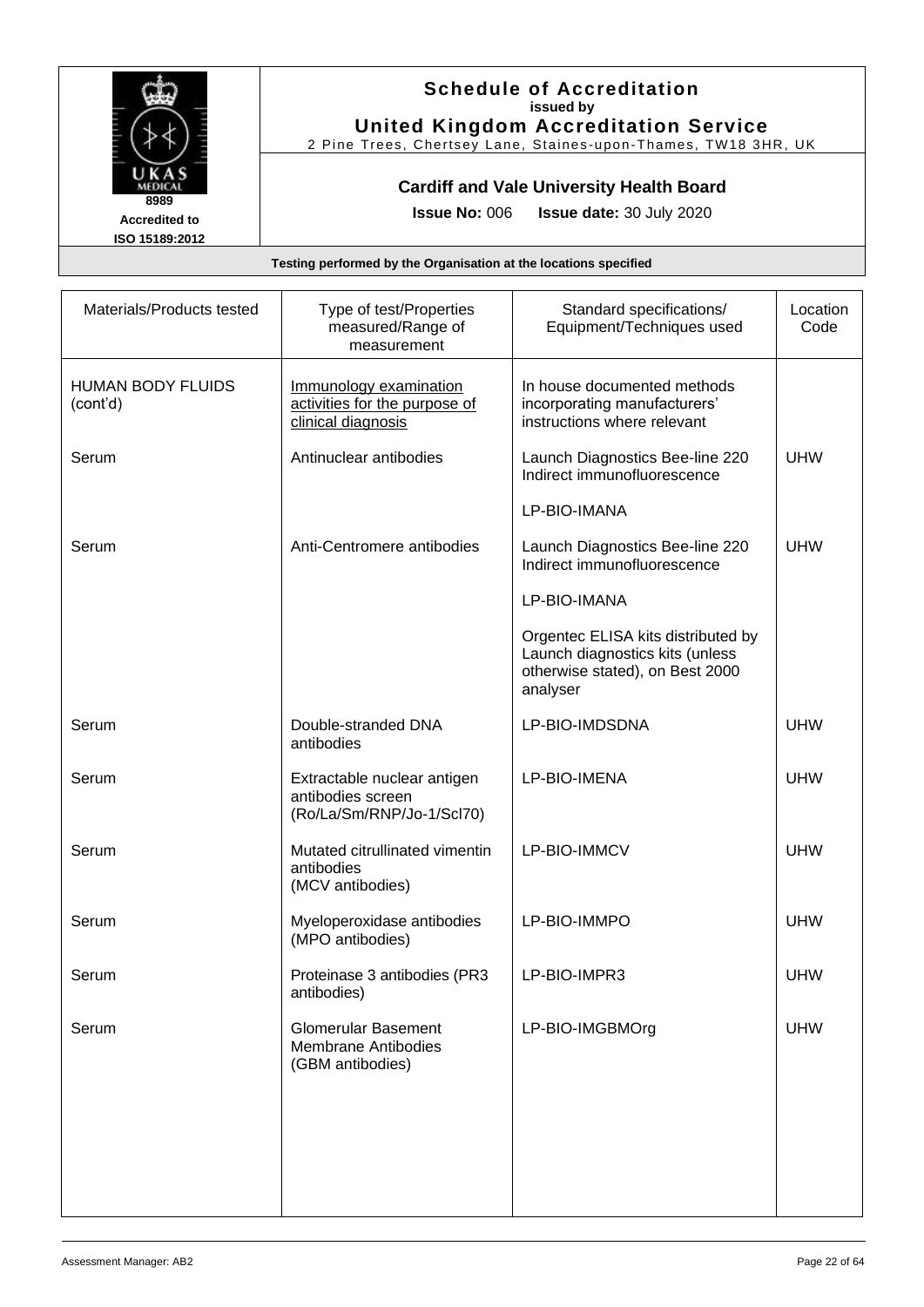

#### **Schedule of Accreditation issued by United Kingdom Accreditation Service**

2 Pine Trees, Chertsey Lane, Staines -upon -Thames, TW18 3HR, UK

### **Cardiff and Vale University Health Board**

**Issue No:** 006 **Issue date:** 30 July 2020

| Materials/Products tested            | Type of test/Properties<br>measured/Range of<br>measurement                            | Standard specifications/<br>Equipment/Techniques used                                                                | Location<br>Code |
|--------------------------------------|----------------------------------------------------------------------------------------|----------------------------------------------------------------------------------------------------------------------|------------------|
| <b>HUMAN BODY FLUIDS</b><br>(cont'd) | Immunology examination<br>activities for the purpose of<br>clinical diagnosis (cont'd) | In house documented methods<br>incorporating manufacturers'<br>instructions where relevant                           |                  |
|                                      |                                                                                        | Orgentec ELISA kits distributed by<br>Launch diagnostics kits (unless<br>otherwise stated), on Best 2000<br>analyser |                  |
| Serum                                | Cardiolipin antibodies (IgG and<br>IgM)                                                | LP-BIO-IMANTICL                                                                                                      | <b>UHW</b>       |
| Serum                                | Beta 2 Glycoprotein antibodies<br>(IgG and IgM)                                        | LP-BIO-IMBGP                                                                                                         | <b>UHW</b>       |
| Serum                                | Anti Tissue Transglutaminase<br>IgG antibodies                                         | LP-BIO-IMTTGIgG                                                                                                      | <b>UHW</b>       |
| Serum                                | Anti Tissue Transglutaminase<br>IgA antibodies                                         | LP-BIO-IMTTGIgA                                                                                                      | <b>UHW</b>       |
|                                      |                                                                                        | Manual Quidel ELISA kit                                                                                              |                  |
| Serum                                | C1 esterase inhibitor<br>(functionall)                                                 | LP-BIO-IMC1FEst                                                                                                      | <b>UHW</b>       |
| Serum                                | Anti-C1q antibodies                                                                    | LP-BIO-IMAC1q                                                                                                        | <b>UHW</b>       |
| Serum                                | <b>Terminal Complement</b><br>Component (TCC) (C5-9<br>complex)                        | LP-BIO-IMTCC                                                                                                         | <b>UHW</b>       |
|                                      |                                                                                        |                                                                                                                      |                  |
|                                      |                                                                                        |                                                                                                                      |                  |
|                                      |                                                                                        |                                                                                                                      |                  |
|                                      |                                                                                        |                                                                                                                      |                  |
|                                      |                                                                                        |                                                                                                                      |                  |
|                                      |                                                                                        |                                                                                                                      |                  |
|                                      |                                                                                        |                                                                                                                      |                  |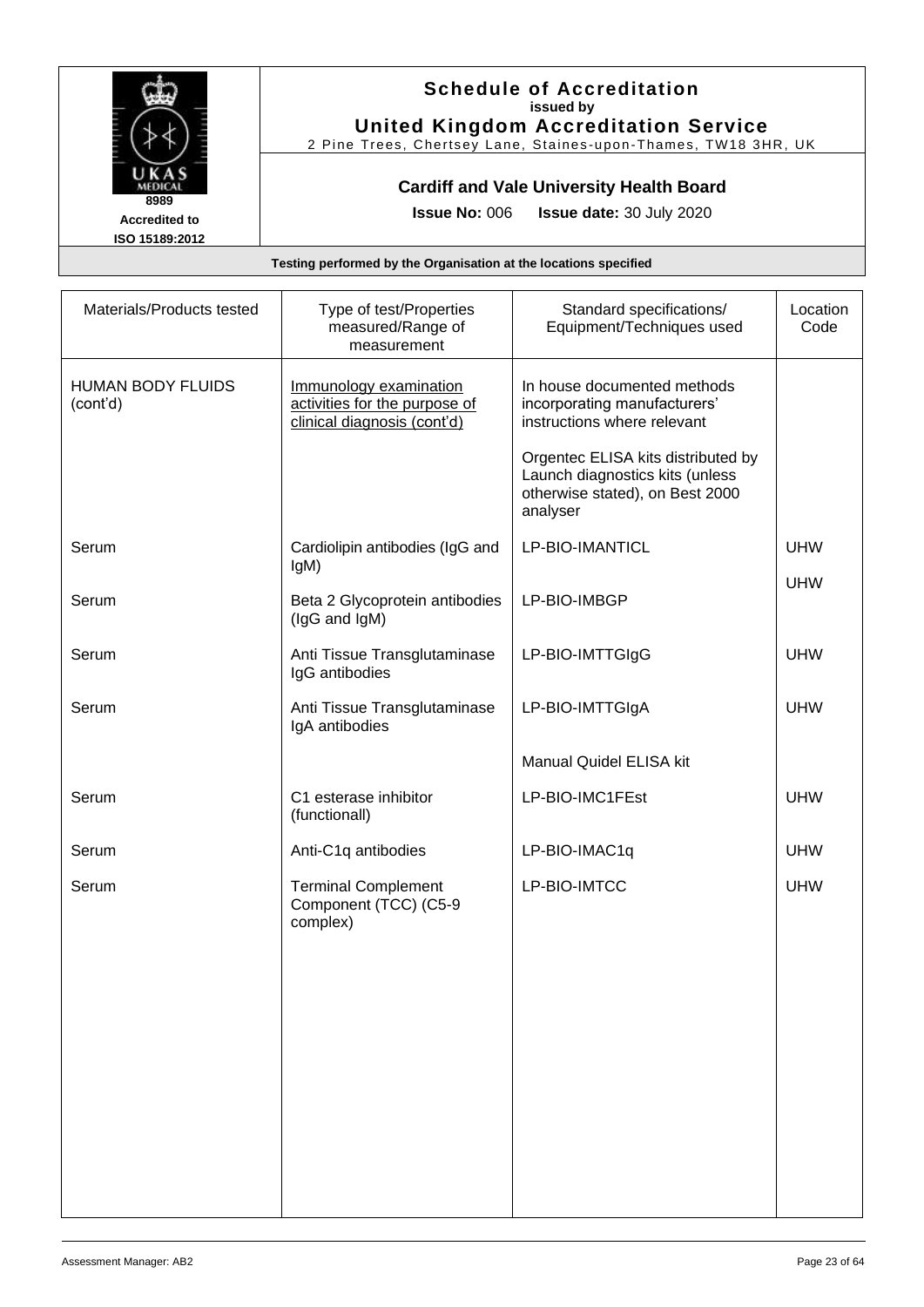

### **Schedule of Accreditation issued by United Kingdom Accreditation Service**

2 Pine Trees, Chertsey Lane, Staines -upon -Thames, TW18 3HR, UK

### **Cardiff and Vale University Health Board**

**Issue No:** 006 **Issue date:** 30 July 2020

| Materials/Products tested            | Type of test/Properties<br>measured/Range of<br>measurement                            | Standard specifications/<br>Equipment/Techniques used                                      | Location<br>Code |
|--------------------------------------|----------------------------------------------------------------------------------------|--------------------------------------------------------------------------------------------|------------------|
| <b>HUMAN BODY FLUIDS</b><br>(cont'd) | Immunology examination<br>activities for the purpose of<br>clinical diagnosis (cont'd) | In house documented methods<br>incorporating manufacturers'<br>instructions where relevant |                  |
| Serum                                | Mannose Binding Lectin (MBL)                                                           | Manual Bioporto ELISA kit                                                                  | <b>UHW</b>       |
|                                      |                                                                                        | LP-BIO-IMMBL                                                                               |                  |
| Serum                                | Anti-C1 esterase inhibitor<br>antibodies (IgG, IgA and IgM)                            | In house manual ELISA assay read<br>using the Biotek plate reader                          | <b>UHW</b>       |
|                                      |                                                                                        | LP-BIO-IMAC1INH                                                                            |                  |
| Serum                                | Antibodies to Hib                                                                      | Binding site ELISA kit on Best 2000<br>analyser                                            | <b>UHW</b>       |
|                                      |                                                                                        | LP-BIO-IMGAB                                                                               |                  |
| Serum                                | Antibodies to tetanus                                                                  | Binding site ELISA kit on Best 2000<br>analyser                                            | <b>UHW</b>       |
|                                      |                                                                                        | LP-BIO-IMGAB                                                                               |                  |
| Serum                                | Antibodies to pneumococcus                                                             | Binding site ELISA kit on Best 2000<br>analyser                                            | <b>UHW</b>       |
|                                      |                                                                                        | LP-BIO-IMAGAB                                                                              |                  |
| Serum                                | Crithidia antibodies                                                                   | Manual method using Launch<br>diagnostics slides<br>Indirect immunofluorescence            | <b>UHW</b>       |
|                                      |                                                                                        | LP-BIO-IMTissAb                                                                            |                  |
| Serum                                | Anti-neutrophil cytoplasmic<br>antibody (ANCA)                                         | Manual method using Inova kit<br>Indirect immunofluorescence                               | <b>UHW</b>       |
|                                      |                                                                                        | LP-BIO-IMANCA                                                                              |                  |
|                                      |                                                                                        |                                                                                            |                  |
|                                      |                                                                                        |                                                                                            |                  |
|                                      |                                                                                        |                                                                                            |                  |
|                                      |                                                                                        |                                                                                            |                  |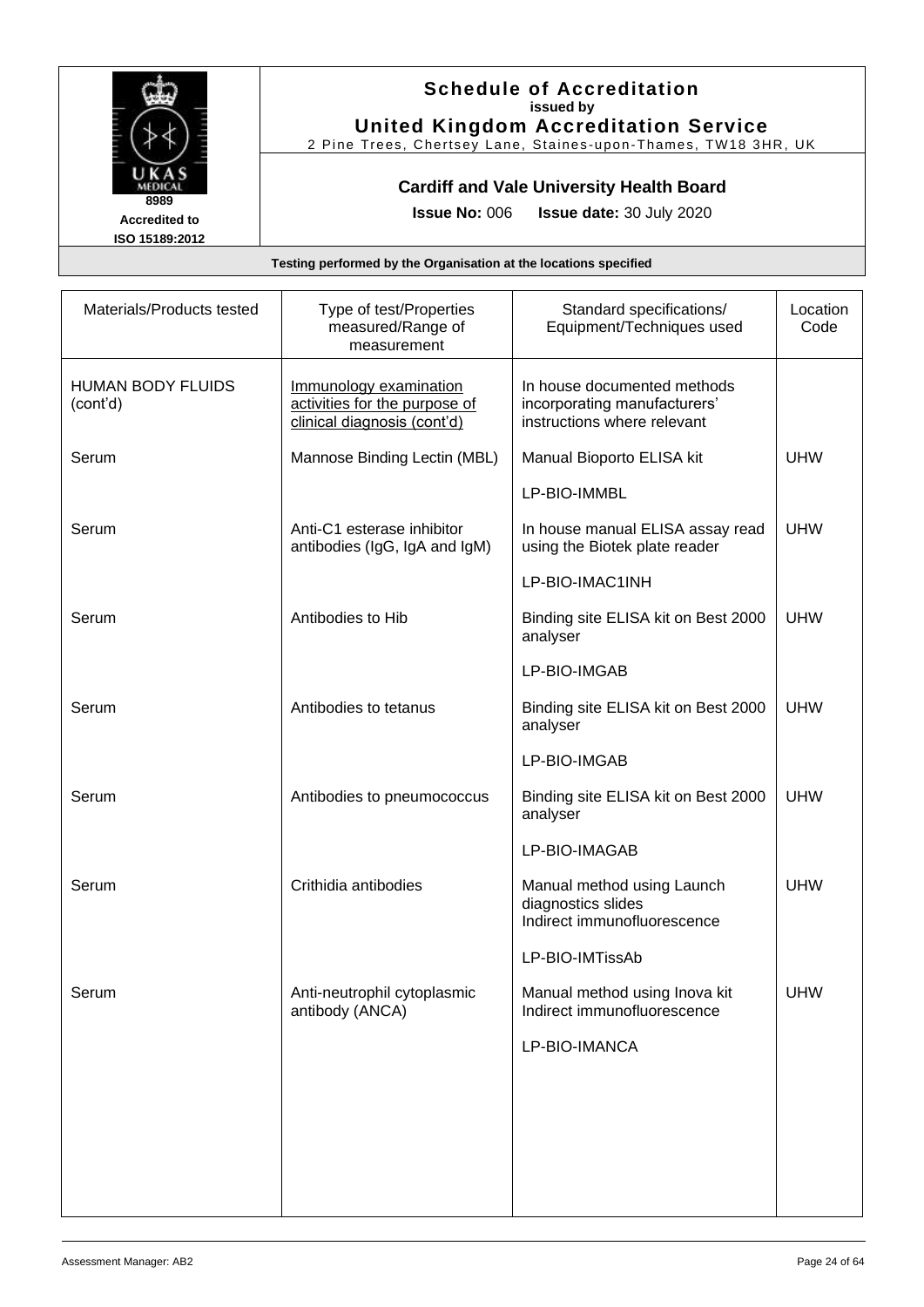

### **Schedule of Accreditation issued by United Kingdom Accreditation Service**

2 Pine Trees, Chertsey Lane, Staines -upon -Thames, TW18 3HR, UK

### **Cardiff and Vale University Health Board**

**Issue No:** 006 **Issue date:** 30 July 2020

| Materials/Products tested            | Type of test/Properties<br>measured/Range of<br>measurement                                                                       | Standard specifications/<br>Equipment/Techniques used                                      | Location<br>Code |
|--------------------------------------|-----------------------------------------------------------------------------------------------------------------------------------|--------------------------------------------------------------------------------------------|------------------|
| <b>HUMAN BODY FLUIDS</b><br>(cont'd) | Immunology examination<br>activities for the purpose of<br>clinical diagnosis (cont'd)                                            | In house documented methods<br>incorporating manufacturers'<br>instructions where relevant |                  |
| Serum                                | Endomysial antibodies (IgA)                                                                                                       | Manual method using Inova kit<br>Indirect immunofluorescence                               | <b>UHW</b>       |
|                                      |                                                                                                                                   | LP-BIO-IMTissAb                                                                            |                  |
| Serum                                | Liver autoantibodies:<br>GPC gastric parietal cell<br>antibodies<br>LKM liver kidney microsome<br>antibodies<br>SMA smooth muscle | Manual method using Inova kit<br>Indirect immunofluorescence<br>LP-BIO-IMLiverAb           | <b>UHW</b>       |
|                                      | antibodies<br>AMA - anti-mitochondrial<br>Antibodies                                                                              |                                                                                            |                  |
| Serum                                | Adrenal antibodies                                                                                                                | Manual method using Biodiagnostic<br>slides<br>Indirect immunofluorescence                 | <b>UHW</b>       |
|                                      |                                                                                                                                   | LP-BIO-IMTissAb                                                                            |                  |
| Serum                                | Pancreatic islet cell antibodies                                                                                                  | Manual method using Biodiagnostic<br>slides<br>Indirect immunofluorescence                 | <b>UHW</b>       |
|                                      |                                                                                                                                   | LP-BIO-IMTissAb                                                                            |                  |
| Serum                                | Ovarian antibodies                                                                                                                | Manual method using Biodiagnostic<br>slides<br>Indirect immunofluorescence                 | <b>UHW</b>       |
|                                      |                                                                                                                                   | LP-BIO-IMTissAb                                                                            |                  |
| Serum                                | Cardiac muscle antibodies                                                                                                         | Manual method using Biodiagnostic<br>slides<br>Indirect immunofluorescence                 | <b>UHW</b>       |
|                                      |                                                                                                                                   | LP-BIO-IMTissAb                                                                            |                  |
|                                      |                                                                                                                                   |                                                                                            |                  |
|                                      |                                                                                                                                   |                                                                                            |                  |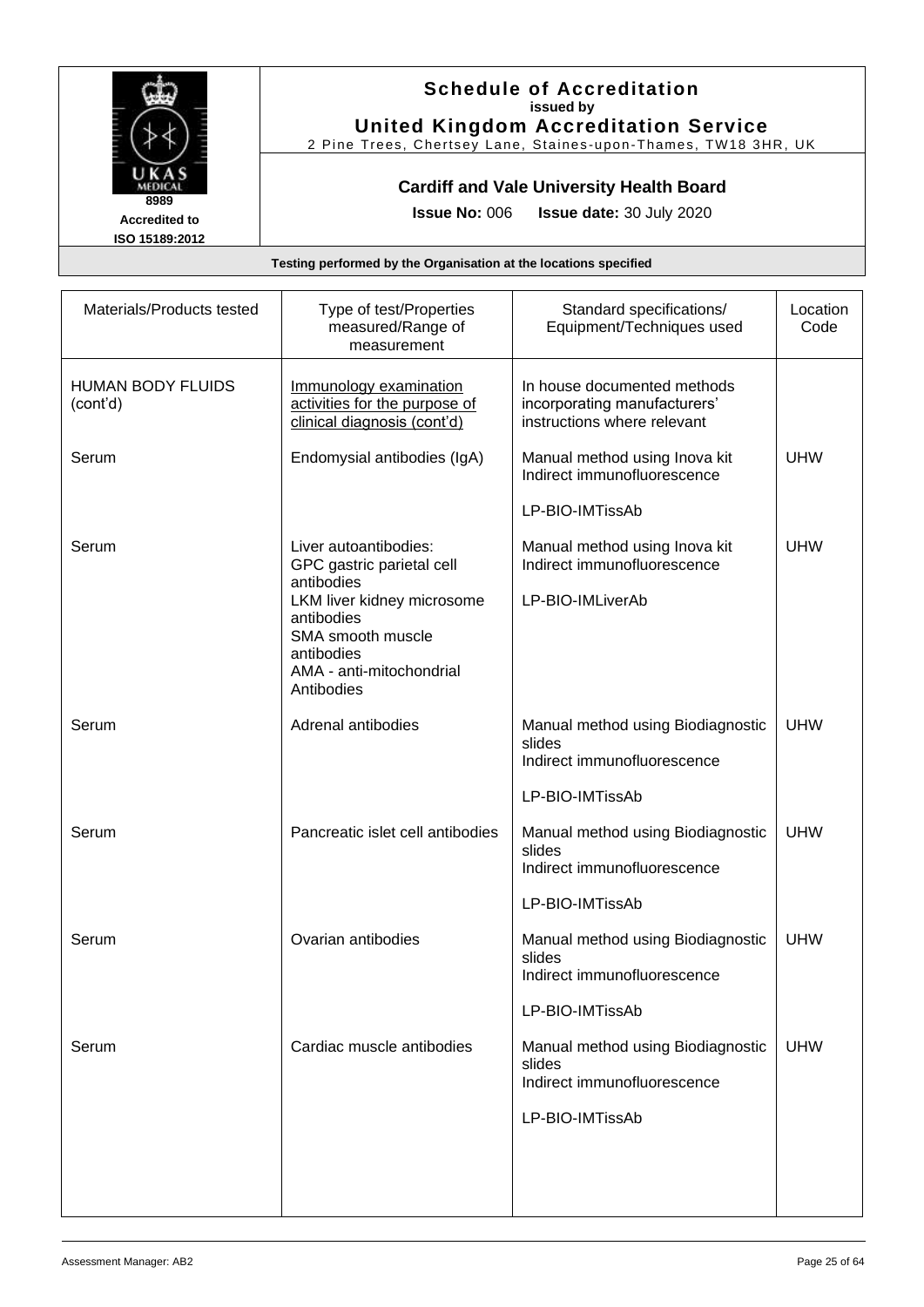

### **Schedule of Accreditation issued by United Kingdom Accreditation Service**

2 Pine Trees, Chertsey Lane, Staines -upon -Thames, TW18 3HR, UK

### **Cardiff and Vale University Health Board**

**Issue No:** 006 **Issue date:** 30 July 2020

| Materials/Products tested            | Type of test/Properties<br>measured/Range of<br>measurement                            | Standard specifications/<br>Equipment/Techniques used                                      | Location<br>Code |
|--------------------------------------|----------------------------------------------------------------------------------------|--------------------------------------------------------------------------------------------|------------------|
| <b>HUMAN BODY FLUIDS</b><br>(cont'd) | Immunology examination<br>activities for the purpose of<br>clinical diagnosis (cont'd) | In house documented methods<br>incorporating manufacturers'<br>instructions where relevant |                  |
| Serum                                | Skeletal muscle antibodies                                                             | Manual method using Biodiagnostic<br>slides<br>Indirect immunofluorescence                 | <b>UHW</b>       |
|                                      |                                                                                        | LP-BIO-IMTissAb                                                                            |                  |
| Serum                                | Pemphigus antibodies                                                                   | Manual method using Biodiagnostic<br>slides<br>Indirect immunofluorescence                 | <b>UHW</b>       |
|                                      |                                                                                        | LP-BIO-IMTissAb                                                                            |                  |
| Serum                                | Pemphigoid antibodies                                                                  | Manual method using Biodiagnostic<br>slides<br>Indirect immunofluorescence                 | <b>UHW</b>       |
|                                      |                                                                                        | LP-BIO-IMTissAb                                                                            |                  |
| Serum                                | Complement haemolytic<br>activity.                                                     | In house Haemolytic assay                                                                  | <b>UHW</b>       |
|                                      | Classical pathway haemolytic<br>activity (CH50)<br>Complement activity                 | LP-BIO-IMCH50                                                                              |                  |
| Serum                                | Complement haemolytic<br>activity.                                                     | In house Haemolytic assay                                                                  | <b>UHW</b>       |
|                                      | Alternative pathway<br>haemolytic activity (AP50)<br>Complement activity               | LP-BIO-IMCH50                                                                              |                  |
|                                      |                                                                                        |                                                                                            |                  |
|                                      |                                                                                        |                                                                                            |                  |
|                                      |                                                                                        |                                                                                            |                  |
|                                      |                                                                                        |                                                                                            |                  |
|                                      |                                                                                        |                                                                                            |                  |
|                                      |                                                                                        |                                                                                            |                  |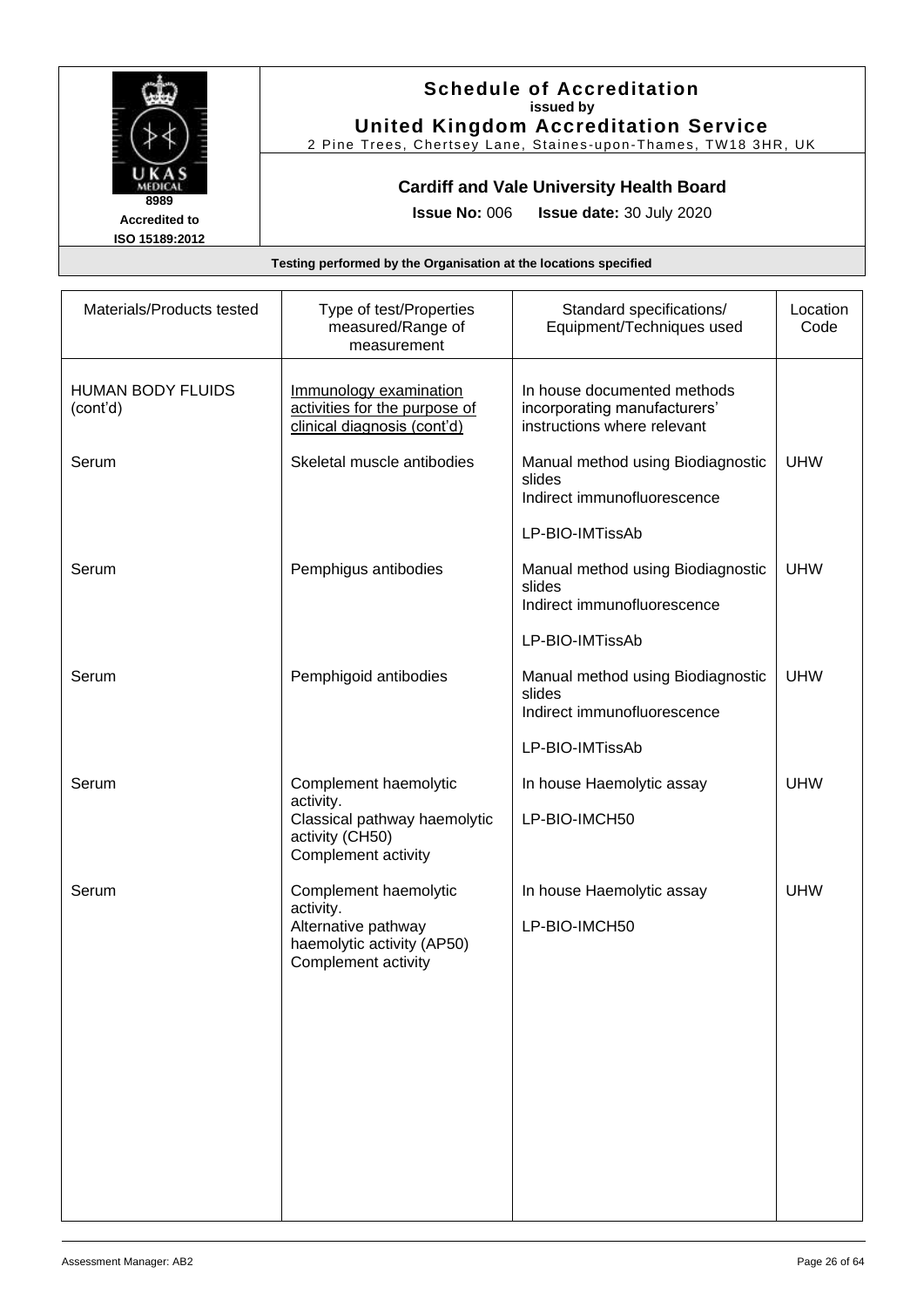

### **Schedule of Accreditation issued by United Kingdom Accreditation Service**

2 Pine Trees, Chertsey Lane, Staines -upon -Thames, TW18 3HR, UK

### **Cardiff and Vale University Health Board**

**Issue No:** 006 **Issue date:** 30 July 2020

| Materials/Products tested            | Type of test/Properties<br>measured/Range of<br>measurement                            | Standard specifications/<br>Equipment/Techniques used                                                                                   | Location<br>Code |
|--------------------------------------|----------------------------------------------------------------------------------------|-----------------------------------------------------------------------------------------------------------------------------------------|------------------|
| <b>HUMAN BODY FLUIDS</b><br>(cont'd) | Immunology examination<br>activities for the purpose of<br>clinical diagnosis (cont'd) | In house documented methods<br>incorporating manufacturers'<br>instructions where relevant.<br>Siemens BNII analyser<br>by nephelometry |                  |
| Serum                                | C1 esterase inhibitor<br>(immunochemical)                                              | LP-BIO-IMC1E1                                                                                                                           | <b>UHW</b>       |
| Serum                                | IgG subclasses:<br>IgG1, IgG2, IgG3, IgG4                                              | LP-BIO-IMIGGSUB                                                                                                                         | <b>UHW</b>       |
| Serum                                | Rheumatoid factor                                                                      | LP-BIO-IMRHFACT                                                                                                                         | <b>UHW</b>       |
| Serum                                | Complement C1q                                                                         | Manual method using C1q kit from<br>The Binding Site<br>Radial Immunodiffusion                                                          | <b>UHW</b>       |
|                                      |                                                                                        | LP-BIO-IMRID                                                                                                                            |                  |
| Serum                                | Complement C2                                                                          | Manual method using C2 kit from<br>The Binding Site<br>Radial Immunodiffusion                                                           | <b>UHW</b>       |
|                                      |                                                                                        | LP-BIO-IMRID                                                                                                                            |                  |
|                                      |                                                                                        |                                                                                                                                         |                  |
|                                      |                                                                                        |                                                                                                                                         |                  |
|                                      |                                                                                        |                                                                                                                                         |                  |
|                                      |                                                                                        |                                                                                                                                         |                  |
|                                      |                                                                                        |                                                                                                                                         |                  |
|                                      |                                                                                        |                                                                                                                                         |                  |
|                                      |                                                                                        |                                                                                                                                         |                  |
|                                      |                                                                                        |                                                                                                                                         |                  |
|                                      |                                                                                        |                                                                                                                                         |                  |
|                                      |                                                                                        |                                                                                                                                         |                  |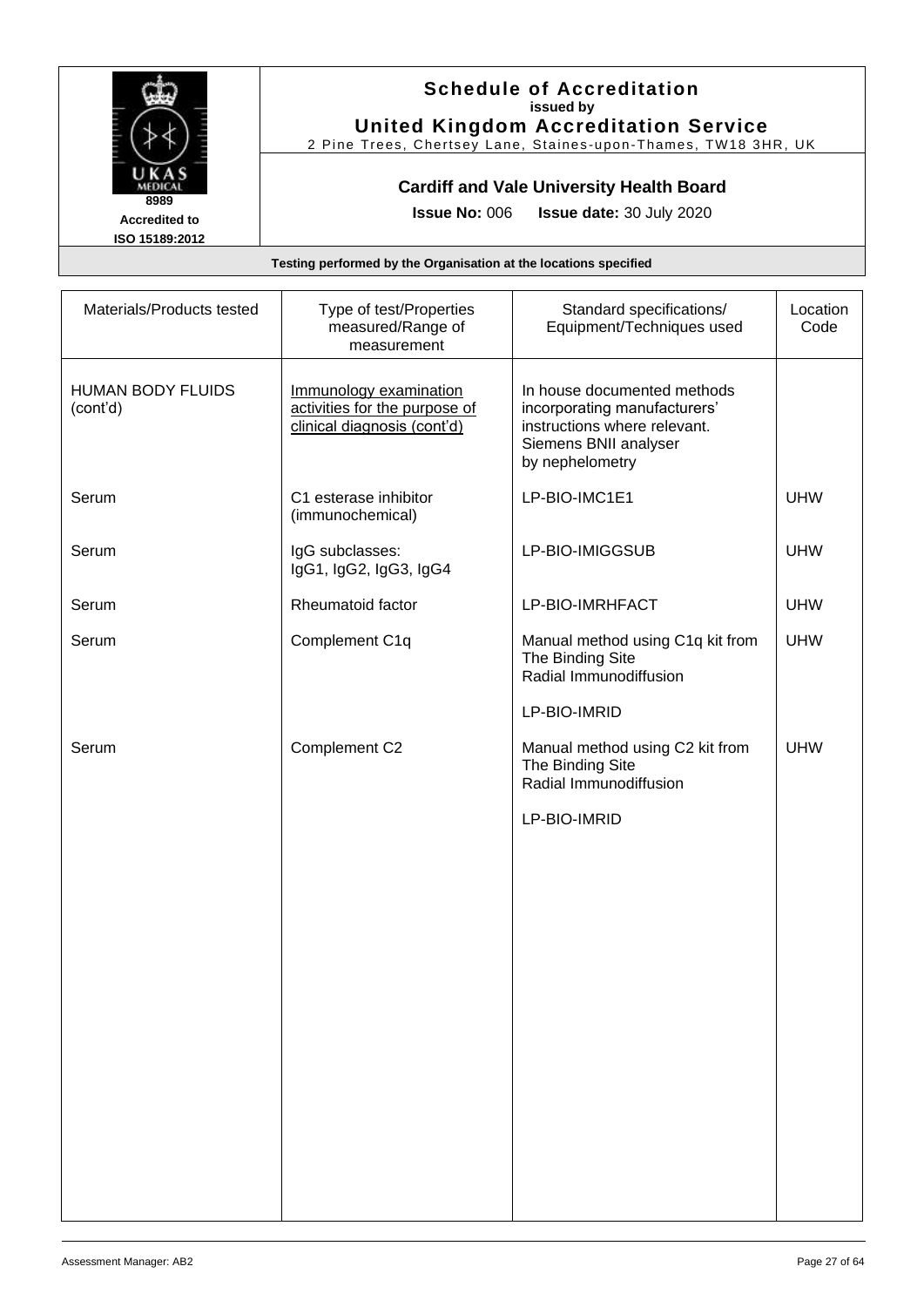

### **Schedule of Accreditation issued by United Kingdom Accreditation Service**

2 Pine Trees, Chertsey Lane, Staines -upon -Thames, TW18 3HR, UK

### **Cardiff and Vale University Health Board**

**Issue No:** 006 **Issue date:** 30 July 2020

| Materials/Products tested            | Type of test/Properties<br>measured/Range of<br>measurement                            | Standard specifications/<br>Equipment/Techniques used                                                                                            | Location<br>Code |
|--------------------------------------|----------------------------------------------------------------------------------------|--------------------------------------------------------------------------------------------------------------------------------------------------|------------------|
| <b>HUMAN BODY FLUIDS</b><br>(cont'd) | Immunology examination<br>activities for the purpose of<br>clinical diagnosis (cont'd) | In house documented methods<br>incorporating manufacturers'<br>instructions where relevant.<br>Siemens BNII analyser<br>by nephelometry (cont'd) |                  |
| Serum                                | Complement C5                                                                          | Manual method using C5 kit from<br>The Binding Site<br>Radial Immunodiffusion                                                                    | <b>UHW</b>       |
|                                      |                                                                                        | LP-BIO-IMRID                                                                                                                                     |                  |
| Serum                                | Complement C6                                                                          | Manual method using C6 kit from<br>The Binding Site<br>Radial Immunodiffusion                                                                    | <b>UHW</b>       |
|                                      |                                                                                        | LP-BIO-IMRID                                                                                                                                     |                  |
| Serum                                | Complement C7                                                                          | Manual method using C7 kit from<br>The Binding Site<br>Radial Immunodiffusion                                                                    | <b>UHW</b>       |
|                                      |                                                                                        | LP-BIO-IMRID                                                                                                                                     |                  |
| Serum                                | Complement C8                                                                          | Manual method using C8 kit from<br>The Binding Site<br>Radial Immunodiffusion                                                                    | <b>UHW</b>       |
|                                      |                                                                                        | LP-BIO-IMRID                                                                                                                                     |                  |
| Serum                                | Complement C9                                                                          | Manual method using C9 kit from<br>The Binding Site<br>Radial Immunodiffusion                                                                    | <b>UHW</b>       |
|                                      |                                                                                        | LP-BIO-IMRID                                                                                                                                     |                  |
|                                      |                                                                                        |                                                                                                                                                  |                  |
|                                      |                                                                                        |                                                                                                                                                  |                  |
|                                      |                                                                                        |                                                                                                                                                  |                  |
|                                      |                                                                                        |                                                                                                                                                  |                  |
|                                      |                                                                                        |                                                                                                                                                  |                  |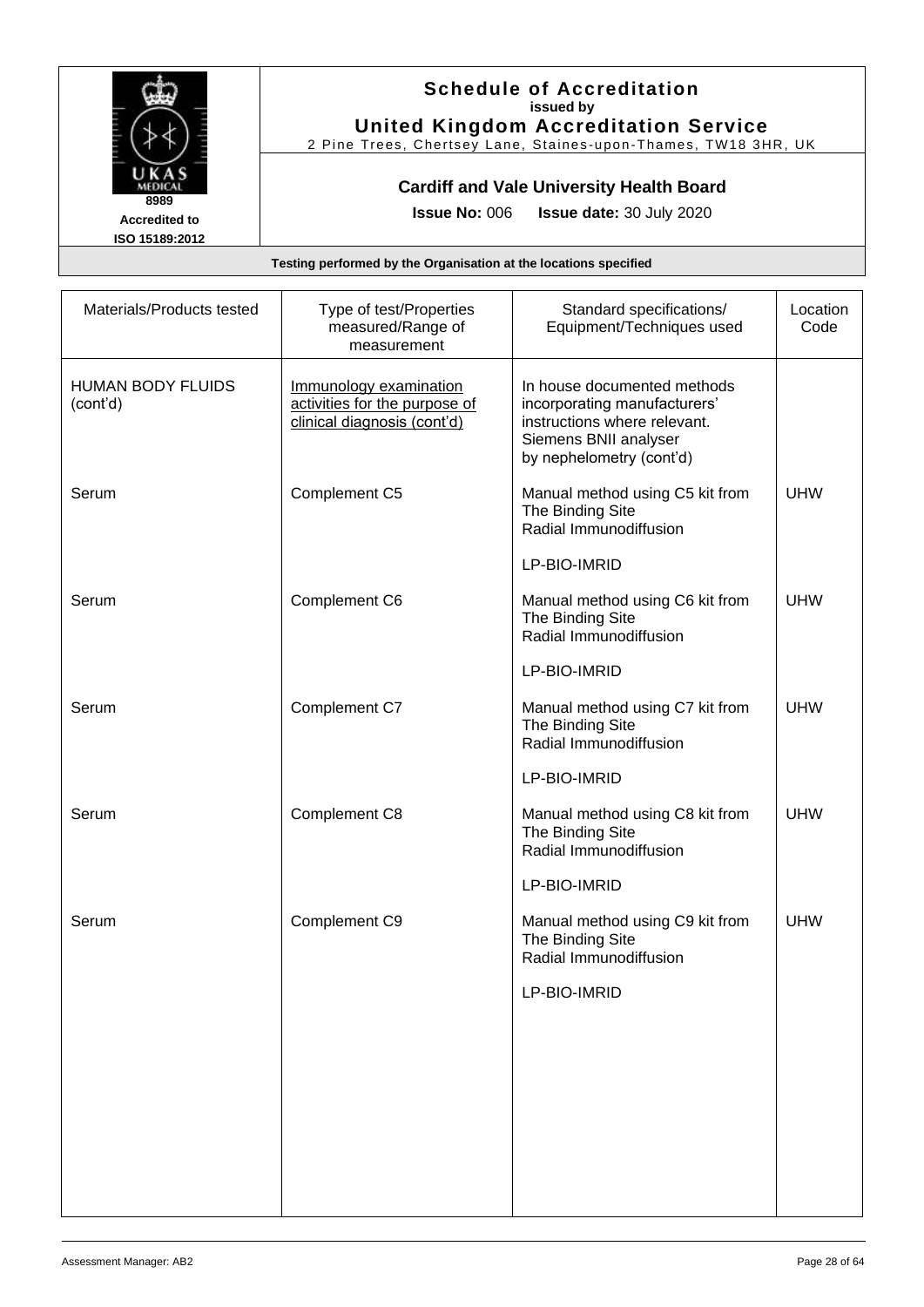

### **Schedule of Accreditation issued by United Kingdom Accreditation Service**

2 Pine Trees, Chertsey Lane, Staines -upon -Thames, TW18 3HR, UK

### **Cardiff and Vale University Health Board**

**Issue No:** 006 **Issue date:** 30 July 2020

| Materials/Products tested            | Type of test/Properties<br>measured/Range of<br>measurement                                                                         | Standard specifications/<br>Equipment/Techniques used                                                                                            | Location<br>Code |
|--------------------------------------|-------------------------------------------------------------------------------------------------------------------------------------|--------------------------------------------------------------------------------------------------------------------------------------------------|------------------|
| <b>HUMAN BODY FLUIDS</b><br>(cont'd) | Immunology examination<br>activities for the purpose of<br>clinical diagnosis (cont'd)                                              | In house documented methods<br>incorporating manufacturers'<br>instructions where relevant.<br>Siemens BNII analyser<br>by nephelometry (cont'd) |                  |
| Serum                                | Factor H                                                                                                                            | Manual method using Factor H kit<br>from The Binding Site<br>Radial Immunodiffusion                                                              | <b>UHW</b>       |
|                                      |                                                                                                                                     | LP-BIO-IMRID                                                                                                                                     |                  |
| Serum                                | Factor I                                                                                                                            | Manual method using Factor I kit<br>from The Binding Site<br>Radial Immunodiffusion                                                              | <b>UHW</b>       |
|                                      |                                                                                                                                     | LP-BIO-IMRID                                                                                                                                     |                  |
| Serum                                | Factor B                                                                                                                            | Manual method using Factor B kit<br>from The Binding Site<br>Radial Immunodiffusion                                                              | <b>UHW</b>       |
|                                      |                                                                                                                                     | LP-BIO-IMRID                                                                                                                                     |                  |
| Serum                                | IgD                                                                                                                                 | Manual method using IgD kit from<br>The Binding Site<br>Radial Immunodiffusion                                                                   | <b>UHW</b>       |
|                                      |                                                                                                                                     | LP-BIO-IMRID                                                                                                                                     |                  |
|                                      | Immunophenotyping of CD<br>markers / antigens to diagnose<br>and monitor primary<br>immunodeficiencies and<br>monitor HIV patients: | Beckman Coulter FC500<br>Flow cytometry                                                                                                          | <b>UHW</b>       |
| EDTA whole blood                     | Lymphocyte phenotypes (T,B<br>and NK cells).                                                                                        | LP-BIO-IMLymph                                                                                                                                   | <b>UHW</b>       |
| EDTA whole blood                     | B Cell memory phenotyping                                                                                                           | LP-BIO-IMPHENO                                                                                                                                   | <b>UHW</b>       |
| EDTA whole blood                     | Naïve T Cells                                                                                                                       | LP-BIO-IMNAIVE                                                                                                                                   | <b>UHW</b>       |
|                                      |                                                                                                                                     |                                                                                                                                                  |                  |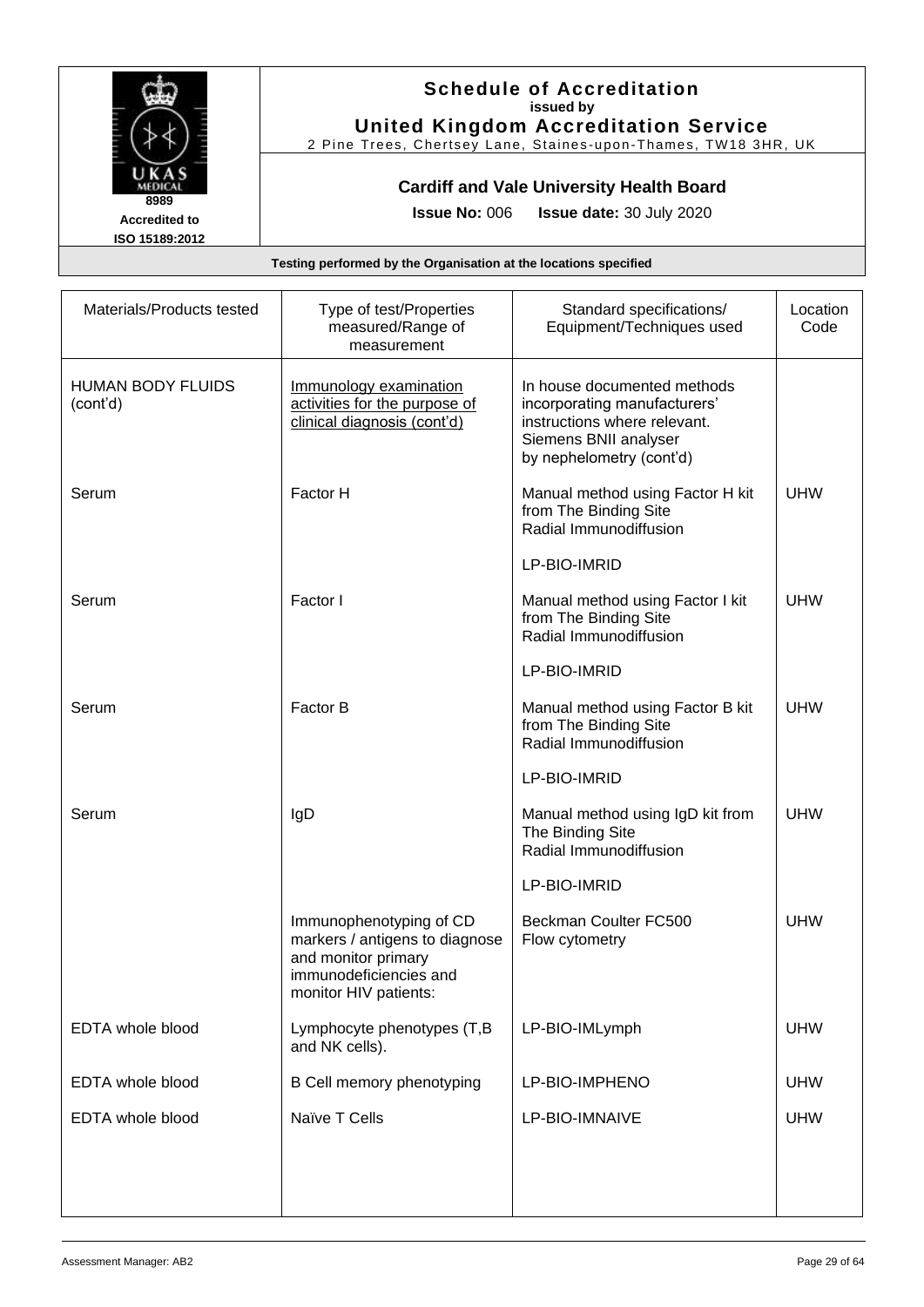

### **Schedule of Accreditation issued by United Kingdom Accreditation Service**

2 Pine Trees, Chertsey Lane, Staines -upon -Thames, TW18 3HR, UK

### **Cardiff and Vale University Health Board**

**Issue No:** 006 **Issue date:** 30 July 2020

| Materials/Products tested            | Type of test/Properties<br>measured/Range of<br>measurement                                                                         | Standard specifications/<br>Equipment/Techniques used                                       | Location<br>Code |
|--------------------------------------|-------------------------------------------------------------------------------------------------------------------------------------|---------------------------------------------------------------------------------------------|------------------|
| <b>HUMAN BODY FLUIDS</b><br>(cont'd) | Immunology examination<br>activities for the purpose of<br>clinical diagnosis (cont'd)                                              | In house documented methods<br>incorporating manufacturers'<br>instructions where relevant. |                  |
| EDTA whole blood                     | TCR alpha beta double<br>negative T cells                                                                                           | LP-BIO-IMTCRAB                                                                              | <b>UHW</b>       |
| EDTA whole blood                     | <b>Adhesion markers</b><br>(CD11a/11b/11c/18)                                                                                       | LP-BIO-INIADMA                                                                              | <b>UHW</b>       |
| EDTA whole blood                     | T cell receptor (TCR) V beta<br>spectrotyping                                                                                       | LP-BIO-IMTCRAB                                                                              | <b>UHW</b>       |
| Heparin Whole blood                  | Lymphocyte proliferation                                                                                                            | LP-BIO-IMDRAQ5                                                                              | <b>UHW</b>       |
| Heparin Whole blood                  | Neutrophil function (DHR)                                                                                                           | LP-BIO-IMDHR                                                                                | <b>UHW</b>       |
|                                      | Immunophenotyping of CD<br>markers / antigens to diagnose<br>and monitor primary<br>immunodeficiencies and<br>monitor HIV patients: | Becton Dickinson Lyric flow<br>cytometer<br>Flow cytometry                                  | <b>UHW</b>       |
| EDTA whole blood                     | Lymphocyte phenotypes                                                                                                               | LP-BIO-IMBDLymphs                                                                           | <b>UHW</b>       |
|                                      |                                                                                                                                     |                                                                                             |                  |
| EDTA whole blood                     | B cell memory phenotyping                                                                                                           | LP-BIO-IMBDPHENO                                                                            | <b>UHW</b>       |
| EDTA whole blood                     | Naïve T cells                                                                                                                       | LP-BIO-IMBDNAIVE                                                                            | <b>UHW</b>       |
| EDTA whole blood                     | TCR alpha beta double<br>negative T cells                                                                                           | LP-BIO-IMBDTCRAB                                                                            | <b>UHW</b>       |
| Heparin whole blood                  | Neutrophil function (DHR)                                                                                                           | Cellular respiratory burst by<br>oxidation of DHR to rhodamine-123                          | <b>UHW</b>       |
|                                      |                                                                                                                                     | LP-BIO-IMBDDHR                                                                              |                  |
| EDTA whole blood                     | T cell receptor (TCR) beta<br>spectrotyping                                                                                         | LP-BIO-IMBDTCRAB                                                                            | <b>UHW</b>       |
|                                      |                                                                                                                                     |                                                                                             |                  |
|                                      |                                                                                                                                     |                                                                                             |                  |
|                                      |                                                                                                                                     |                                                                                             |                  |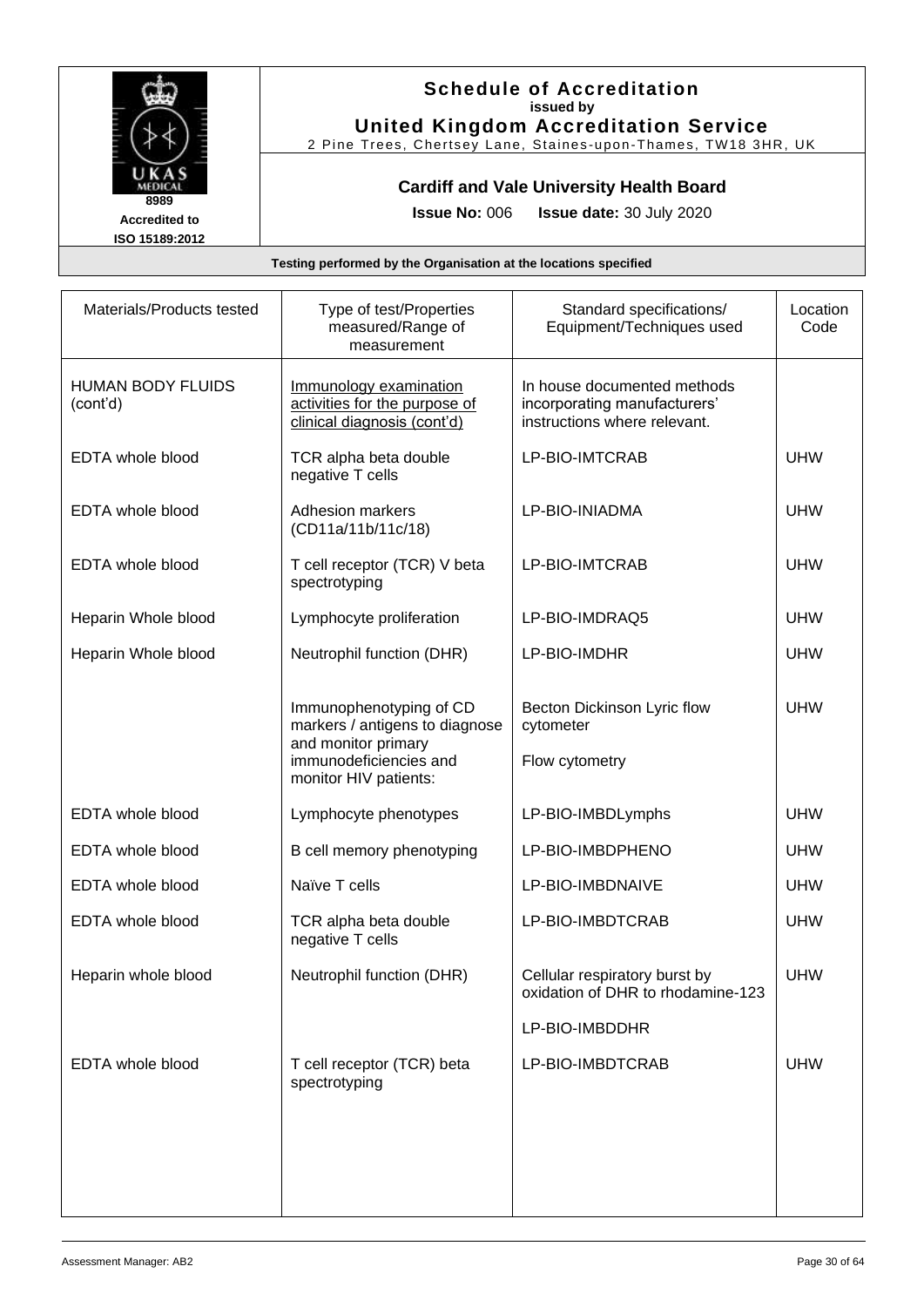

### **Schedule of Accreditation issued by United Kingdom Accreditation Service**

2 Pine Trees, Chertsey Lane, Staines -upon -Thames, TW18 3HR, UK

### **Cardiff and Vale University Health Board**

**Issue No:** 006 **Issue date:** 30 July 2020

| Materials/Products tested            | Type of test/Properties<br>measured/Range of<br>measurement                                                                                                                                                                                                                                                                         | Standard specifications/<br>Equipment/Techniques used                       | Location<br>Code |
|--------------------------------------|-------------------------------------------------------------------------------------------------------------------------------------------------------------------------------------------------------------------------------------------------------------------------------------------------------------------------------------|-----------------------------------------------------------------------------|------------------|
| <b>HUMAN BODY FLUIDS</b><br>(cont'd) | Immunology examination<br>activities for the purpose of<br>clinical diagnosis (cont'd)                                                                                                                                                                                                                                              | In house documented methods<br>incorporating manufacturers'<br>instructions |                  |
| Serum                                | <b>Total IgE</b>                                                                                                                                                                                                                                                                                                                    | Phadia 250<br>Fluorescence enzyme<br>immunoassay                            | <b>UHW</b>       |
|                                      |                                                                                                                                                                                                                                                                                                                                     | LP-BIO-IMTOTIGE                                                             |                  |
| Serum                                | Specific IgE as listed in the<br>2014 catalogue and below                                                                                                                                                                                                                                                                           | Phadia 250<br>Fluorescence enzyme<br>immunoassay                            | <b>UHW</b>       |
|                                      | Abachi wood dust<br>Abalone<br>Acacia<br>Acarus siro<br>Acremonium kiliense<br><b>ACTH (Adrenocorticotrophic</b><br>hormone)<br>Alfalfa<br>Alkalase<br>Allspice<br>Almond<br>Alternaria alternata<br>American beech<br>Amoxicilloyl<br>Ampicilloyl<br>Anchovy<br>Anisakis<br>Anise<br>Apple<br>Apricot<br>Artemia salina, fish feed | LP-BIO-IMSPECIGE                                                            |                  |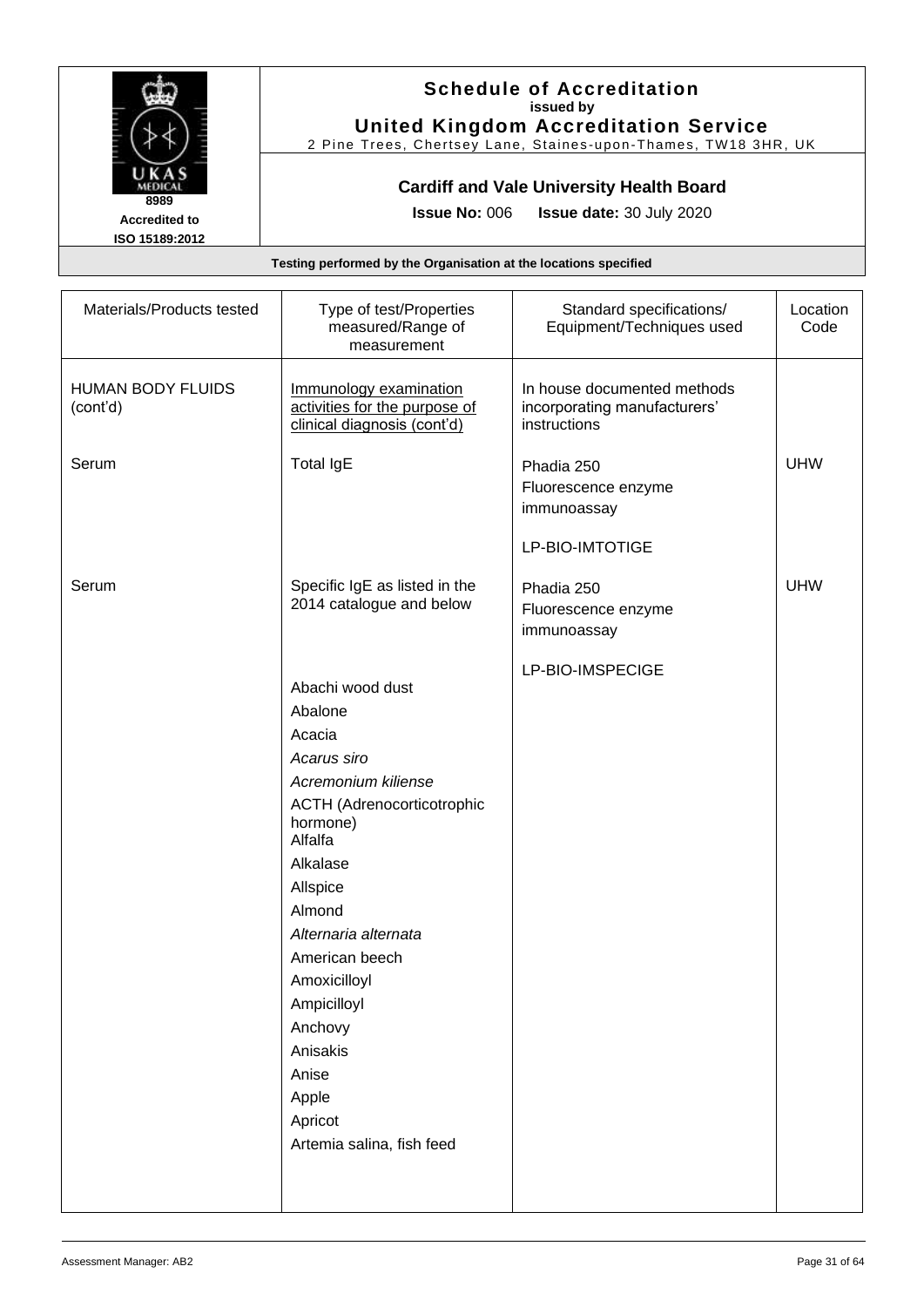

### **Schedule of Accreditation issued by United Kingdom Accreditation Service**

2 Pine Trees, Chertsey Lane, Staines -upon -Thames, TW18 3HR, UK

### **Cardiff and Vale University Health Board**

**Issue No:** 006 **Issue date:** 30 July 2020

| Materials/Products tested            | Type of test/Properties<br>measured/Range of<br>measurement                                                                                                                                                                                                             | Standard specifications/<br>Equipment/Techniques used                       | Location<br>Code |
|--------------------------------------|-------------------------------------------------------------------------------------------------------------------------------------------------------------------------------------------------------------------------------------------------------------------------|-----------------------------------------------------------------------------|------------------|
| <b>HUMAN BODY FLUIDS</b><br>(cont'd) | Immunology examination<br>activities for the purpose of<br>clinical diagnosis (cont'd)                                                                                                                                                                                  | In house documented methods<br>incorporating manufacturers'<br>instructions |                  |
| Serum (cont'd)                       | Specific IgE as listed in the<br>2014 catalogue and below<br>(cont'd)                                                                                                                                                                                                   | Phadia 250<br>Fluorescence enzyme<br>immunoassay                            | <b>UHW</b>       |
|                                      | Ascarius<br>Asparagus<br>Aspergillus flavus<br>Aspergillus fumigatus<br>Aspergillus niger<br>Aspergillus terreus<br>Aubergine, eggplant<br>Aureobasidium pullulans<br>Australian pine<br>Avocado<br><b>Bahia Grass</b><br><b>Bald Cypress</b><br>Bamboo Shoot<br>Banana |                                                                             |                  |
|                                      | <b>Barley</b><br><b>Barley</b><br><b>Basil</b><br>Bay leaf<br>Bayberry<br><b>Beef</b><br>Beetroot<br><b>Berlin Beetle</b><br>Bermuda Grass<br><b>Black Pepper</b><br>Blackberry<br><b>Blomia tropicalis</b>                                                             |                                                                             |                  |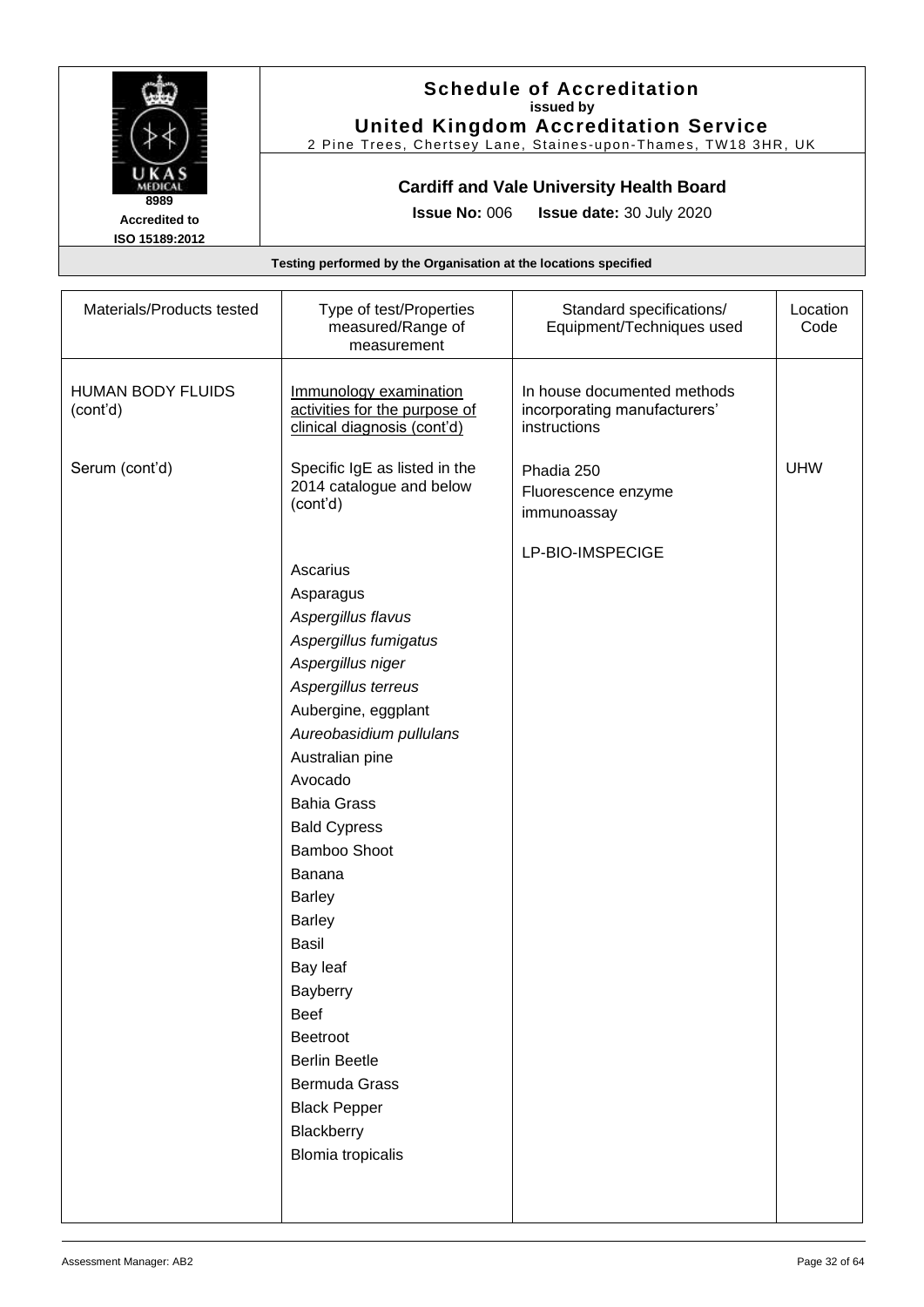

#### **Schedule of Accreditation issued by United Kingdom Accreditation Service**

2 Pine Trees, Chertsey Lane, Staines -upon -Thames, TW18 3HR, UK

### **Cardiff and Vale University Health Board**

**Issue No:** 006 **Issue date:** 30 July 2020

| Materials/Products tested            | Type of test/Properties<br>measured/Range of<br>measurement                                                                                                                                                                                                                                                                                                                                                                                                                   | Standard specifications/<br>Equipment/Techniques used                       | Location<br>Code |
|--------------------------------------|-------------------------------------------------------------------------------------------------------------------------------------------------------------------------------------------------------------------------------------------------------------------------------------------------------------------------------------------------------------------------------------------------------------------------------------------------------------------------------|-----------------------------------------------------------------------------|------------------|
| <b>HUMAN BODY FLUIDS</b><br>(cont'd) | Immunology examination<br>activities for the purpose of<br>clinical diagnosis (cont'd)                                                                                                                                                                                                                                                                                                                                                                                        | In house documented methods<br>incorporating manufacturers'<br>instructions |                  |
| Serum (cont'd)                       | Specific IgE as listed in the<br>2014 catalogue and below<br>(cont'd)                                                                                                                                                                                                                                                                                                                                                                                                         | Phadia 250<br>Fluorescence enzyme<br>immunoassay                            | <b>UHW</b>       |
|                                      | Blood worm<br><b>Blue mussel</b><br>Blue vetch<br>Blueberry<br>Botrytis cinerea<br>Bougainvillea<br>Box-elder<br><b>Brazil nut</b><br><b>Broccoli</b><br>Brome grass<br><b>Brussel Sprouts</b><br><b>Buckwheat</b><br><b>Budgerigar droppings</b><br><b>Budgerigar feathers</b><br><b>Bumblebee</b><br>Cabbage<br>Cacao<br>Camomile<br>Canary bird droppings<br>Canary bird feathers<br>Canary grass<br>Candida albicans<br>Carambola<br>Caraway<br>Cardamon<br>Careless weed | LP-BIO-IMSPECIGE                                                            |                  |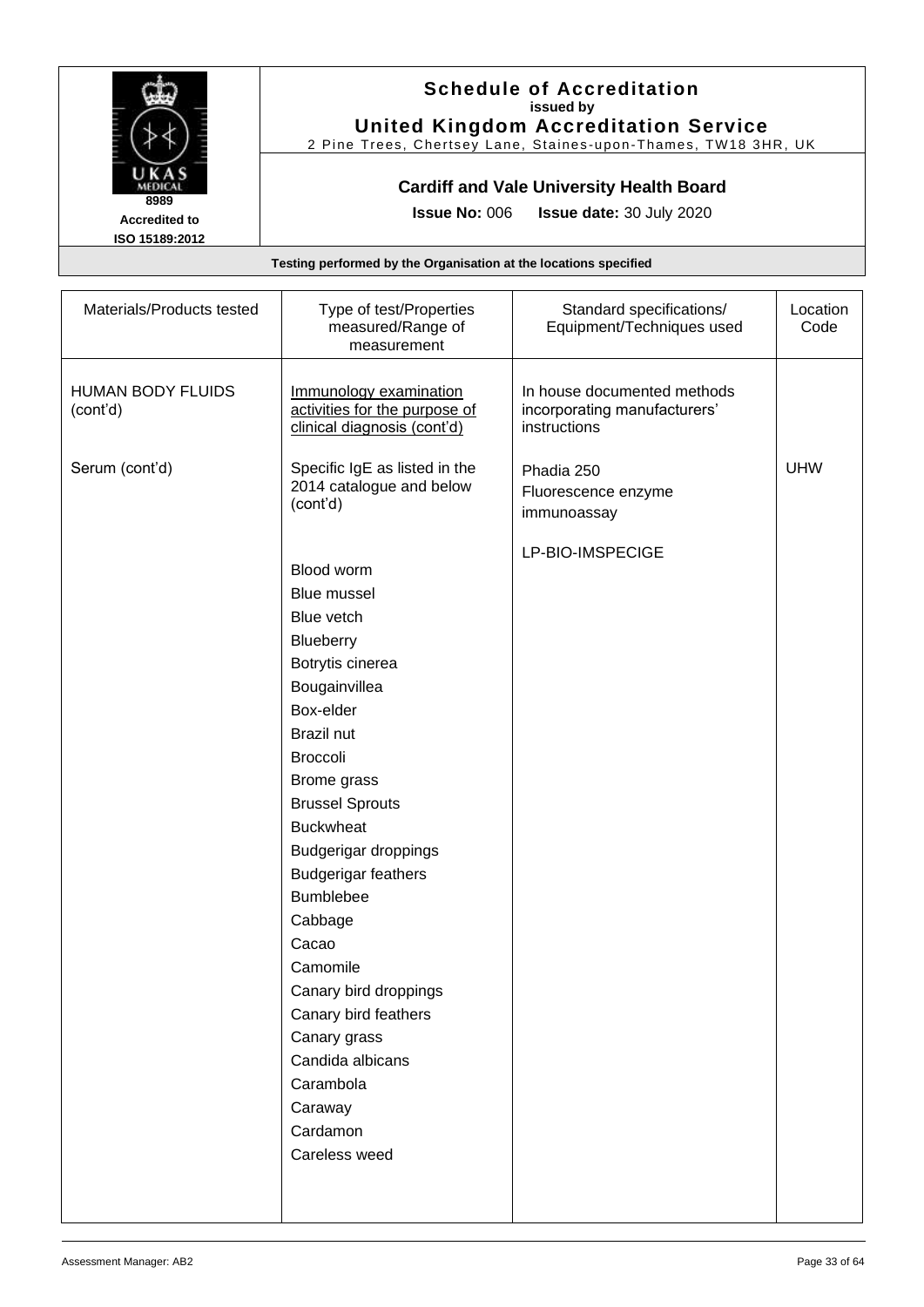

#### **Schedule of Accreditation issued by United Kingdom Accreditation Service**

2 Pine Trees, Chertsey Lane, Staines -upon -Thames, TW18 3HR, UK

### **Cardiff and Vale University Health Board**

**Issue No:** 006 **Issue date:** 30 July 2020

| Materials/Products tested     | Type of test/Properties<br>measured/Range of<br>measurement                                                                                                                                                                                                                                                                                                                                                             | Standard specifications/<br>Equipment/Techniques used                       | Location<br>Code |
|-------------------------------|-------------------------------------------------------------------------------------------------------------------------------------------------------------------------------------------------------------------------------------------------------------------------------------------------------------------------------------------------------------------------------------------------------------------------|-----------------------------------------------------------------------------|------------------|
| HUMAN BODY FLUIDS<br>(cont'd) | Immunology examination<br>activities for the purpose of<br>clinical diagnosis (cont'd)                                                                                                                                                                                                                                                                                                                                  | In house documented methods<br>incorporating manufacturers'<br>instructions |                  |
| Serum (cont'd)                | Specific IgE as listed in the<br>2014 catalogue and below<br>(cont'd)                                                                                                                                                                                                                                                                                                                                                   | Phadia 250<br>Fluorescence enzyme<br>immunoassay                            | <b>UHW</b>       |
|                               | Carob (E410)<br>Carrot<br>Cashew nut<br>Cat dander<br>Cat fish<br>Cauliflower<br>Cedar<br>Cedar elm<br>Cefaclor<br>Celery<br>Chaetomium globosum<br>Cheese, cheddar type<br>Cheese, mold type<br>Cherry<br>Chestnut<br>Chick pea<br>Chicken<br>Chicken droppings<br>Chicken feathers<br>Chicken, serum proteins<br>Chilipepper<br>Chinchilla epithelium<br>Chloramin T<br>Chlorhexidine<br>Chub mackerel<br>Chymopapain | LP-BIO-IMSPECIGE                                                            |                  |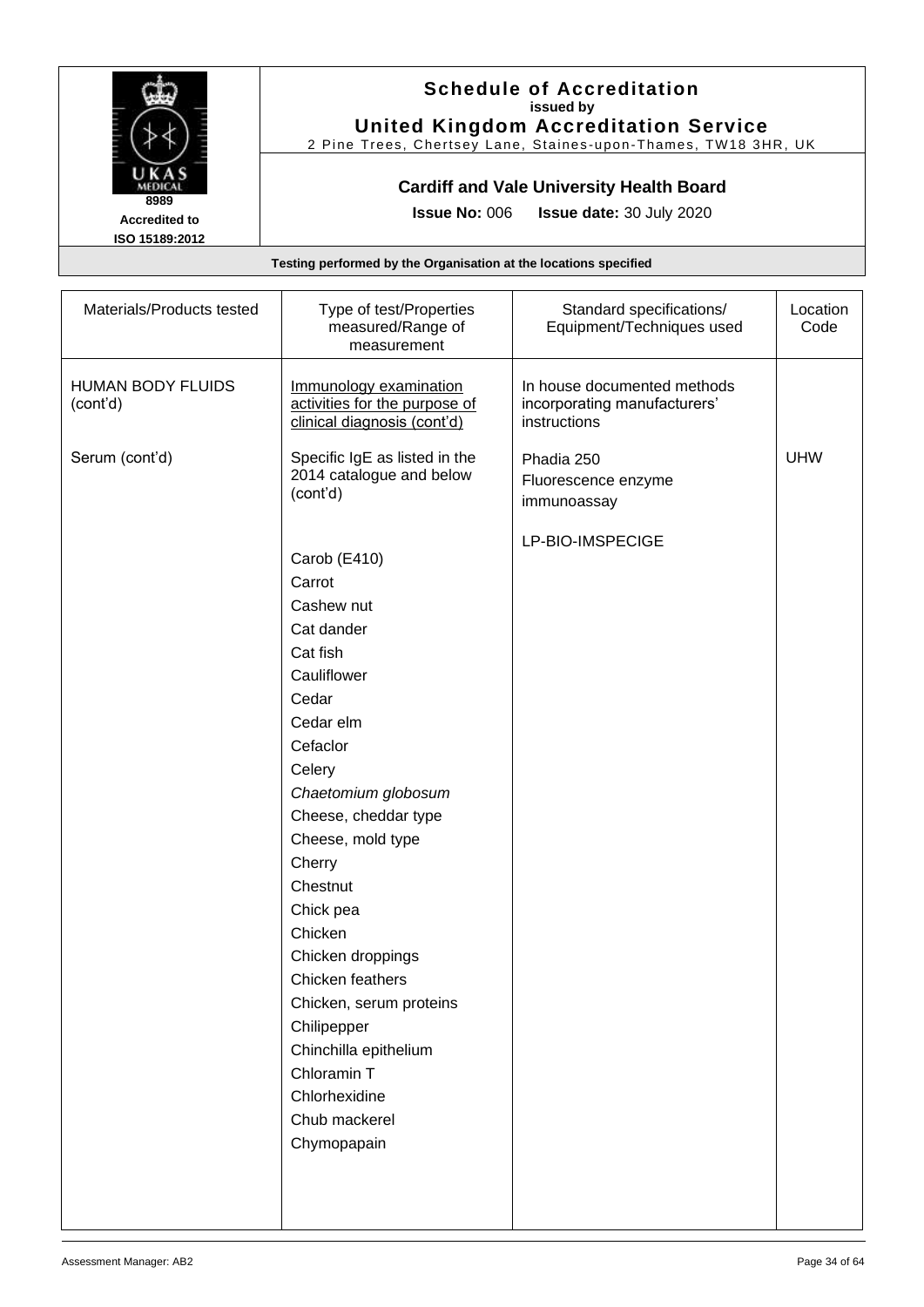

#### **Schedule of Accreditation issued by United Kingdom Accreditation Service**

2 Pine Trees, Chertsey Lane, Staines -upon -Thames, TW18 3HR, UK

### **Cardiff and Vale University Health Board**

**Issue No:** 006 **Issue date:** 30 July 2020

| Materials/Products tested            | Type of test/Properties<br>measured/Range of<br>measurement                                                                                                                                                                                                                                                                                                                                                                                                                                                        | Standard specifications/<br>Equipment/Techniques used                       | Location<br>Code |
|--------------------------------------|--------------------------------------------------------------------------------------------------------------------------------------------------------------------------------------------------------------------------------------------------------------------------------------------------------------------------------------------------------------------------------------------------------------------------------------------------------------------------------------------------------------------|-----------------------------------------------------------------------------|------------------|
| <b>HUMAN BODY FLUIDS</b><br>(cont'd) | Immunology examination<br>activities for the purpose of<br>clinical diagnosis (cont'd)                                                                                                                                                                                                                                                                                                                                                                                                                             | In house documented methods<br>incorporating manufacturers'<br>instructions |                  |
| Serum (cont'd)                       | Specific IgE as listed in the<br>2014 catalogue and below<br>(cont'd)<br>Cinnamon<br>Cladosporium herbarum<br>Clam<br>Clove<br>Cochineal extract (Carmine<br>red) (E120)<br>Cocklebur<br>Cockroach, American<br>Cockroach, German<br>Cockroach, Oriental<br>Cocksfoot<br>Coconut<br>Coffee<br>Common millet<br>Common pigweed<br>Common ragweed<br>Common reed<br>Common silver birch<br>Common wasp (Yellow jacket)<br>Coriander<br>Cotton seed<br>Cotton, crude fibers<br>Cottonwood<br>Cow dander<br>Cow's whey | Phadia 250<br>Fluorescence enzyme<br>immunoassay<br>LP-BIO-IMSPECIGE        | <b>UHW</b>       |
|                                      | Crab<br>Cranberry                                                                                                                                                                                                                                                                                                                                                                                                                                                                                                  |                                                                             |                  |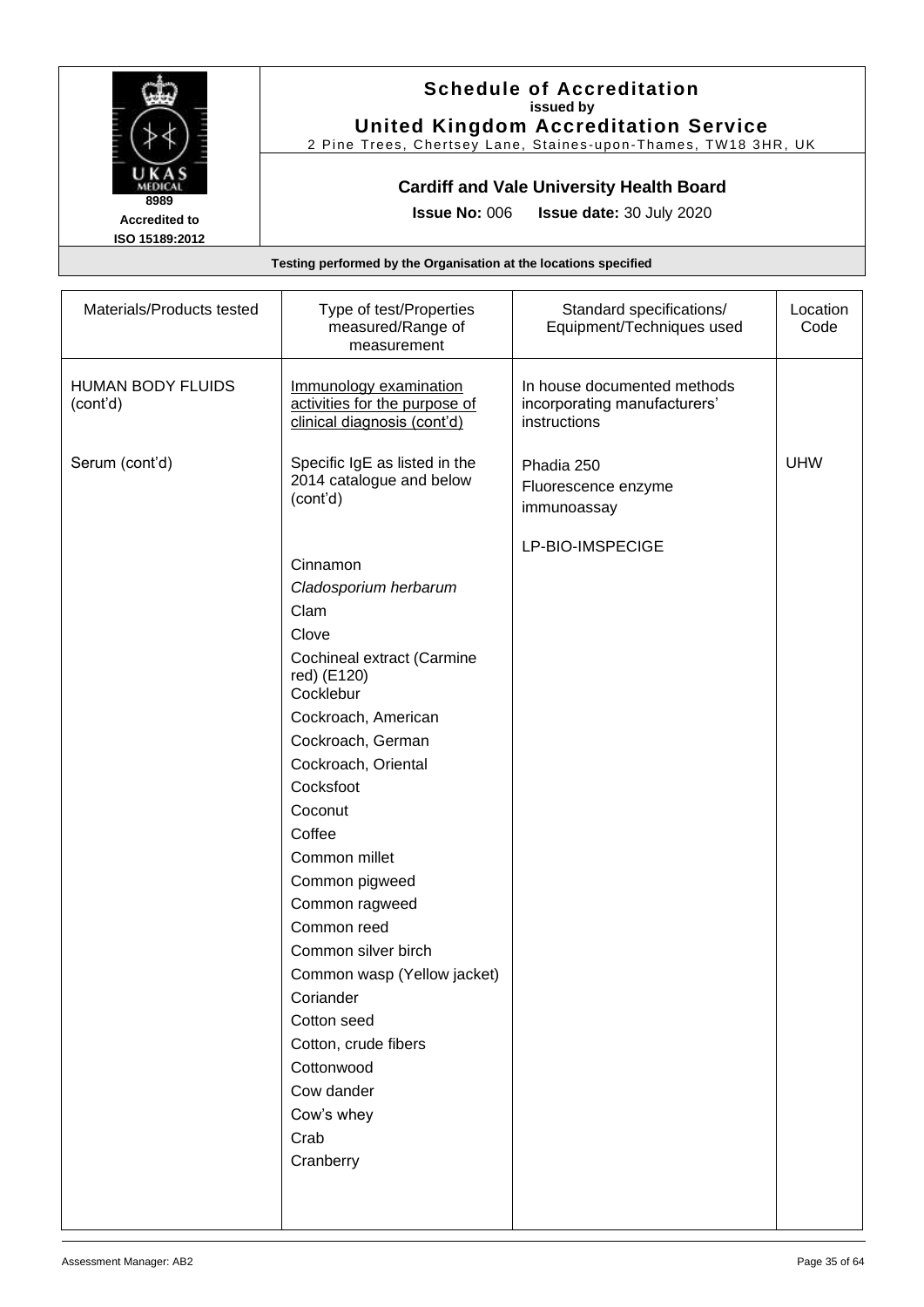

#### **Schedule of Accreditation issued by United Kingdom Accreditation Service**

2 Pine Trees, Chertsey Lane, Staines -upon -Thames, TW18 3HR, UK

### **Cardiff and Vale University Health Board**

**Issue No:** 006 **Issue date:** 30 July 2020

| Materials/Products tested            | Type of test/Properties<br>measured/Range of<br>measurement                            | Standard specifications/<br>Equipment/Techniques used                       | Location<br>Code |
|--------------------------------------|----------------------------------------------------------------------------------------|-----------------------------------------------------------------------------|------------------|
| <b>HUMAN BODY FLUIDS</b><br>(cont'd) | Immunology examination<br>activities for the purpose of<br>clinical diagnosis (cont'd) | In house documented methods<br>incorporating manufacturers'<br>instructions |                  |
| Serum (cont'd)                       | Specific IgE as listed in the<br>2014 catalogue and below<br>(cont'd)                  | Phadia 250<br>Fluorescence enzyme<br>immunoassay<br>LP-BIO-IMSPECIGE        | <b>UHW</b>       |
|                                      | Crayfish                                                                               |                                                                             |                  |
|                                      | Cucumber                                                                               |                                                                             |                  |
|                                      | Cultivated oat                                                                         |                                                                             |                  |
|                                      | Cultivated rye                                                                         |                                                                             |                  |
|                                      | Cultivated wheat                                                                       |                                                                             |                  |
|                                      | Curry (Santa Maria)                                                                    |                                                                             |                  |
|                                      | Curvularia lunata                                                                      |                                                                             |                  |
|                                      | Cypress                                                                                |                                                                             |                  |
|                                      | Dandelion                                                                              |                                                                             |                  |
|                                      | Daphnia, fish feed                                                                     |                                                                             |                  |
|                                      | Date                                                                                   |                                                                             |                  |
|                                      | Deer epithelium                                                                        |                                                                             |                  |
|                                      | Dermatophagoides farinae                                                               |                                                                             |                  |
|                                      | Dermatophagoides microceras                                                            |                                                                             |                  |
|                                      | Dermatophagoides<br>pteronyssinus<br>Dill                                              |                                                                             |                  |
|                                      | Dog dander                                                                             |                                                                             |                  |
|                                      | Dog fennel                                                                             |                                                                             |                  |
|                                      | Douglas fir                                                                            |                                                                             |                  |
|                                      | Duck feathers                                                                          |                                                                             |                  |
|                                      | Echinococcus                                                                           |                                                                             |                  |
|                                      | Eel                                                                                    |                                                                             |                  |
|                                      | Egg                                                                                    |                                                                             |                  |
|                                      | Egg white                                                                              |                                                                             |                  |
|                                      | Egg yolk                                                                               |                                                                             |                  |
|                                      |                                                                                        |                                                                             |                  |
|                                      |                                                                                        |                                                                             |                  |
|                                      |                                                                                        |                                                                             |                  |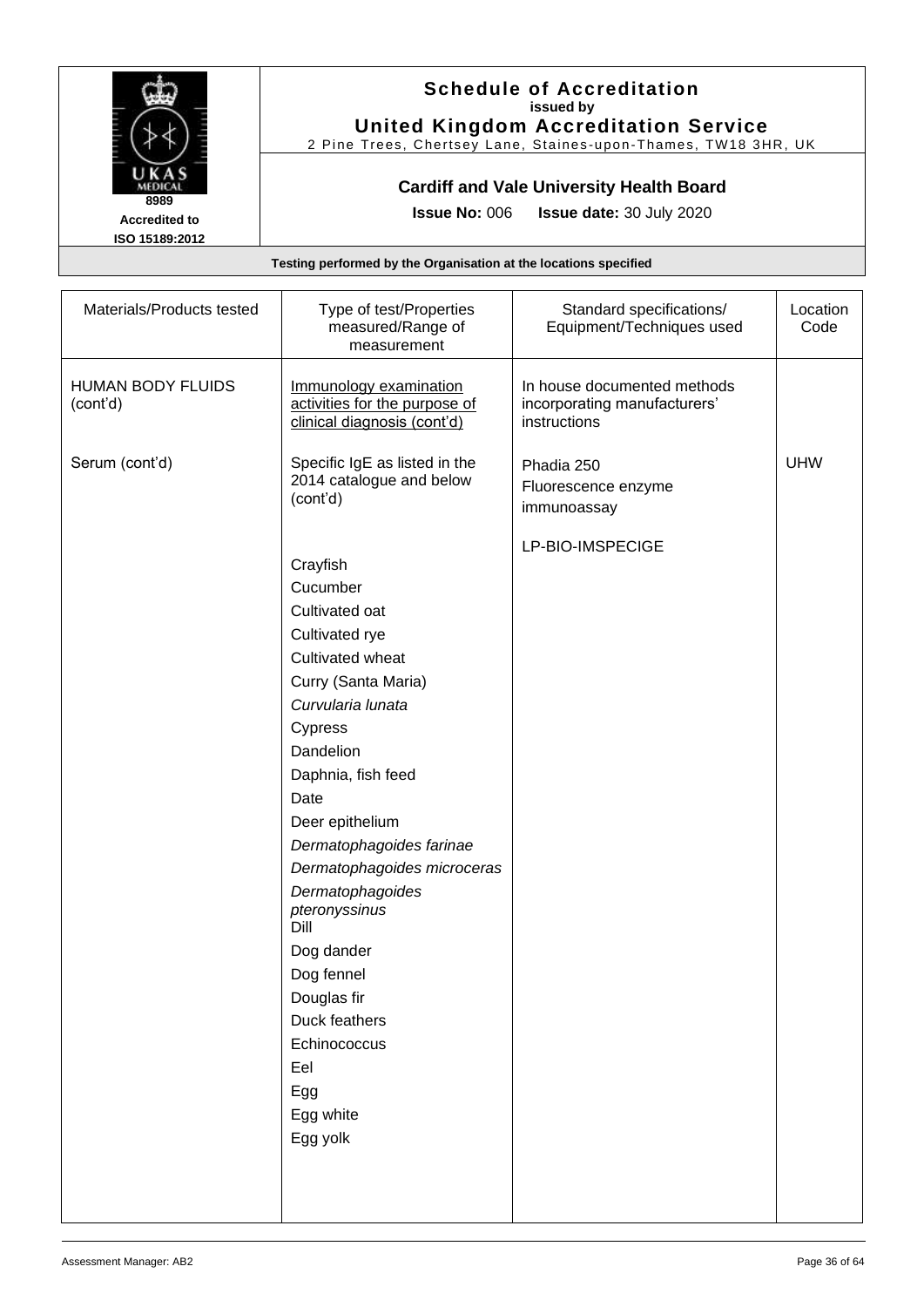

#### **Schedule of Accreditation issued by United Kingdom Accreditation Service**

2 Pine Trees, Chertsey Lane, Staines -upon -Thames, TW18 3HR, UK

### **Cardiff and Vale University Health Board**

**Issue No:** 006 **Issue date:** 30 July 2020

| Materials/Products tested            | Type of test/Properties<br>measured/Range of<br>measurement                                                                                                                                                                                                                                                                                                                                                                                          | Standard specifications/<br>Equipment/Techniques used                       | Location<br>Code |
|--------------------------------------|------------------------------------------------------------------------------------------------------------------------------------------------------------------------------------------------------------------------------------------------------------------------------------------------------------------------------------------------------------------------------------------------------------------------------------------------------|-----------------------------------------------------------------------------|------------------|
| <b>HUMAN BODY FLUIDS</b><br>(cont'd) | Immunology examination<br>activities for the purpose of<br>clinical diagnosis (cont'd)                                                                                                                                                                                                                                                                                                                                                               | In house documented methods<br>incorporating manufacturers'<br>instructions |                  |
| Serum (cont'd)                       | Specific IgE as listed in the<br>2014 catalogue and below<br>(cont'd)                                                                                                                                                                                                                                                                                                                                                                                | Phadia 250<br>Fluorescence enzyme<br>immunoassay                            | <b>UHW</b>       |
|                                      | Elder<br>Elk/moose meat<br>Elm<br>Epicoccum purpurascens<br>Ethylene oxide<br>Eucalyptus, Gum-tree<br>Euroglyphus maynei<br>European ash<br>European hornet<br>European Paper Wasp<br>False oat-grass<br>False ragweed<br>Fennel seed<br>Fennel, fresh<br>Fenugreek<br>Ferret epithelium<br><b>Ficus</b><br>Fig<br>Finch feathers<br>Fire ant<br>Firebush (Kochia)<br>Fish (cod)<br>Formaldehyde/Formalin<br>Fox epithelium<br><b>Foxtail millet</b> | LP-BIO-IMSPECIGE                                                            |                  |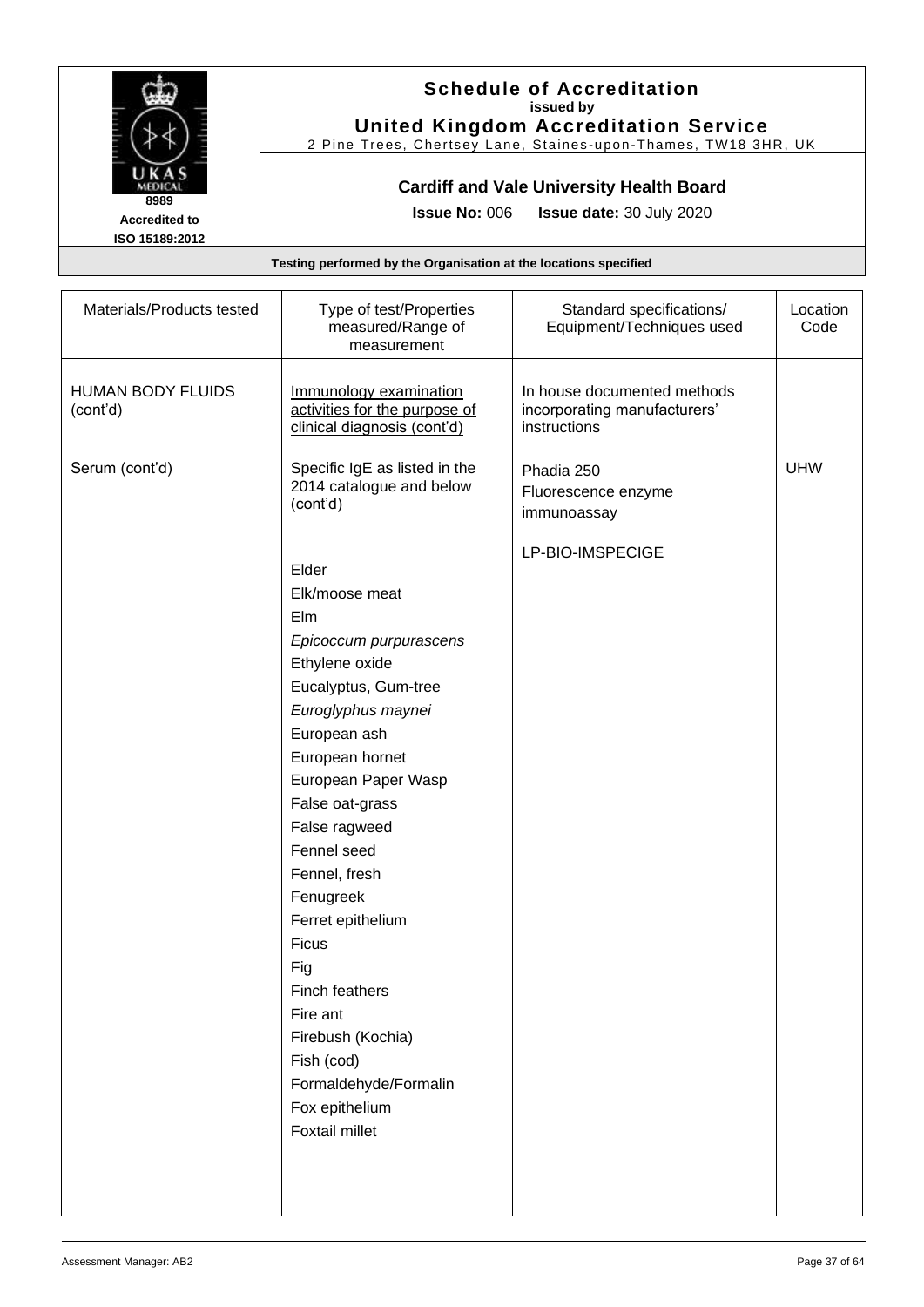

### **Schedule of Accreditation issued by United Kingdom Accreditation Service**

2 Pine Trees, Chertsey Lane, Staines -upon -Thames, TW18 3HR, UK

### **Cardiff and Vale University Health Board**

**Issue No:** 006 **Issue date:** 30 July 2020

| Materials/Products tested            | Type of test/Properties<br>measured/Range of<br>measurement                                                                                                                                                                                                                                                                                                                                                                                                                                                                            | Standard specifications/<br>Equipment/Techniques used                       | Location<br>Code |
|--------------------------------------|----------------------------------------------------------------------------------------------------------------------------------------------------------------------------------------------------------------------------------------------------------------------------------------------------------------------------------------------------------------------------------------------------------------------------------------------------------------------------------------------------------------------------------------|-----------------------------------------------------------------------------|------------------|
| <b>HUMAN BODY FLUIDS</b><br>(cont'd) | Immunology examination<br>activities for the purpose of<br>clinical diagnosis (cont'd)                                                                                                                                                                                                                                                                                                                                                                                                                                                 | In house documented methods<br>incorporating manufacturers'<br>instructions |                  |
| Serum (cont'd)                       | Specific IgE as listed in the<br>2014 catalogue and below<br>(cont'd)                                                                                                                                                                                                                                                                                                                                                                                                                                                                  | Phadia 250<br>Fluorescence enzyme<br>immunoassay                            | <b>UHW</b>       |
|                                      | Fusarium proliferatum (F.<br>moniliforme)<br>Gal-alpha-1,3-Gal<br>Thyroglobulin, bovine<br>Garlic<br>Gelatin bovine<br>Gerbil epithelium<br>Giant ragweed<br>Ginger<br>Gluten<br>Glycyphagus domesticus<br>Goat epithelium<br>Goat milk<br>Goldenrod<br>Goose feathers<br>Goosefoot, Lamb's quarters<br>Grain weevil<br>Grape<br>Grapefruit<br>Green bean<br>Green coffee bean<br>Green nimitti<br>Green pepper (unripe seed)<br>Greer Labs., Inc.<br>Grey alder<br>Grouper<br>Guar, guar gum (E412)<br>Guava<br>Guinea pig epithelium | LP-BIO-IMSPECIGE                                                            |                  |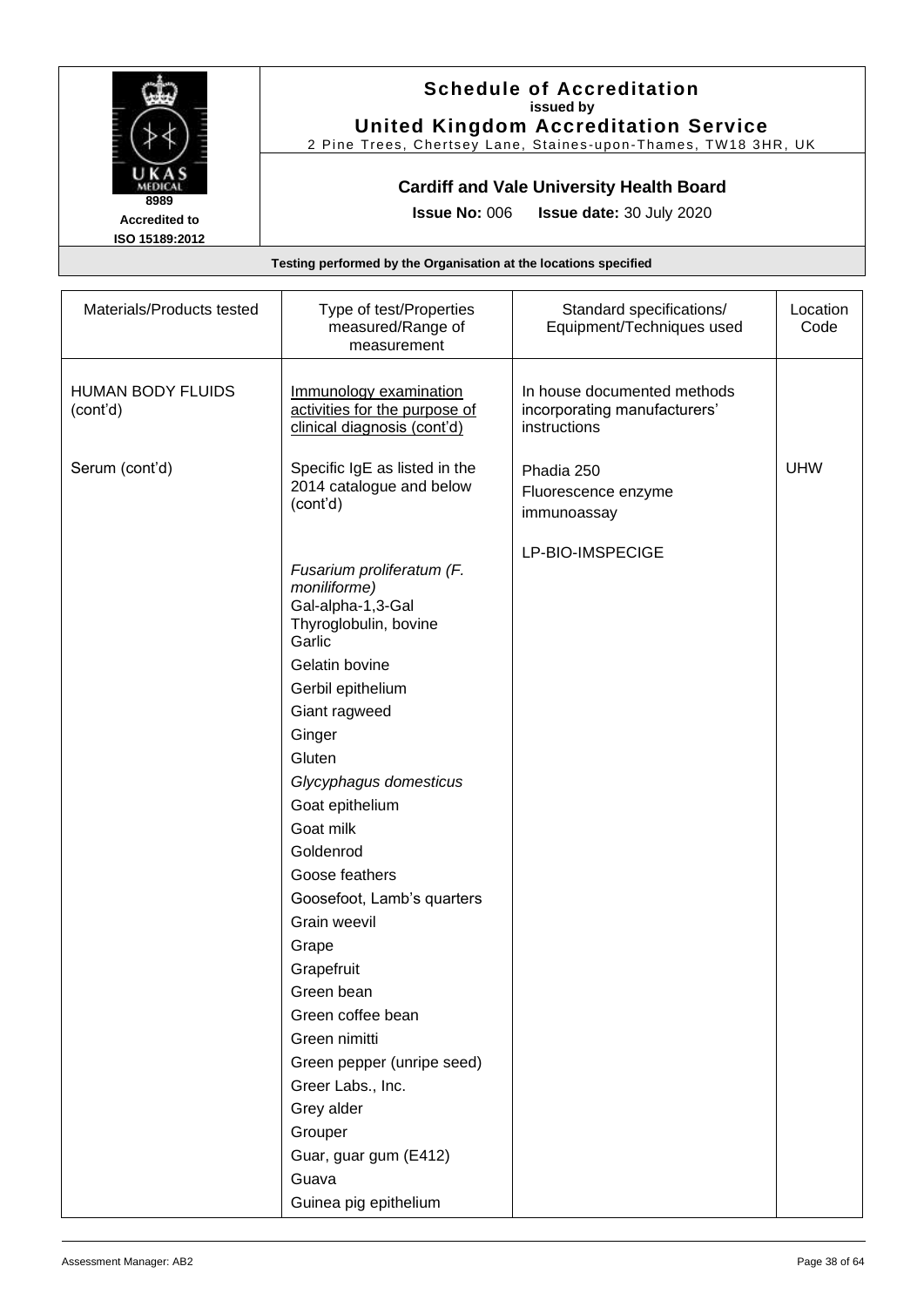

### **Schedule of Accreditation issued by United Kingdom Accreditation Service**

2 Pine Trees, Chertsey Lane, Staines -upon -Thames, TW18 3HR, UK

### **Cardiff and Vale University Health Board**

**Issue No:** 006 **Issue date:** 30 July 2020

| Materials/Products tested            | Type of test/Properties<br>measured/Range of<br>measurement                                                                                                                                                                                                                                                                                                                                                                   | Standard specifications/<br>Equipment/Techniques used                       | Location<br>Code |
|--------------------------------------|-------------------------------------------------------------------------------------------------------------------------------------------------------------------------------------------------------------------------------------------------------------------------------------------------------------------------------------------------------------------------------------------------------------------------------|-----------------------------------------------------------------------------|------------------|
| <b>HUMAN BODY FLUIDS</b><br>(cont'd) | Immunology examination<br>activities for the purpose of<br>clinical diagnosis (cont'd)                                                                                                                                                                                                                                                                                                                                        | In house documented methods<br>incorporating manufacturers'<br>instructions |                  |
| Serum (cont'd)                       | Specific IgE as listed in the<br>2014 catalogue and below<br>(cont'd)                                                                                                                                                                                                                                                                                                                                                         | Phadia 250<br>Fluorescence enzyme<br>immunoassay                            | <b>UHW</b>       |
|                                      | Gum arabic (E414)<br>Hackberry<br>Haddock<br>Hake<br>Halibut<br>Hamster epithelium<br>Hazel<br>Hazel nut<br>Herring<br>Hexahydrophtalic anhydrid<br>Hollister-Stier Labs.<br>Honey<br>Honeybee<br>Hop (fruit cone)<br>Horn beam<br>Horse chestnut<br>Horse dander<br>Horse fly<br>Horse meat<br>Horse, serum proteins<br>Insulin bovine<br>Insulin human<br>Insulin porcine<br>Isocyanate HDI<br>(Hexamethylene diisocyanate) | LP-BIO-IMSPECIGE                                                            |                  |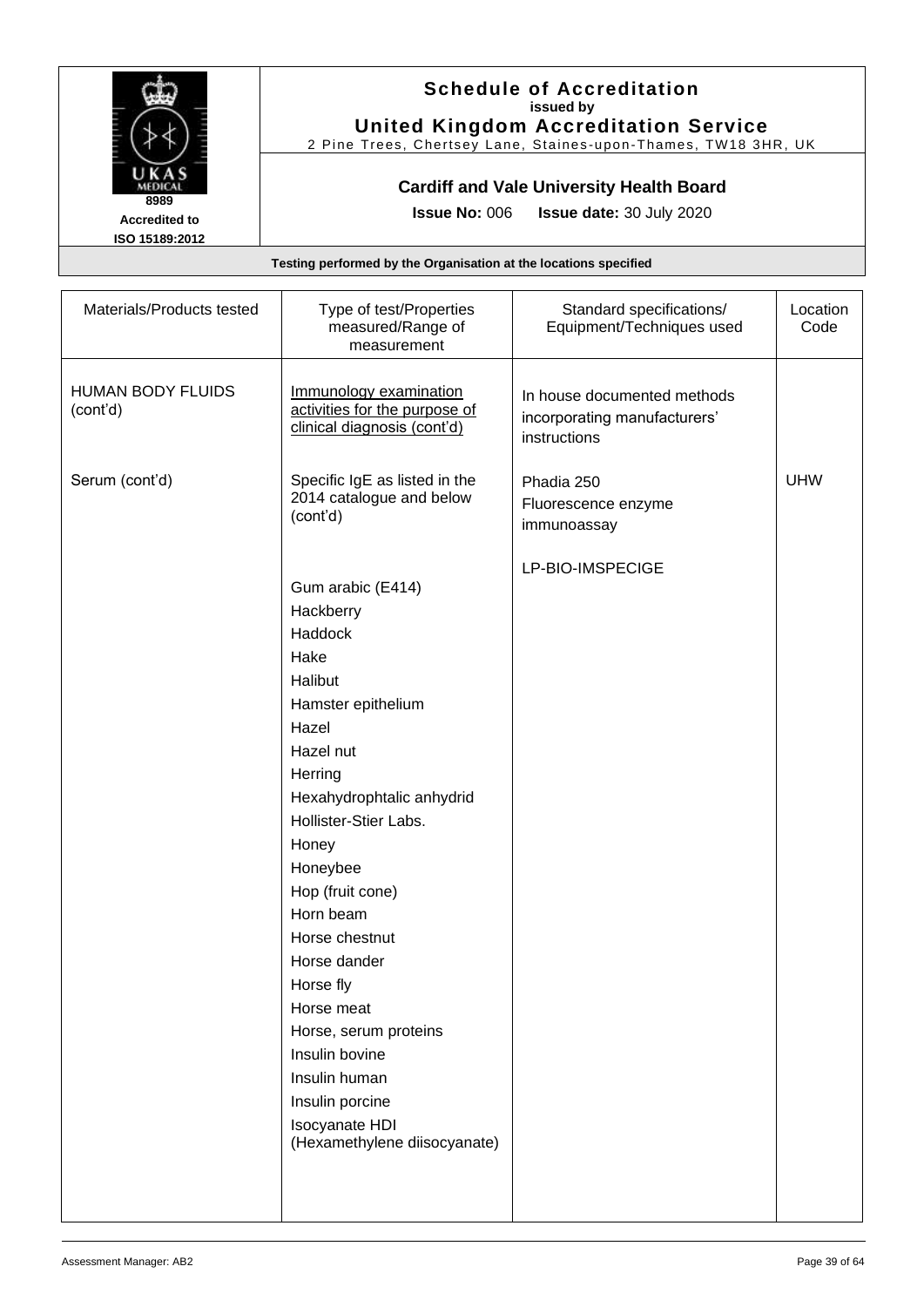

### **Schedule of Accreditation issued by United Kingdom Accreditation Service**

2 Pine Trees, Chertsey Lane, Staines -upon -Thames, TW18 3HR, UK

### **Cardiff and Vale University Health Board**

**Issue No:** 006 **Issue date:** 30 July 2020

| Materials/Products tested            | Type of test/Properties<br>measured/Range of<br>measurement                                                                                                                                                                                                                                                                                                                                                                                     | Standard specifications/<br>Equipment/Techniques used                       | Location<br>Code |
|--------------------------------------|-------------------------------------------------------------------------------------------------------------------------------------------------------------------------------------------------------------------------------------------------------------------------------------------------------------------------------------------------------------------------------------------------------------------------------------------------|-----------------------------------------------------------------------------|------------------|
| <b>HUMAN BODY FLUIDS</b><br>(cont'd) | Immunology examination<br>activities for the purpose of<br>clinical diagnosis (cont'd)                                                                                                                                                                                                                                                                                                                                                          | In house documented methods<br>incorporating manufacturers'<br>instructions |                  |
| Serum (cont'd)                       | Specific IgE as listed in the<br>2014 catalogue and below<br>(cont'd)                                                                                                                                                                                                                                                                                                                                                                           | Phadia 250<br>Fluorescence enzyme<br>immunoassay                            | <b>UHW</b>       |
|                                      | <b>Isocyanate MDI</b><br>(Diphenylmethane<br>diisocyanate)<br>Isocyanate TDI (Toluene<br>diisocyanate)<br>Ispaghula<br>Italian/Mediterranean/ Funeral<br>cypress<br>Jack fruit<br>Jack mackerel, Scad<br>Japanese cedar<br>Japanese Hop<br>Japanese millet<br>Johnson grass<br>Jujube<br>Kiwi<br>Langust (spiny lobster)<br>Latex<br>Lemon<br>Lentil<br>Lepidoglyphus destructor<br>Lettuce<br>Lima bean<br>Lime<br>Linden<br>Linseed<br>Litchi | LP-BIO-IMSPECIGE                                                            |                  |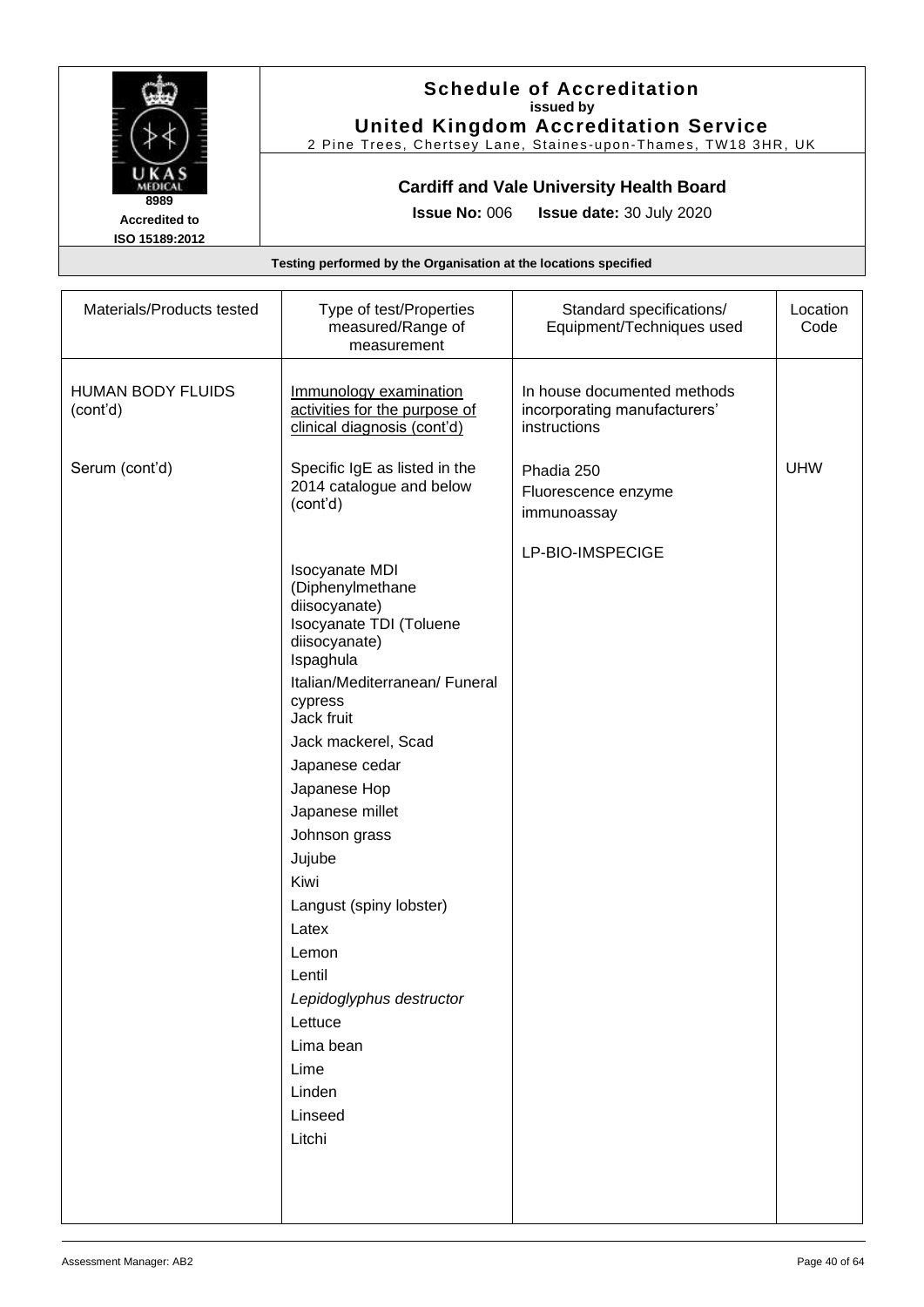

#### **Schedule of Accreditation issued by United Kingdom Accreditation Service**

2 Pine Trees, Chertsey Lane, Staines -upon -Thames, TW18 3HR, UK

### **Cardiff and Vale University Health Board**

**Issue No:** 006 **Issue date:** 30 July 2020

| Immunology examination                                                                                                                                                                                                                                                                                                                                                |                                                                             |            |
|-----------------------------------------------------------------------------------------------------------------------------------------------------------------------------------------------------------------------------------------------------------------------------------------------------------------------------------------------------------------------|-----------------------------------------------------------------------------|------------|
| activities for the purpose of<br>clinical diagnosis (cont'd)                                                                                                                                                                                                                                                                                                          | In house documented methods<br>incorporating manufacturers'<br>instructions |            |
| Specific IgE as listed in the<br>2014 catalogue and below                                                                                                                                                                                                                                                                                                             | Phadia 250<br>Fluorescence enzyme<br>immunoassay                            | <b>UHW</b> |
| Lupin Seed<br>Macadamia nut<br>Maize, Corn<br>Maize, Corn<br>Malassezia spp.<br>Maleic anhydrid<br>Mandarin (tangerine,<br>clementine, satsumas)<br>Maple leaf sycamore, London<br>Mare's milk<br>Marguerite, Ox-eye daisy<br>MBP (maltose binding protein)<br>Meadow fescue<br>Meadow foxtail<br>Meadow grass, Kentucky blue<br>Mealworm<br>Mediterranean flour moth | LP-BIO-IMSPECIGE                                                            |            |
|                                                                                                                                                                                                                                                                                                                                                                       |                                                                             |            |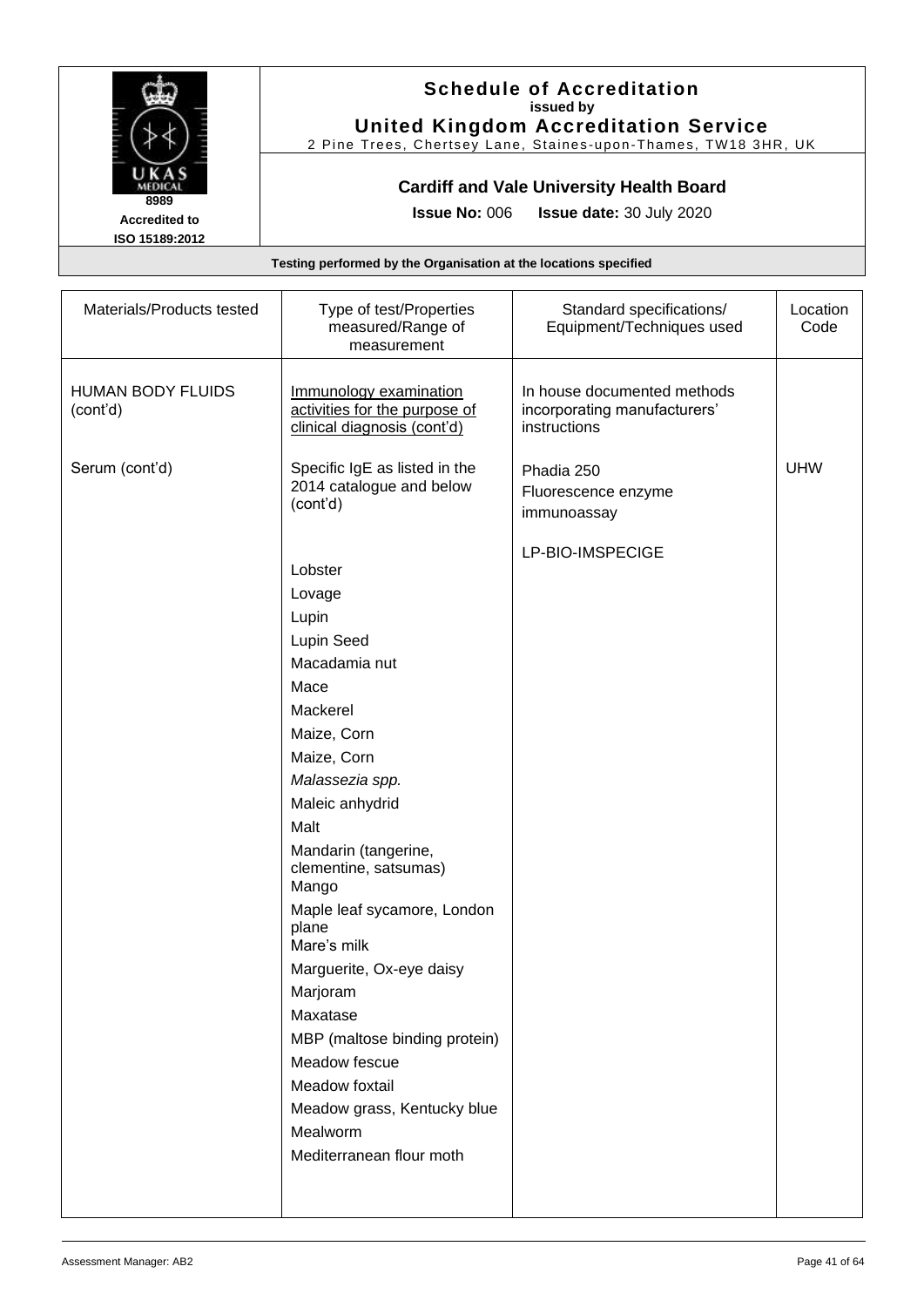

#### **Schedule of Accreditation issued by United Kingdom Accreditation Service**

2 Pine Trees, Chertsey Lane, Staines -upon -Thames, TW18 3HR, UK

### **Cardiff and Vale University Health Board**

**Issue No:** 006 **Issue date:** 30 July 2020

| Materials/Products tested            | Type of test/Properties<br>measured/Range of<br>measurement                            | Standard specifications/<br>Equipment/Techniques used                       | Location<br>Code |
|--------------------------------------|----------------------------------------------------------------------------------------|-----------------------------------------------------------------------------|------------------|
| <b>HUMAN BODY FLUIDS</b><br>(cont'd) | Immunology examination<br>activities for the purpose of<br>clinical diagnosis (cont'd) | In house documented methods<br>incorporating manufacturers'<br>instructions |                  |
| Serum (cont'd)                       | Specific IgE as listed in the<br>2014 catalogue and below<br>(cont'd)                  | Phadia 250<br>Fluorescence enzyme<br>immunoassay                            | <b>UHW</b>       |
|                                      |                                                                                        | LP-BIO-IMSPECIGE                                                            |                  |
|                                      | Megrim                                                                                 |                                                                             |                  |
|                                      | Melaleuca, Cajeput-tree                                                                |                                                                             |                  |
|                                      | Melon                                                                                  |                                                                             |                  |
|                                      | Mesquite                                                                               |                                                                             |                  |
|                                      | Methyltetrahydrophtalic<br>anhydrid<br>Milk                                            |                                                                             |                  |
|                                      | Milk, boiled                                                                           |                                                                             |                  |
|                                      | Mink epithelium                                                                        |                                                                             |                  |
|                                      | nAmb a 1 Ragweed                                                                       |                                                                             |                  |
|                                      | nAna c 2 Bromelain,<br>Pineapple<br>nArt v 1 Mugwort                                   |                                                                             |                  |
|                                      | nArt v 3 LTP, Mugwort                                                                  |                                                                             |                  |
|                                      | nASP o 21 alpha-amylase                                                                |                                                                             |                  |
|                                      | nBos d 4 alpha-lactalbumin,<br>Milk                                                    |                                                                             |                  |
|                                      | nBos d 5 beta-lactoglobulin,<br>Milk                                                   |                                                                             |                  |
|                                      | nBos d 6 BSA, Cow                                                                      |                                                                             |                  |
|                                      | nBos d 8 Casein, Milk                                                                  |                                                                             |                  |
|                                      | nBos d Lactoferrin, Milk<br>nCan f 3 Dog serum albumin                                 |                                                                             |                  |
|                                      |                                                                                        |                                                                             |                  |
|                                      | nCar p 1 Papain, Papaya<br>nCor a 9, Hazel nut                                         |                                                                             |                  |
|                                      | nCup a 1 Cypress                                                                       |                                                                             |                  |
|                                      | nCyd d 1 Bermuda grass                                                                 |                                                                             |                  |
|                                      | nDer p 1 House dust mite                                                               |                                                                             |                  |
|                                      |                                                                                        |                                                                             |                  |
|                                      |                                                                                        |                                                                             |                  |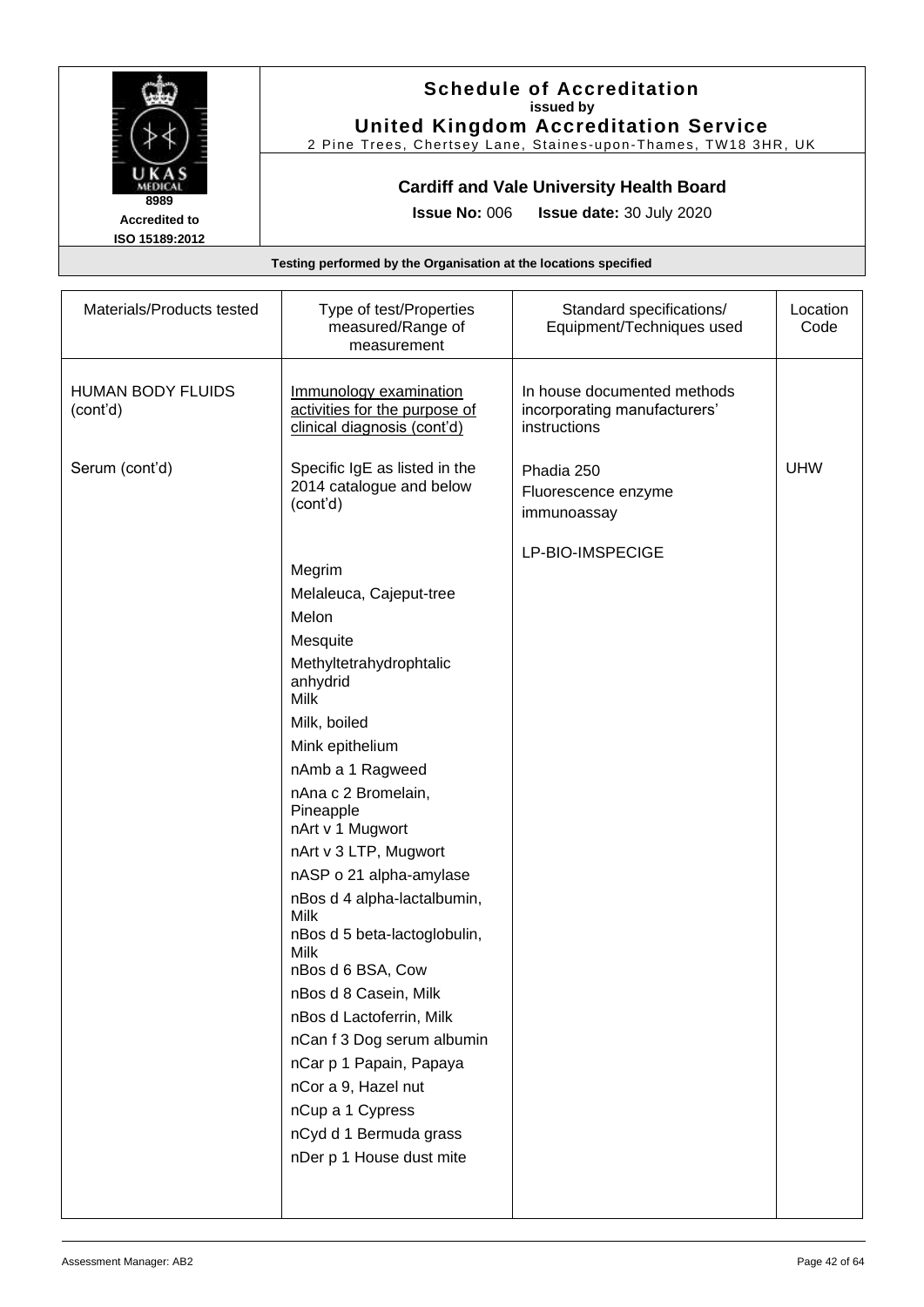

#### **Schedule of Accreditation issued by United Kingdom Accreditation Service**

2 Pine Trees, Chertsey Lane, Staines -upon -Thames, TW18 3HR, UK

### **Cardiff and Vale University Health Board**

**Issue No:** 006 **Issue date:** 30 July 2020

| Materials/Products tested            | Type of test/Properties<br>measured/Range of<br>measurement                                                                                                                                                                                                                                                                                                                                                                                                                             | Standard specifications/<br>Equipment/Techniques used                       | Location<br>Code |
|--------------------------------------|-----------------------------------------------------------------------------------------------------------------------------------------------------------------------------------------------------------------------------------------------------------------------------------------------------------------------------------------------------------------------------------------------------------------------------------------------------------------------------------------|-----------------------------------------------------------------------------|------------------|
| <b>HUMAN BODY FLUIDS</b><br>(cont'd) | Immunology examination<br>activities for the purpose of<br>clinical diagnosis (cont'd)                                                                                                                                                                                                                                                                                                                                                                                                  | In house documented methods<br>incorporating manufacturers'<br>instructions |                  |
| Serum (cont'd)                       | Specific IgE as listed in the<br>2014 catalogue and below<br>(cont'd)                                                                                                                                                                                                                                                                                                                                                                                                                   | Phadia 250<br>Fluorescence enzyme<br>immunoassay                            | <b>UHW</b>       |
|                                      | <b>Nettle</b><br>nFel d 2 Cat serum albumin<br>nGal d 1 Ovomucoid, Egg<br>nGal d 2 Ovalbumin, Egg<br>nGal d 3 Conalbumin, Egg<br>nGal d 4 Lysozyme, Egg<br>nGly m 5 beta-conglycinin,<br>Soy<br>nGly m 6 Glycinin<br>nOle e 7 LTP, Olive<br>nPhl p 4 Timothy<br>nSal k1 Saltwort<br>nSus s Pepsin, Swine<br>nSus s Pig serum albumin,<br>Swine<br>Nutmeg<br>Oak<br>Oat<br>Octopus<br>Oil Palm<br>Olive<br>Olive (black, fresh)<br>Onion<br>Orange<br>Orange roughy<br>Oregano<br>Oyster | LP-BIO-IMSPECIGE                                                            |                  |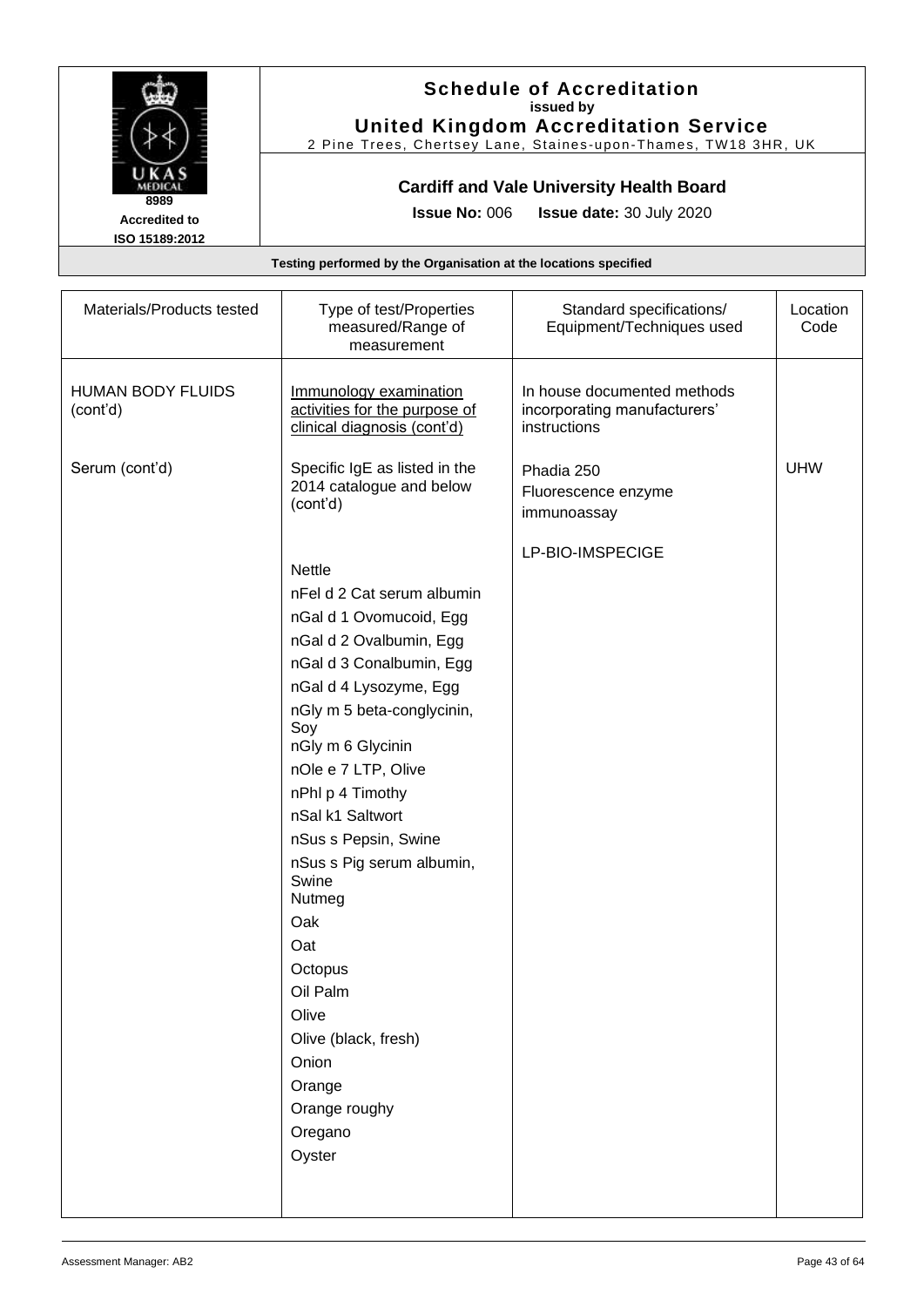

### **Schedule of Accreditation issued by United Kingdom Accreditation Service**

2 Pine Trees, Chertsey Lane, Staines -upon -Thames, TW18 3HR, UK

### **Cardiff and Vale University Health Board**

**Issue No:** 006 **Issue date:** 30 July 2020

| Materials/Products tested            | Type of test/Properties<br>measured/Range of<br>measurement                                                                                                                                                                                                                                                                                                                                                                              | Standard specifications/<br>Equipment/Techniques used                       | Location<br>Code |
|--------------------------------------|------------------------------------------------------------------------------------------------------------------------------------------------------------------------------------------------------------------------------------------------------------------------------------------------------------------------------------------------------------------------------------------------------------------------------------------|-----------------------------------------------------------------------------|------------------|
| <b>HUMAN BODY FLUIDS</b><br>(cont'd) | Immunology examination<br>activities for the purpose of<br>clinical diagnosis (cont'd)                                                                                                                                                                                                                                                                                                                                                   | In house documented methods<br>incorporating manufacturers'<br>instructions |                  |
| Serum (cont'd)                       | Specific IgE as listed in the<br>2014 catalogue and below<br>(cont'd)                                                                                                                                                                                                                                                                                                                                                                    | Phadia 250<br>Fluorescence enzyme<br>immunoassay                            | <b>UHW</b>       |
|                                      | Pacific squid<br>Paloverde<br>Papaya<br>Paper wasp<br>Paprika, Sweet pepper<br>Parakeet droppings<br>Parakeet feathers<br>Parakeet serum<br>Parrot feathers<br>Parsley<br>Passion fruit<br>Pea<br>Peach<br>Peanut<br>Pear<br>Pecan nut<br>Pecan, Hickory<br>Penicillium chrysogenum (P.<br>notatum)<br>Penicillium glabrum<br>Penicilloyl G<br>Penicilloyl V<br>Peppertree<br>Persimon (kaki fruit, sharon)<br>Pholcodine<br>Phoma betae | LP-BIO-IMSPECIGE                                                            |                  |
|                                      |                                                                                                                                                                                                                                                                                                                                                                                                                                          |                                                                             |                  |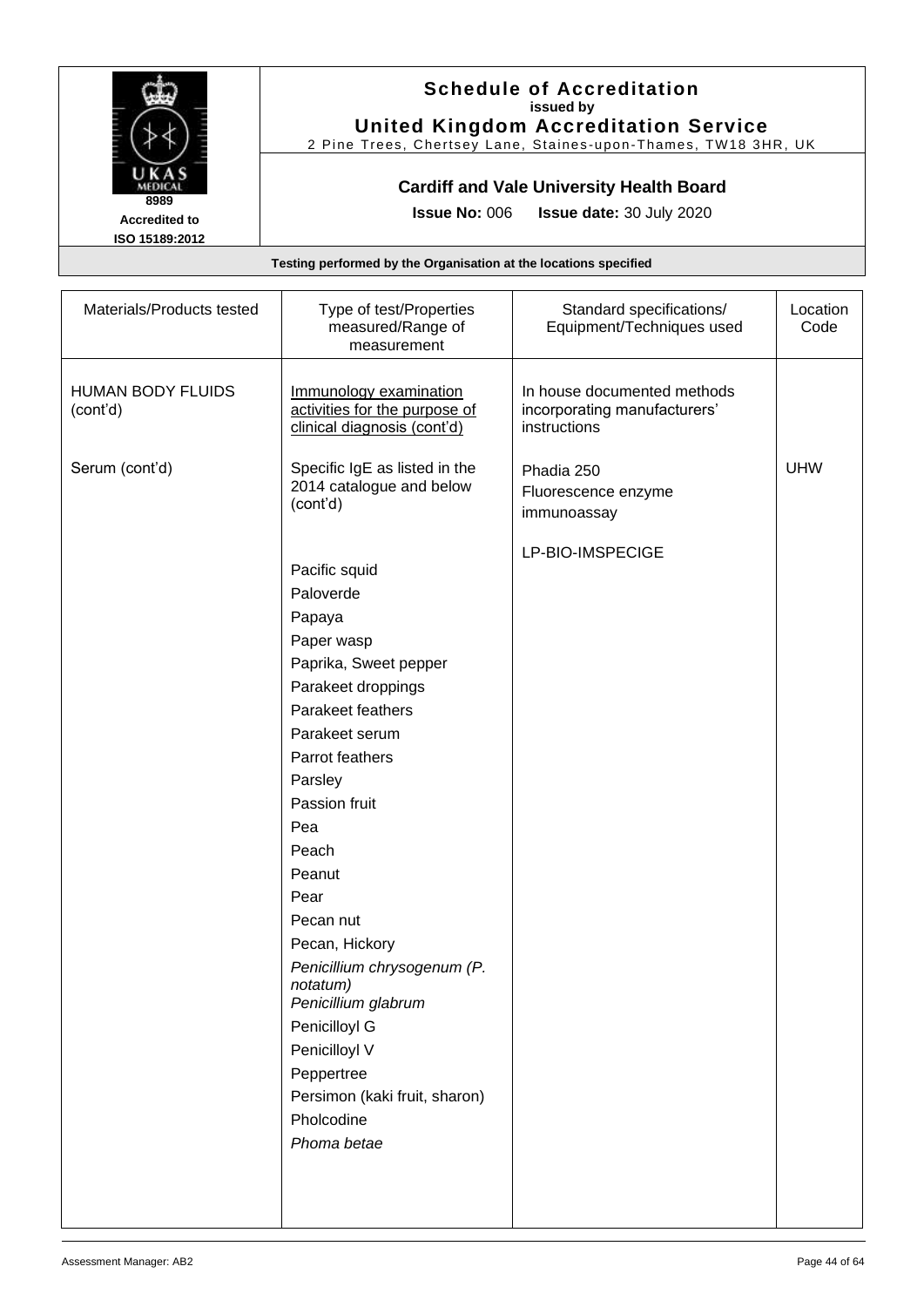

#### **Schedule of Accreditation issued by United Kingdom Accreditation Service**

2 Pine Trees, Chertsey Lane, Staines -upon -Thames, TW18 3HR, UK

### **Cardiff and Vale University Health Board**

**Issue No:** 006 **Issue date:** 30 July 2020

**ISO 15189:2012**

| Materials/Products tested     | Type of test/Properties<br>measured/Range of<br>measurement                                                                                                                                                                                                                                                                                                                                                                | Standard specifications/<br>Equipment/Techniques used                       | Location<br>Code |
|-------------------------------|----------------------------------------------------------------------------------------------------------------------------------------------------------------------------------------------------------------------------------------------------------------------------------------------------------------------------------------------------------------------------------------------------------------------------|-----------------------------------------------------------------------------|------------------|
| HUMAN BODY FLUIDS<br>(cont'd) | Immunology examination<br>activities for the purpose of<br>clinical diagnosis (cont'd)                                                                                                                                                                                                                                                                                                                                     | In house documented methods<br>incorporating manufacturers'<br>instructions |                  |
| Serum (cont'd)                | Specific IgE as listed in the<br>2014 catalogue and below<br>(cont'd)                                                                                                                                                                                                                                                                                                                                                      | Phadia 250<br>Fluorescence enzyme<br>immunoassay                            | <b>UHW</b>       |
|                               | Phthalic anhydride<br>Pigeon droppings<br>Pigeon feathers<br>Pine<br>Pine nut, pignoles<br>Pineapple<br>Pistachio<br>Pityrosporum orbiculare (syn.<br>Malassezia)<br>Plaice<br>Plantain (English), Ribwort<br>Plum<br>Pollock<br>Poppy seed<br>Pork<br>Potato<br>Privet<br>Protamine<br>Pumpkin<br>Pumpkin seed<br>Queen palm<br>Quinoa<br>Rabbit<br>Rabbit epithelium<br>Rabbit, serum proteins<br>Rabbit, urine proteins | LP-BIO-IMSPECIGE                                                            |                  |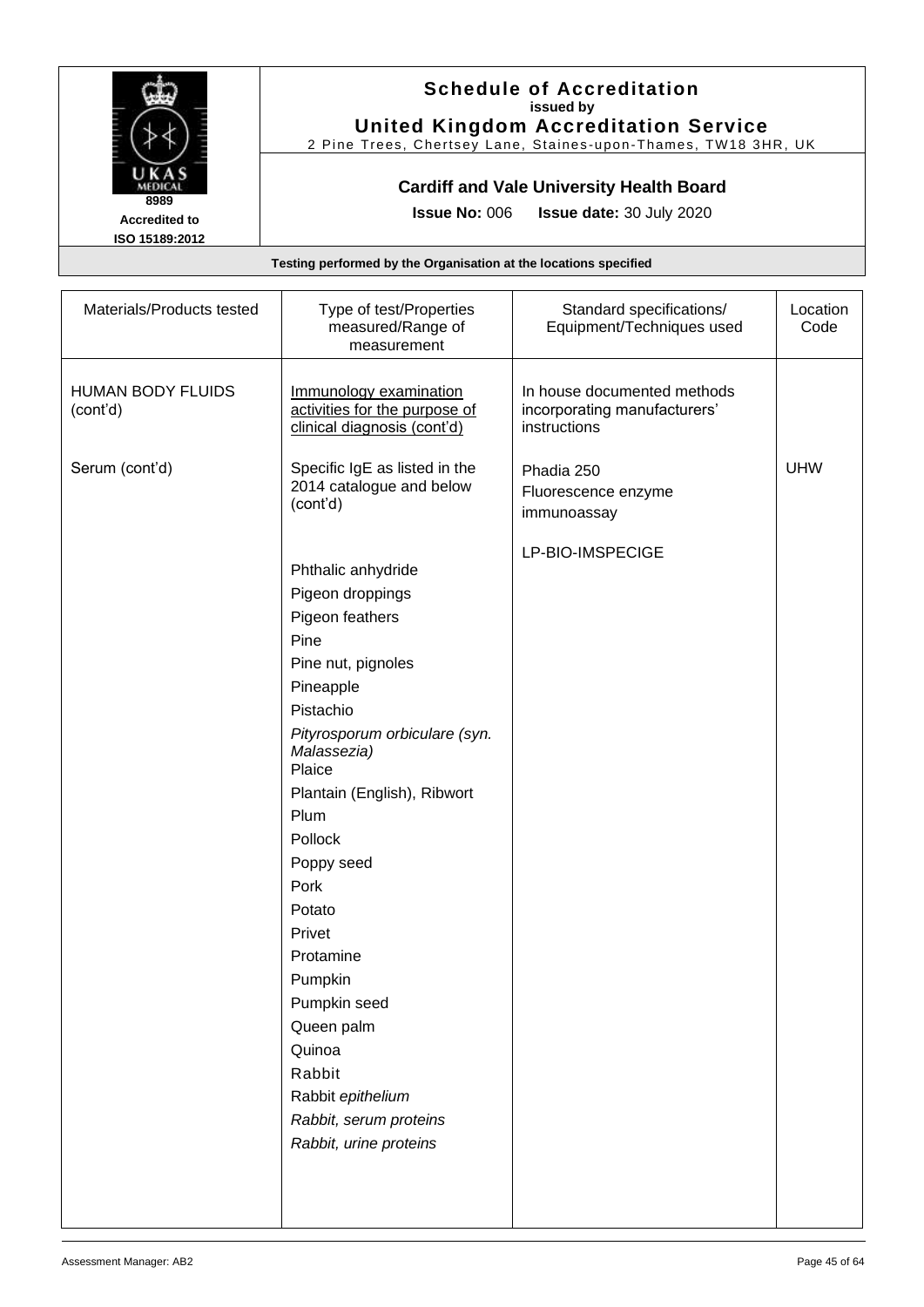

### **Schedule of Accreditation issued by United Kingdom Accreditation Service**

2 Pine Trees, Chertsey Lane, Staines -upon -Thames, TW18 3HR, UK

### **Cardiff and Vale University Health Board**

**Issue No:** 006 **Issue date:** 30 July 2020

| Materials/Products tested            | Type of test/Properties<br>measured/Range of<br>measurement                                                                                                                                                                                                                                                                                                                                                                                                                                                                          | Standard specifications/<br>Equipment/Techniques used                       | Location<br>Code |
|--------------------------------------|--------------------------------------------------------------------------------------------------------------------------------------------------------------------------------------------------------------------------------------------------------------------------------------------------------------------------------------------------------------------------------------------------------------------------------------------------------------------------------------------------------------------------------------|-----------------------------------------------------------------------------|------------------|
| <b>HUMAN BODY FLUIDS</b><br>(cont'd) | Immunology examination<br>activities for the purpose of<br>clinical diagnosis (cont'd)                                                                                                                                                                                                                                                                                                                                                                                                                                               | In house documented methods<br>incorporating manufacturers'<br>instructions |                  |
| Serum (cont'd)                       | Specific IgE as listed in the<br>2014 catalogue and below<br>(cont'd)                                                                                                                                                                                                                                                                                                                                                                                                                                                                | Phadia 250<br>Fluorescence enzyme<br>immunoassay                            | <b>UHW</b>       |
|                                      | rAct d 8 PR-10, Kiwi<br>rAlt a 1<br>rAna o Cashew nut<br>Rape<br>Rape seed<br>rApi g 1.01 PR-10, Celery<br>rApi m 1 Phospholipase A2,<br>Honey bee<br>rAra h 1 Peanut<br>rAra h 2 Peanut<br>rAra h Peanut<br>rAra h 8 PR-10, Peanut<br>rAra h 9 LTP, Peanut<br>rAsp f 1<br>rAsp f 2<br>rAsp f<br>rAsp f 4<br>rAsp f 6<br>Raspberry<br>Rat epithelium<br>Rat epithelium, serum proteins<br>and urine proteins<br>Rat serum proteins<br>Rat urine proteins<br>rBer e 1 Brazil nut<br>rBet v 1 PR-10, Birch<br>rBet v 2 Profilin, Birch | LP-BIO-IMSPECIGE                                                            |                  |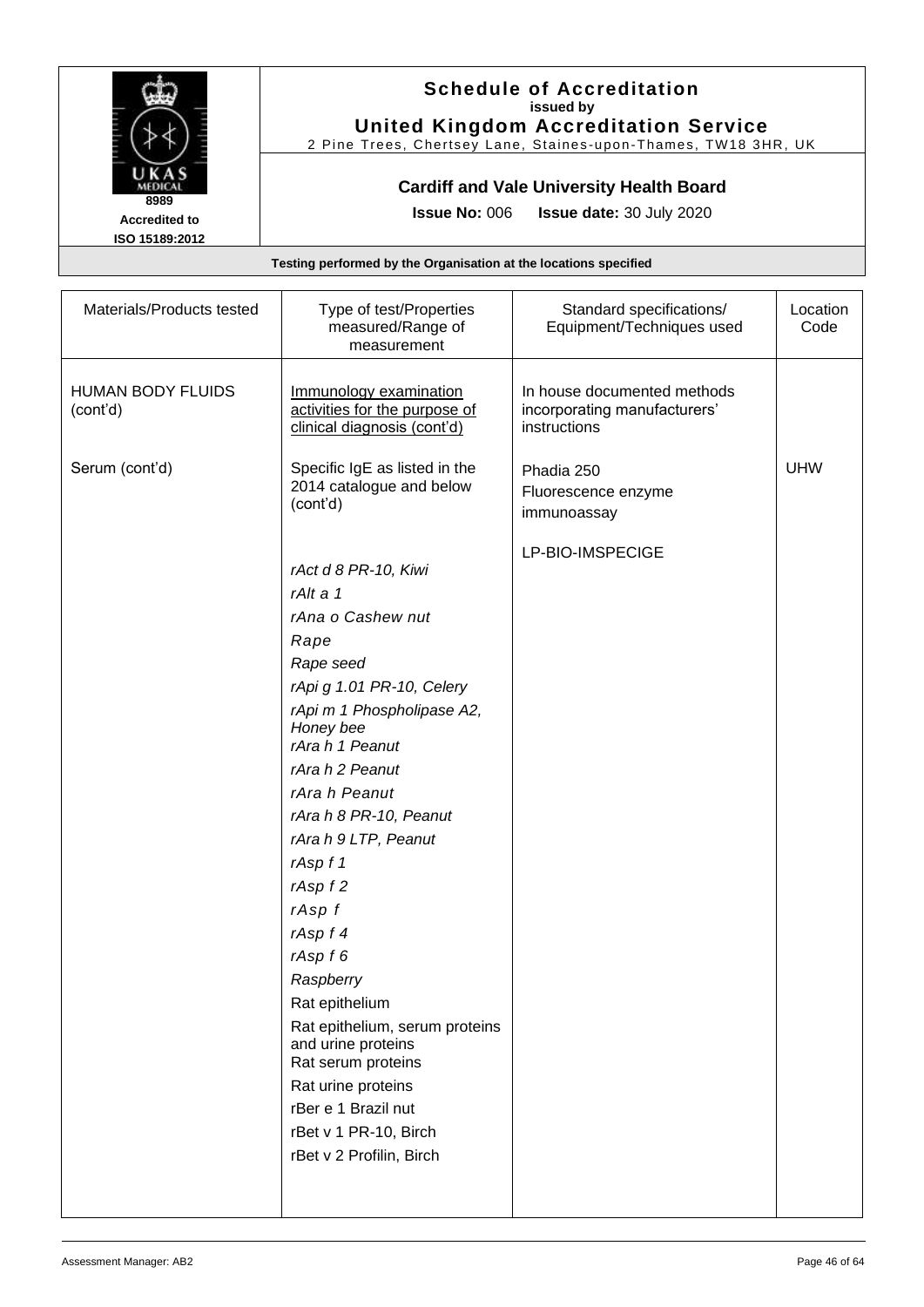

### **Schedule of Accreditation issued by United Kingdom Accreditation Service**

2 Pine Trees, Chertsey Lane, Staines -upon -Thames, TW18 3HR, UK

### **Cardiff and Vale University Health Board**

**Issue No:** 006 **Issue date:** 30 July 2020

| Materials/Products tested            | Type of test/Properties<br>measured/Range of<br>measurement                                                                                                                                                                                                                                                                                                                                                                                                                                                              | Standard specifications/<br>Equipment/Techniques used                       | Location<br>Code |
|--------------------------------------|--------------------------------------------------------------------------------------------------------------------------------------------------------------------------------------------------------------------------------------------------------------------------------------------------------------------------------------------------------------------------------------------------------------------------------------------------------------------------------------------------------------------------|-----------------------------------------------------------------------------|------------------|
| <b>HUMAN BODY FLUIDS</b><br>(cont'd) | Immunology examination<br>activities for the purpose of<br>clinical diagnosis (cont'd)                                                                                                                                                                                                                                                                                                                                                                                                                                   | In house documented methods<br>incorporating manufacturers'<br>instructions |                  |
| Serum (cont'd)                       | Specific IgE as listed in the<br>2014 catalogue and below<br>(cont'd)                                                                                                                                                                                                                                                                                                                                                                                                                                                    | Phadia 250<br>Fluorescence enzyme<br>immunoassay                            | <b>UHW</b>       |
|                                      | rBet v 2, rBet v 4 Birch<br>rBet v 4 Birch<br>rBet v 6 Birch<br>rCan f 1 Dog<br>rCan f 2 Dog<br>rCan f 5 Dog<br>rCor a 1 PR-10, Hazel nut<br>rCor a 8 LTP, Hazel nut<br>rCor a 14, Hazel nut<br>rCyp c 1 Carp<br>rDer p 10 Tropomyosin, House<br>dust mite<br>rDer p 2 House dust mite<br>Red cedar<br>Red currant<br>Red kidney bean<br>Red mulberry<br>Red snapper<br>Redtop, Bentgrass<br>Reindeer epthelium<br>rEqu c 1 Horse<br>rFel d 1 Cat<br>rFel 4 Cat<br>rGad c 1 Cod<br>rGly m 4 PR-10, Soy<br>rHev b 1 Latex | LP-BIO-IMSPECIGE                                                            |                  |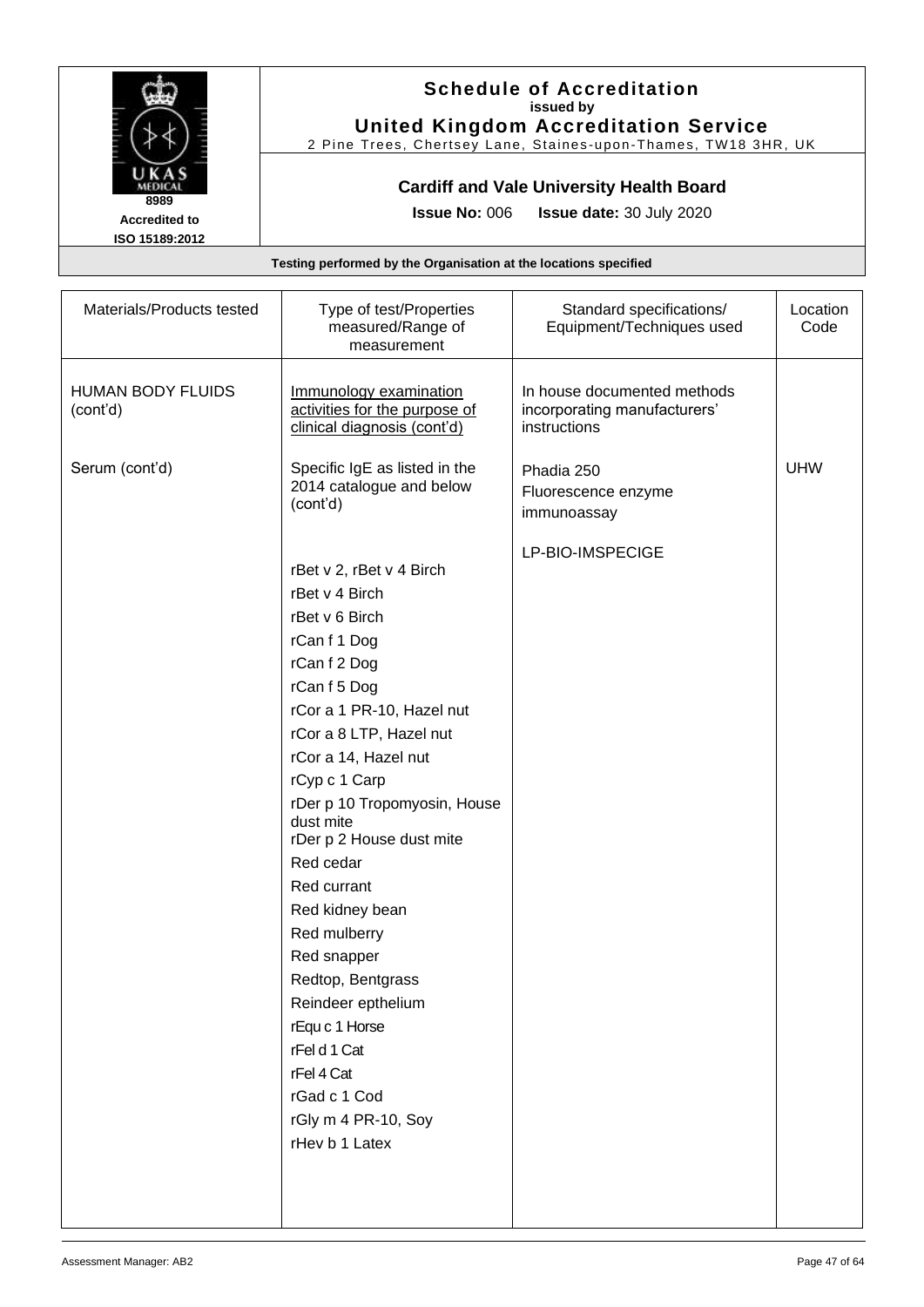

#### **Schedule of Accreditation issued by United Kingdom Accreditation Service**

2 Pine Trees, Chertsey Lane, Staines -upon -Thames, TW18 3HR, UK

### **Cardiff and Vale University Health Board**

**Issue No:** 006 **Issue date:** 30 July 2020

| Materials/Products tested     | Type of test/Properties<br>measured/Range of<br>measurement                            | Standard specifications/<br>Equipment/Techniques used                       | Location<br>Code |
|-------------------------------|----------------------------------------------------------------------------------------|-----------------------------------------------------------------------------|------------------|
| HUMAN BODY FLUIDS<br>(cont'd) | Immunology examination<br>activities for the purpose of<br>clinical diagnosis (cont'd) | In house documented methods<br>incorporating manufacturers'<br>instructions |                  |
| Serum (cont'd)                | Specific IgE as listed in the<br>2014 catalogue and below<br>(cont'd)                  | Phadia 250<br>Fluorescence enzyme<br>immunoassay                            | <b>UHW</b>       |
|                               |                                                                                        | LP-BIO-IMSPECIGE                                                            |                  |
|                               | rHev b 11 Latex                                                                        |                                                                             |                  |
|                               | rHev b 3 Latex                                                                         |                                                                             |                  |
|                               | rHev b 5 Latex                                                                         |                                                                             |                  |
|                               | rHev b 6.01 Latex                                                                      |                                                                             |                  |
|                               | rHev b 6.02 Latex                                                                      |                                                                             |                  |
|                               | rHev b 8 Profilin, Latex                                                               |                                                                             |                  |
|                               | rHev b 9 Latex                                                                         |                                                                             |                  |
|                               | Rhizopus nigricans                                                                     |                                                                             |                  |
|                               | Rice                                                                                   |                                                                             |                  |
|                               | rJug r 1 Walnut                                                                        |                                                                             |                  |
|                               | rJug r 3 LTP, Walnut                                                                   |                                                                             |                  |
|                               | rMal d 1 PR-10, Apple                                                                  |                                                                             |                  |
|                               | rMal d 3 LTP, Apple                                                                    |                                                                             |                  |
|                               | Rose hip                                                                               |                                                                             |                  |
|                               | Rough marshelder                                                                       |                                                                             |                  |
|                               | rOle e 1 Olive                                                                         |                                                                             |                  |
|                               | rOle e 9, Olive                                                                        |                                                                             |                  |
|                               | rPar j2 LTP, Wall pellitory                                                            |                                                                             |                  |
|                               | rPen a 1 Tropomyosin, Shrimp                                                           |                                                                             |                  |
|                               | rPHL p 1 Timothy                                                                       |                                                                             |                  |
|                               | rPHL p 1, rPhI p 5b Timothy                                                            |                                                                             |                  |
|                               | rPHL p 11 Timothy                                                                      |                                                                             |                  |
|                               | rPHL p 12 Profilin, Timothy                                                            |                                                                             |                  |
|                               | rPHL p 2 Timothy                                                                       |                                                                             |                  |
|                               | rPHL p 5b Timothy                                                                      |                                                                             |                  |
|                               | rPHL p 6 Timothy                                                                       |                                                                             |                  |
|                               |                                                                                        |                                                                             |                  |
|                               |                                                                                        |                                                                             |                  |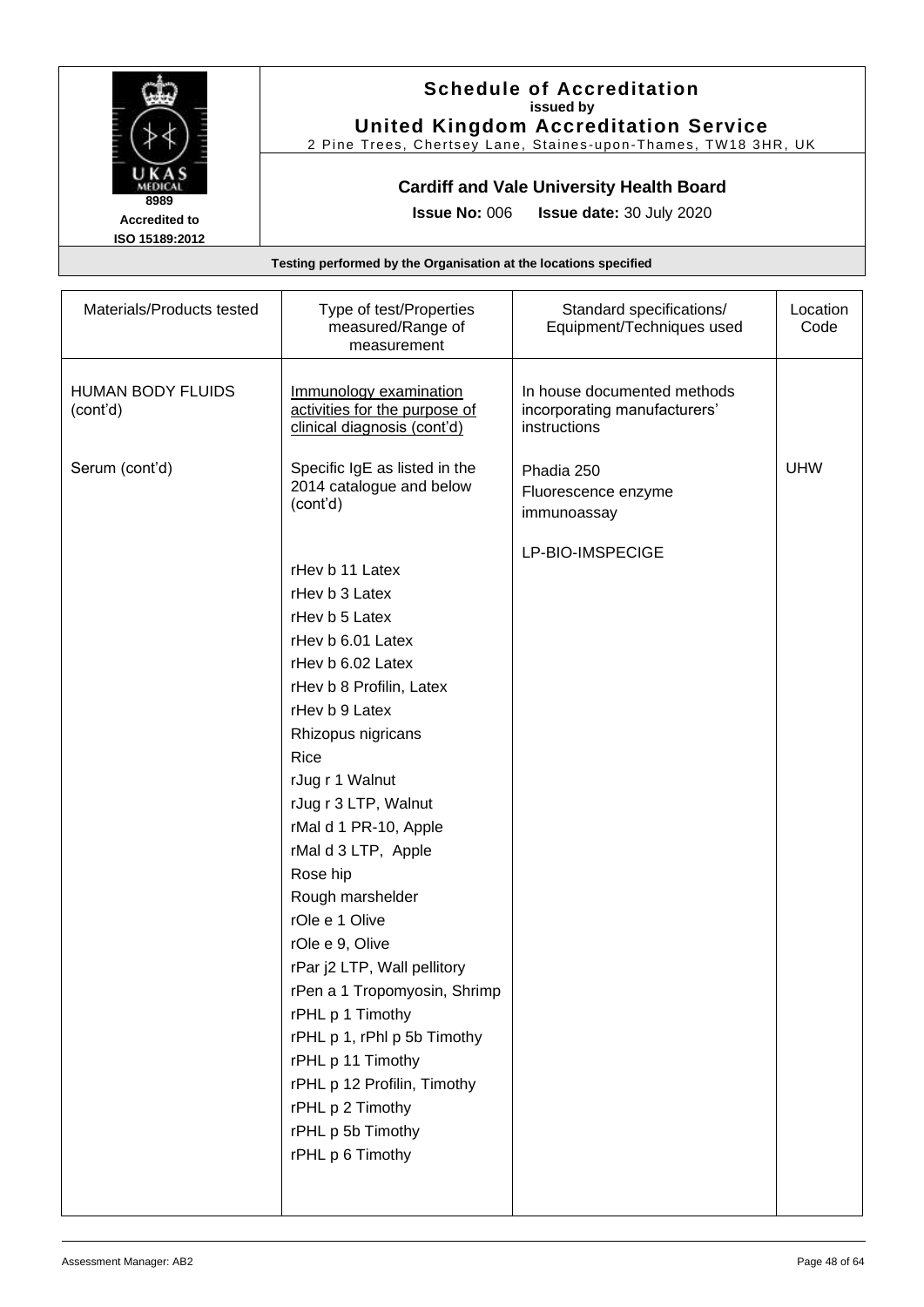

#### **Schedule of Accreditation issued by United Kingdom Accreditation Service**

2 Pine Trees, Chertsey Lane, Staines -upon -Thames, TW18 3HR, UK

### **Cardiff and Vale University Health Board**

**Issue No:** 006 **Issue date:** 30 July 2020

| Materials/Products tested            | Type of test/Properties<br>measured/Range of<br>measurement                                                                                                                                                                                                                                                                                                                                                                                                                                                                                                          | Standard specifications/<br>Equipment/Techniques used                       | Location<br>Code |
|--------------------------------------|----------------------------------------------------------------------------------------------------------------------------------------------------------------------------------------------------------------------------------------------------------------------------------------------------------------------------------------------------------------------------------------------------------------------------------------------------------------------------------------------------------------------------------------------------------------------|-----------------------------------------------------------------------------|------------------|
| <b>HUMAN BODY FLUIDS</b><br>(cont'd) | Immunology examination<br>activities for the purpose of<br>clinical diagnosis (cont'd)                                                                                                                                                                                                                                                                                                                                                                                                                                                                               | In house documented methods<br>incorporating manufacturers'<br>instructions |                  |
| Serum (cont'd)                       | Specific IgE as listed in the<br>2014 catalogue and below<br>(cont'd)                                                                                                                                                                                                                                                                                                                                                                                                                                                                                                | Phadia 250<br>Fluorescence enzyme<br>immunoassay                            | <b>UHW</b>       |
|                                      | rPHL p 7 Timothy<br>rPhl p 7, rPhl p 12 Timothy<br>rPla a 1 Maple leaf sycamore,<br>London plane<br>rPla I 1 Plantain<br>rPol d 5 European Paper<br>Wasp<br>rPru p 1 PR-10, Peach<br>rPru p LTP, Peach<br>rPru p 4 Profilin, Peach<br>rTri a 14 LTP, Wheat<br>rTri a 14 LTP, Wheat<br>Russian olive<br>rVes v 1 Phospholipase A1,<br>Common wasp<br>rVes v 5 Common wasp<br>Rye<br>Rye-grass<br>Saffron<br>Sage<br>Salmon<br>Salt grass<br>Saltwort (prickly), Russian<br>thistle<br>Sardine (Pilchard)<br>Sardine, Japanese Pilchard<br>Savinase<br>Scale, Lenscale | LP-BIO-IMSPECIGE                                                            |                  |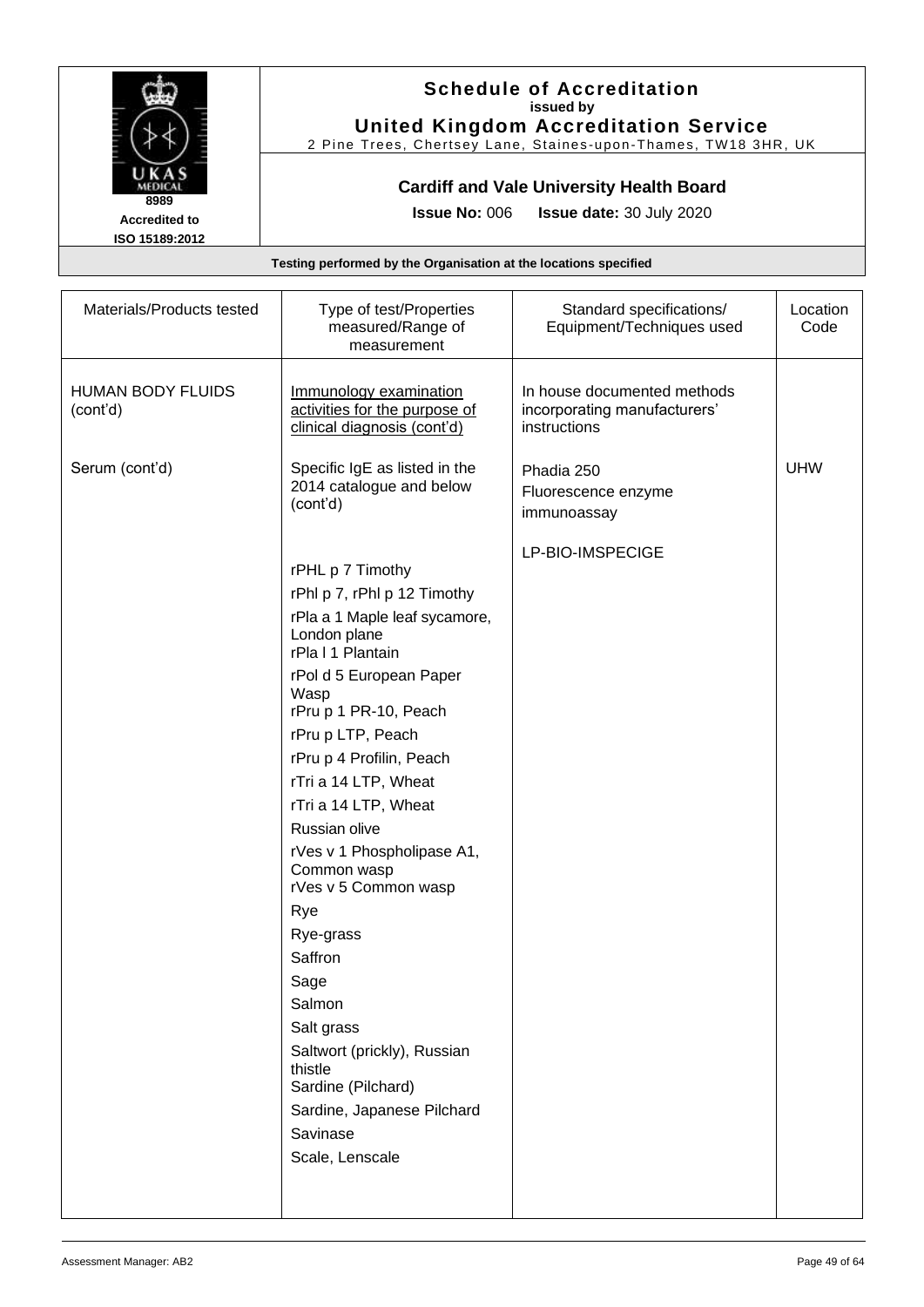

#### **Schedule of Accreditation issued by United Kingdom Accreditation Service**

2 Pine Trees, Chertsey Lane, Staines -upon -Thames, TW18 3HR, UK

### **Cardiff and Vale University Health Board**

**Issue No:** 006 **Issue date:** 30 July 2020

| Materials/Products tested            | Type of test/Properties<br>measured/Range of<br>measurement                                                                                                                                                                                                                                                                                                                                                                                                                     | Standard specifications/<br>Equipment/Techniques used                       | Location<br>Code |
|--------------------------------------|---------------------------------------------------------------------------------------------------------------------------------------------------------------------------------------------------------------------------------------------------------------------------------------------------------------------------------------------------------------------------------------------------------------------------------------------------------------------------------|-----------------------------------------------------------------------------|------------------|
| <b>HUMAN BODY FLUIDS</b><br>(cont'd) | Immunology examination<br>activities for the purpose of<br>clinical diagnosis (cont'd)                                                                                                                                                                                                                                                                                                                                                                                          | In house documented methods<br>incorporating manufacturers'<br>instructions |                  |
| Serum (cont'd)                       | Specific IgE as listed in the<br>2014 catalogue and below<br>(cont'd)                                                                                                                                                                                                                                                                                                                                                                                                           | Phadia 250<br>Fluorescence enzyme<br>immunoassay                            | <b>UHW</b>       |
|                                      | Scallop<br>Scotch broom<br>Seminal fluid<br>Sesame seed<br>Setomelanomma rostrate<br>(Helminthosporium halodes)<br>Sheep epithelium<br>Sheep milk<br>Sheep sorrel<br>Sheep whey<br>Shrimp<br>Silk<br>Silk waste<br>Snail<br>Sole<br>Soybean<br>Spelt wheat<br>Spinach<br>Spruce<br>Squid<br>Staphylococcal enterotoxin A<br>Staphylococcal enterotoxin B<br>Staphylococcal enterotoxin C<br>Staphylococcal enterotoxin<br><b>TSST</b><br>Stemphylium herbarum (S.<br>botryosum) | LP-BIO-IMSPECIGE                                                            |                  |
|                                      |                                                                                                                                                                                                                                                                                                                                                                                                                                                                                 |                                                                             |                  |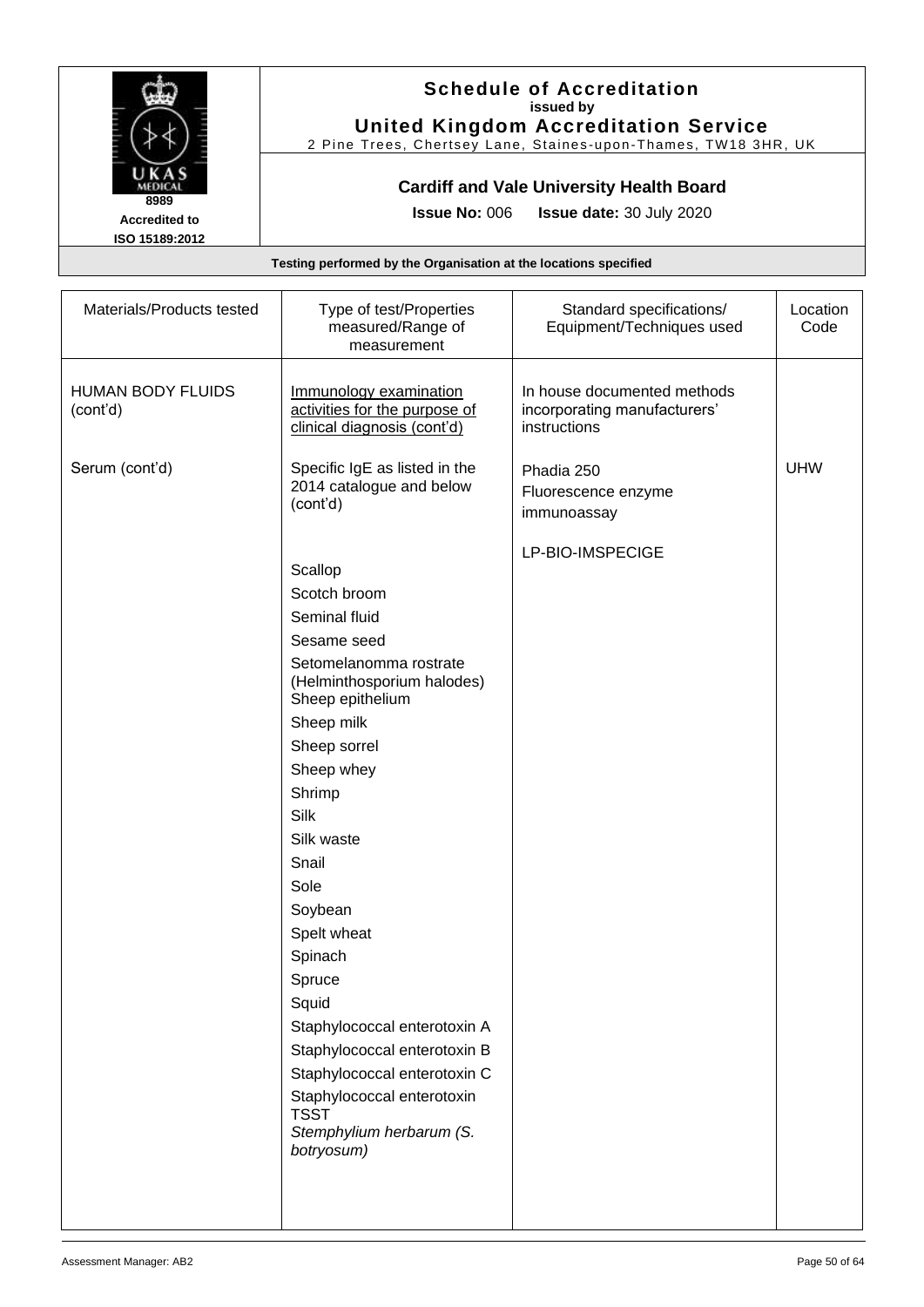

#### **Schedule of Accreditation issued by United Kingdom Accreditation Service**

2 Pine Trees, Chertsey Lane, Staines -upon -Thames, TW18 3HR, UK

### **Cardiff and Vale University Health Board**

**Issue No:** 006 **Issue date:** 30 July 2020

| Materials/Products tested            | Type of test/Properties<br>measured/Range of<br>measurement                                                                                                                                                                                                                                                                                                                                                                        | Standard specifications/<br>Equipment/Techniques used                       | Location<br>Code |
|--------------------------------------|------------------------------------------------------------------------------------------------------------------------------------------------------------------------------------------------------------------------------------------------------------------------------------------------------------------------------------------------------------------------------------------------------------------------------------|-----------------------------------------------------------------------------|------------------|
| <b>HUMAN BODY FLUIDS</b><br>(cont'd) | Immunology examination<br>activities for the purpose of<br>clinical diagnosis (cont'd)                                                                                                                                                                                                                                                                                                                                             | In house documented methods<br>incorporating manufacturers'<br>instructions |                  |
| Serum (cont'd)                       | Specific IgE as listed in the<br>2014 catalogue and below<br>(cont'd)                                                                                                                                                                                                                                                                                                                                                              | Phadia 250<br>Fluorescence enzyme<br>immunoassay                            | <b>UHW</b>       |
|                                      | Strawberry<br>Streptavidin<br>Sugar-beet<br>Sugar-beet seed<br>Sunflower<br>Sunflower seed<br>Suxamethonium<br>(succinylcholine)<br>Sweet chestnut<br>Sweet gum<br>Sweet potato<br>Sweet vernal grass<br>Swine epithelium<br>Swine, urine proteins<br>Swordfish<br>Tarragon<br>Tea<br>Tetanus toxoid<br>Tetramin, fish feed<br>Thyme<br>Tilapia<br>Tilletia tritici<br>Timothy grass<br>Tobacco leaf<br>Tomato<br>Tragacanth (E41) | LP-BIO-IMSPECIGE                                                            |                  |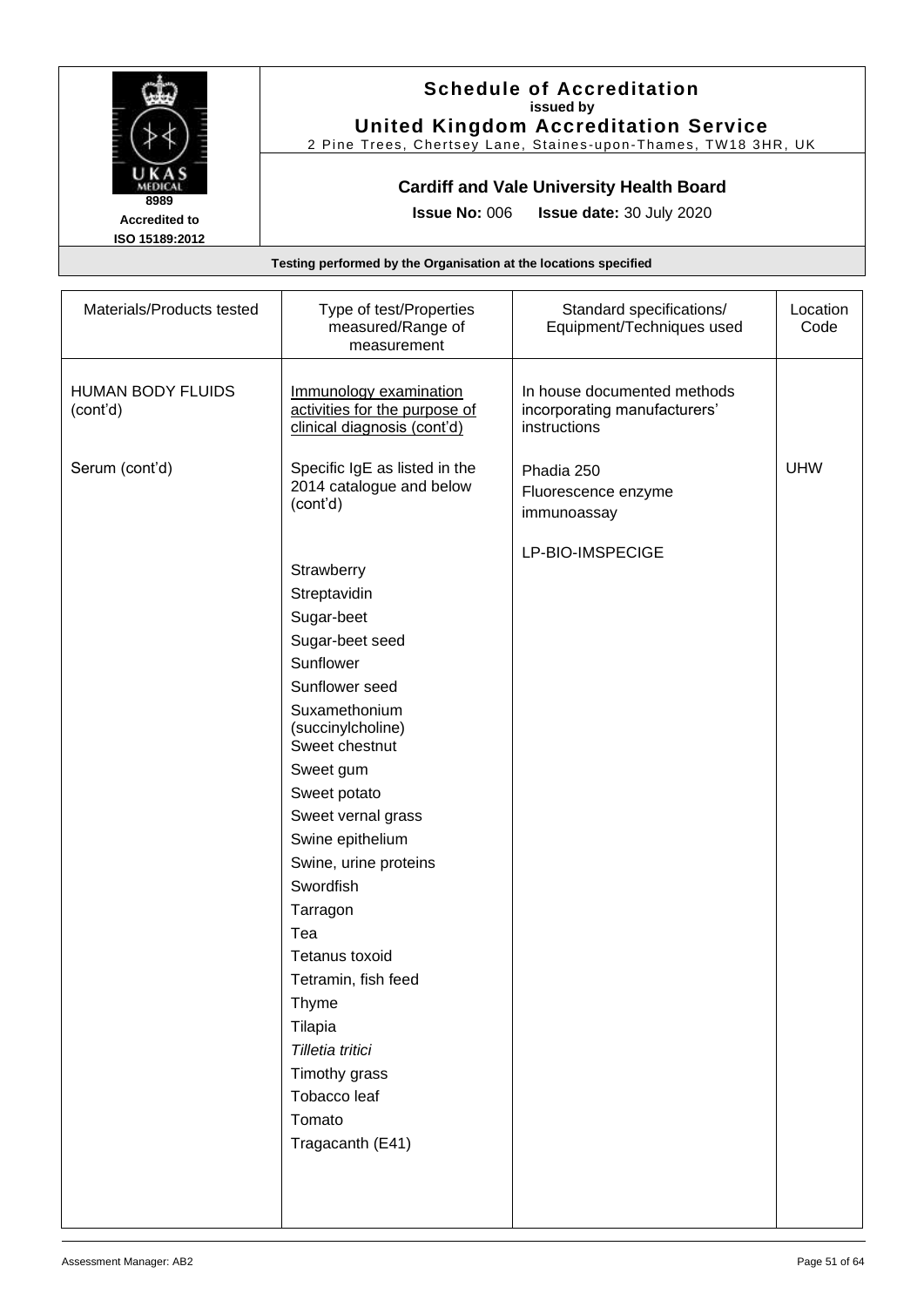

### **Schedule of Accreditation issued by United Kingdom Accreditation Service**

2 Pine Trees, Chertsey Lane, Staines -upon -Thames, TW18 3HR, UK

### **Cardiff and Vale University Health Board**

**Issue No:** 006 **Issue date:** 30 July 2020

| Materials/Products tested            | Type of test/Properties<br>measured/Range of<br>measurement                            | Standard specifications/<br>Equipment/Techniques used                       | Location<br>Code |
|--------------------------------------|----------------------------------------------------------------------------------------|-----------------------------------------------------------------------------|------------------|
| <b>HUMAN BODY FLUIDS</b><br>(cont'd) | Immunology examination<br>activities for the purpose of<br>clinical diagnosis (cont'd) | In house documented methods<br>incorporating manufacturers'<br>instructions |                  |
| Serum (cont'd)                       | Specific IgE as listed in the<br>2014 catalogue and below<br>(cont'd)                  | Phadia 250<br>Fluorescence enzyme<br>immunoassay                            | <b>UHW</b>       |
|                                      |                                                                                        | LP-BIO-IMSPECIGE                                                            |                  |
|                                      | Trichoderma viride                                                                     |                                                                             |                  |
|                                      | Trichophyton mentagrophytes                                                            |                                                                             |                  |
|                                      | var. goetzii<br>Trichophyton mentagrophytes                                            |                                                                             |                  |
|                                      | var. interdigitale                                                                     |                                                                             |                  |
|                                      | Trichophyton rubrum                                                                    |                                                                             |                  |
|                                      | Trichosporon pullulans                                                                 |                                                                             |                  |
|                                      | Trimellitic anhydride, TMA                                                             |                                                                             |                  |
|                                      | Trout                                                                                  |                                                                             |                  |
|                                      | Tuna                                                                                   |                                                                             |                  |
|                                      | <b>Turkey feathers</b>                                                                 |                                                                             |                  |
|                                      | Turkey meat                                                                            |                                                                             |                  |
|                                      | Tyrophagus putrescentiae                                                               |                                                                             |                  |
|                                      | Ulocladium chartarum                                                                   |                                                                             |                  |
|                                      | Vanilla                                                                                |                                                                             |                  |
|                                      | Velvet grass                                                                           |                                                                             |                  |
|                                      | Virginia live oak                                                                      |                                                                             |                  |
|                                      | <b>Wall Pellitory</b>                                                                  |                                                                             |                  |
|                                      | <b>Wall Pellitory</b>                                                                  |                                                                             |                  |
|                                      | Walleye pike                                                                           |                                                                             |                  |
|                                      | Walnut                                                                                 |                                                                             |                  |
|                                      | Walnut                                                                                 |                                                                             |                  |
|                                      | Watermelon                                                                             |                                                                             |                  |
|                                      | Western ragweed                                                                        |                                                                             |                  |
|                                      | Wheat                                                                                  |                                                                             |                  |
|                                      | White ash                                                                              |                                                                             |                  |
|                                      | White bean                                                                             |                                                                             |                  |
|                                      |                                                                                        |                                                                             |                  |
|                                      |                                                                                        |                                                                             |                  |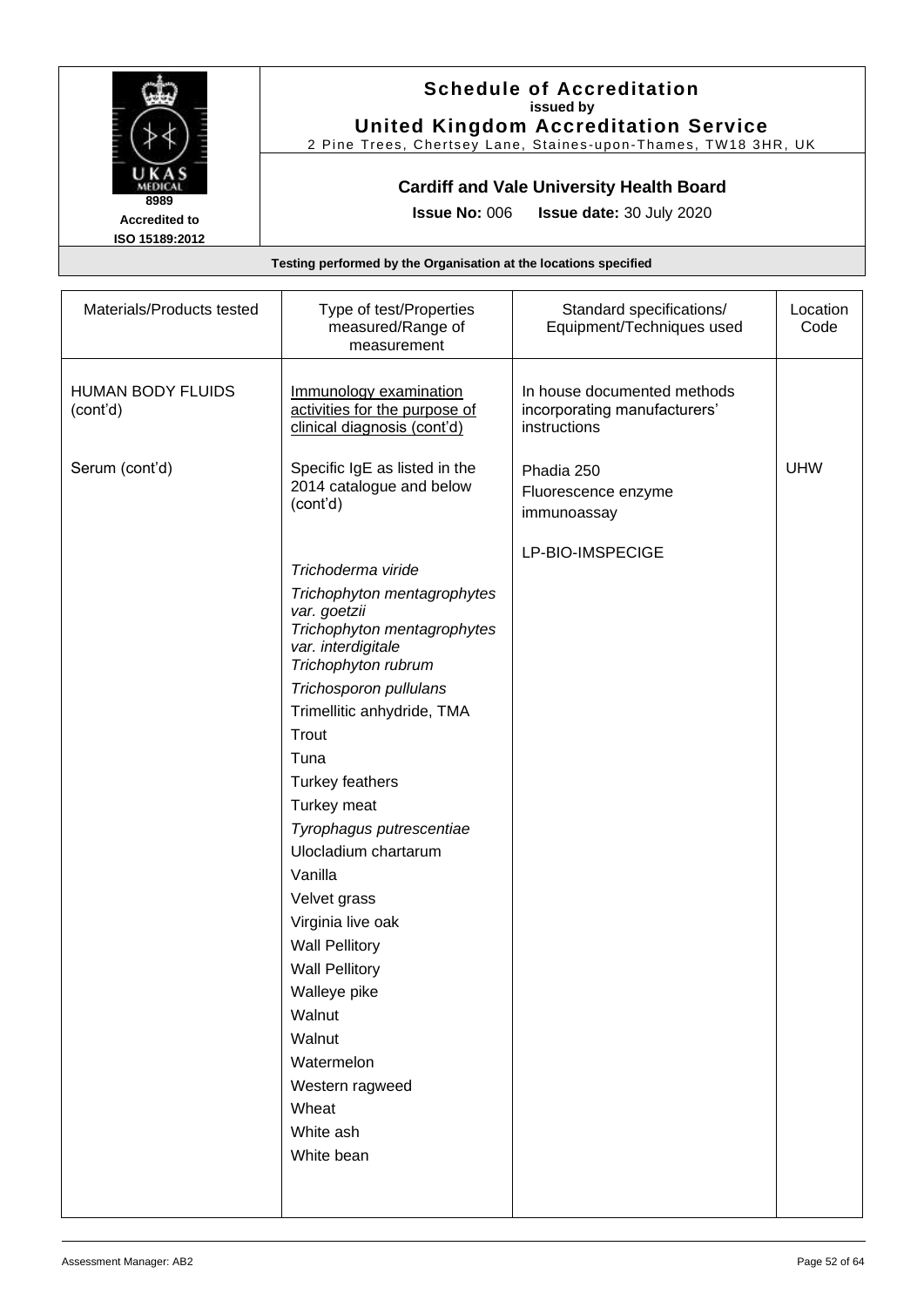

#### **Schedule of Accreditation issued by United Kingdom Accreditation Service**

2 Pine Trees, Chertsey Lane, Staines -upon -Thames, TW18 3HR, UK

### **Cardiff and Vale University Health Board**

**Issue No:** 006 **Issue date:** 30 July 2020

| Materials/Products tested            | Type of test/Properties<br>measured/Range of<br>measurement                                                                                                                                                                                                                                                                                         | Standard specifications/<br>Equipment/Techniques used                                                                        | Location<br>Code |
|--------------------------------------|-----------------------------------------------------------------------------------------------------------------------------------------------------------------------------------------------------------------------------------------------------------------------------------------------------------------------------------------------------|------------------------------------------------------------------------------------------------------------------------------|------------------|
| <b>HUMAN BODY FLUIDS</b><br>(cont'd) | Immunology examination<br>activities for the purpose of<br>clinical diagnosis (cont'd)                                                                                                                                                                                                                                                              | In house documented methods<br>incorporating manufacturers'<br>instructions                                                  |                  |
| Serum (cont'd)                       | Specific IgE as listed in the<br>2014 catalogue and below<br>(cont'd)                                                                                                                                                                                                                                                                               | Phadia 250<br>Fluorescence enzyme<br>immunoassay                                                                             | <b>UHW</b>       |
|                                      | White hickory<br>White pine<br>White-faced hornet<br>Whitefish (Inconnu)<br>Wild rye grass<br>Willow<br>Wormwood<br>Yeast<br>Yellow dock<br>Yellow hornet                                                                                                                                                                                           | LP-BIO-IMSPECIGE                                                                                                             |                  |
| Serum                                | <b>ISAC Allergy Microarray</b><br>testing. Repertoire as listed<br>below:<br>Egg White Ovomucoid<br>Egg White Ovalbumin<br>Egg White<br>Conalbumin/Ovotransferrin<br>Egg yolk / chicken meat<br>Livetin/Serum albumin<br>Cow's milk Alpha-lactalbumin<br>Cow's milk Beta-lactoglobulin<br>Cow's milk and meat Serum<br>albumin<br>Cow's milk Casein | Phadia Microarray<br>Semi-quantitative measurement of<br>specific IgE using Immuno Sorbant<br>Allergen chip<br>LP-BIO-IMISAC | <b>UHW</b>       |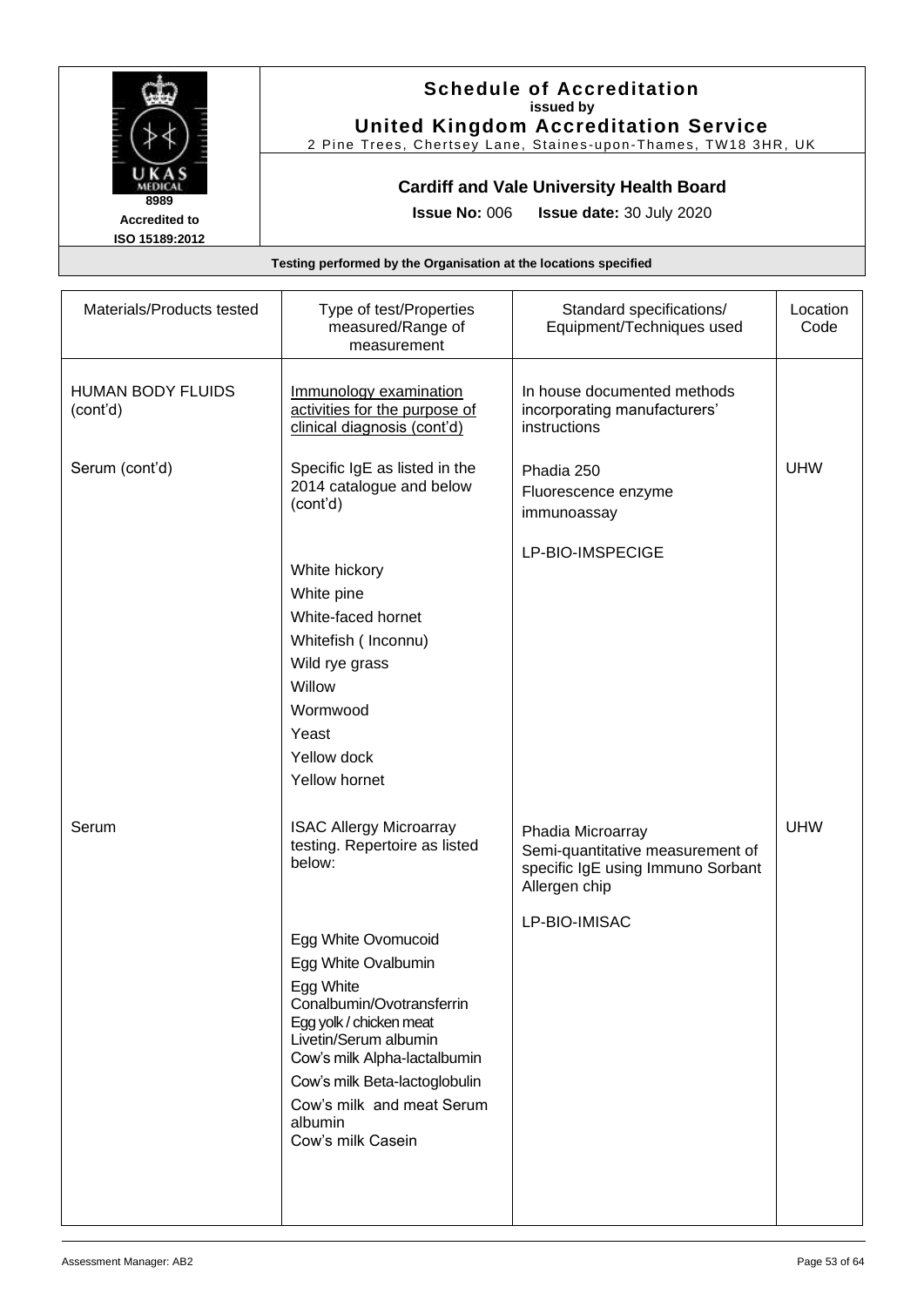

### **Schedule of Accreditation issued by United Kingdom Accreditation Service**

2 Pine Trees, Chertsey Lane, Staines -upon -Thames, TW18 3HR, UK

### **Cardiff and Vale University Health Board**

**Issue No:** 006 **Issue date:** 30 July 2020

| Materials/Products tested            | Type of test/Properties<br>measured/Range of<br>measurement                                                                                                                                                                                                                                                                                                                                                                                                                                                                                                                                                                                                                                                                 | Standard specifications/<br>Equipment/Techniques used                                                       | Location<br>Code |
|--------------------------------------|-----------------------------------------------------------------------------------------------------------------------------------------------------------------------------------------------------------------------------------------------------------------------------------------------------------------------------------------------------------------------------------------------------------------------------------------------------------------------------------------------------------------------------------------------------------------------------------------------------------------------------------------------------------------------------------------------------------------------------|-------------------------------------------------------------------------------------------------------------|------------------|
| <b>HUMAN BODY FLUIDS</b><br>(cont'd) | Immunology examination<br>activities for the purpose of<br>clinical diagnosis (cont'd)                                                                                                                                                                                                                                                                                                                                                                                                                                                                                                                                                                                                                                      | In house documented methods<br>incorporating manufacturers'<br>instructions                                 |                  |
| Serum (cont'd)                       | <b>ISAC Allergy Microarray</b><br>testing. Repertoire as listed<br>below: (cont'd)                                                                                                                                                                                                                                                                                                                                                                                                                                                                                                                                                                                                                                          | Phadia Microarray<br>Semi-quantitative measurement of<br>specific IgE using Immuno Sorbant<br>Allergen chip | <b>UHW</b>       |
|                                      | Cow's milk Transferrin<br>Cpd Parvalbumin<br>Shrimp Tropomyosin<br>Shrimp Arginine kinase<br>Shrimp Sarcoplasmic Ca-binding<br>protein<br>Cashew nut Storage protein, 11S<br>globulin<br>Brazil nut Storage protein, 2S<br>albumin<br>Hazlenut PR-10 protein<br>Hazlenut Lipid transfer protein<br>(nsLTP)<br>Hazlenut Storage protein, 11S<br>globulin<br>Walnut Storage protein, 2S<br>albumin<br>Walnut Storage protein, 7S<br>globulin<br>Walnut Lipid transfer protein<br>(nsLTP)<br>Sesame seed Storage protein, 2S<br>albumin<br>Peanut Storage protein, 7S<br>globulin<br>Peanut Storage protein, Conglutin<br>Peanut Storage protein, 11S<br>globulin<br>Peanut Storage protein, Conglutin<br>Peanut PR-10 protein | LP-BIO-IMISAC                                                                                               |                  |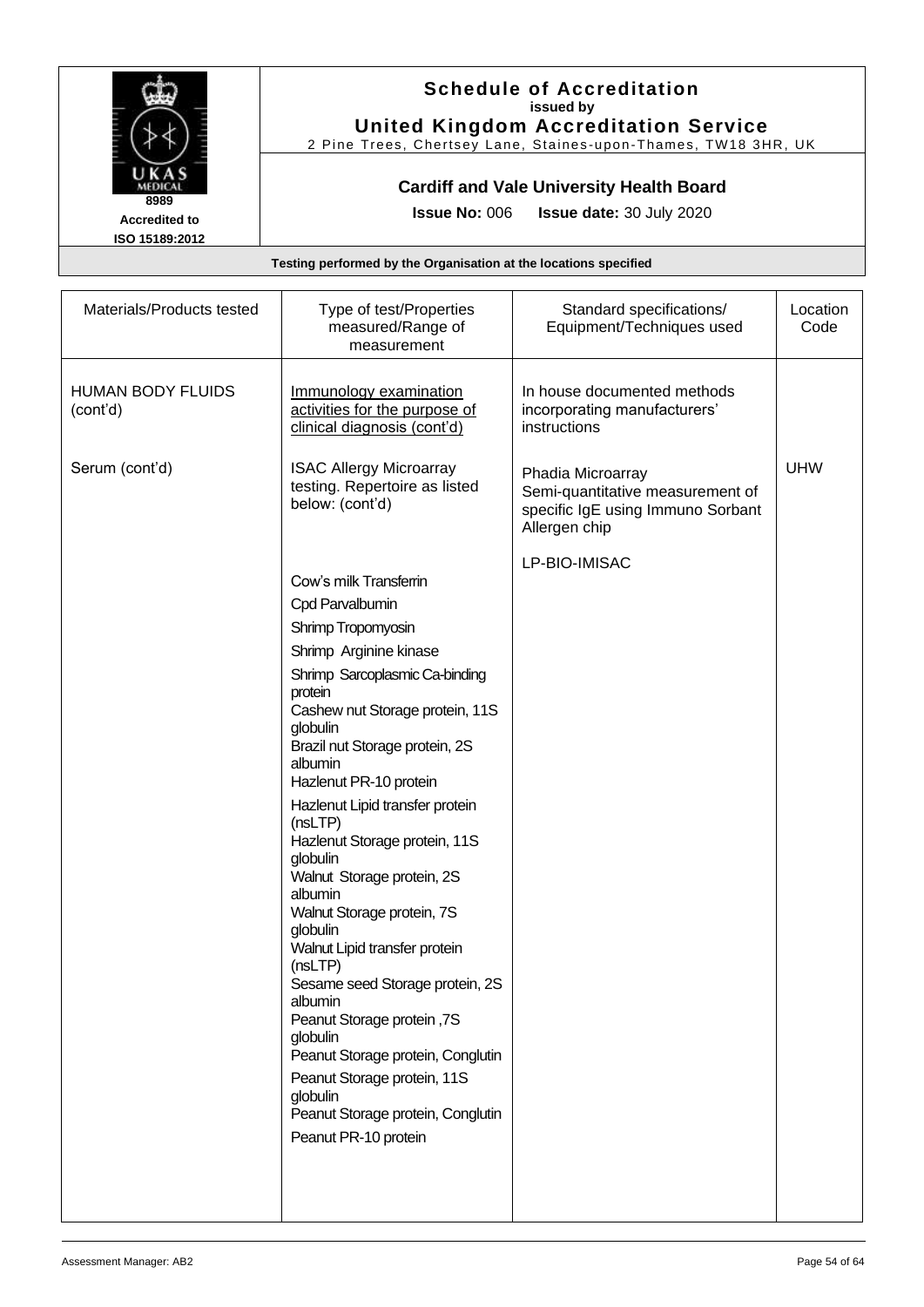

#### **Schedule of Accreditation issued by United Kingdom Accreditation Service**

2 Pine Trees, Chertsey Lane, Staines -upon -Thames, TW18 3HR, UK

### **Cardiff and Vale University Health Board**

**Issue No:** 006 **Issue date:** 30 July 2020

| Materials/Products tested            | Type of test/Properties<br>measured/Range of<br>measurement                                                             | Standard specifications/<br>Equipment/Techniques used                                                       | Location<br>Code |
|--------------------------------------|-------------------------------------------------------------------------------------------------------------------------|-------------------------------------------------------------------------------------------------------------|------------------|
| <b>HUMAN BODY FLUIDS</b><br>(cont'd) | Immunology examination<br>activities for the purpose of<br>clinical diagnosis (cont'd)                                  | In house documented methods<br>incorporating manufacturers'<br>instructions                                 |                  |
| Serum (cont'd)                       | <b>ISAC Allergy Microarray</b><br>testing. Repertoire as listed<br>below: (cont'd)                                      | Phadia Microarray<br>Semi-quantitative measurement of<br>specific IgE using Immuno Sorbant<br>Allergen chip | <b>UHW</b>       |
|                                      | Peanut Lipid transfer protein<br>(nsLTP)<br>Soybean PR-10 protein                                                       | LP-BIO-IMISAC                                                                                               |                  |
|                                      | Soybean Storage protein, Beta-<br>conglycinin<br>Soybean Storage protein,<br>Glycinin<br>Buckwheat Storage protein, 2S) |                                                                                                             |                  |
|                                      | Wheat albumin Lipid transfer<br>protein (nsLTP<br>Wheat Omega-5 gliadin                                                 |                                                                                                             |                  |
|                                      | Kiwi Thaumatine-like protein                                                                                            |                                                                                                             |                  |
|                                      | Kiwi PR-10 protein                                                                                                      |                                                                                                             |                  |
|                                      | Celery PR-10 protein                                                                                                    |                                                                                                             |                  |
|                                      | Apple PR-10 protein                                                                                                     |                                                                                                             |                  |
|                                      | Peach PR-10 protein                                                                                                     |                                                                                                             |                  |
|                                      | Peach Lipid transfer protein<br>(nsLTP)<br>Bermuda Grass, Grass group 1                                                 |                                                                                                             |                  |
|                                      | Timothy Grass Grass group 1                                                                                             |                                                                                                             |                  |
|                                      | Timothy Grass, Grass group 2                                                                                            |                                                                                                             |                  |
|                                      | Timothy grass, Grass group 5                                                                                            |                                                                                                             |                  |
|                                      | Timothy grass Polcalcin                                                                                                 |                                                                                                             |                  |
|                                      | Timothy grass Profilin                                                                                                  |                                                                                                             |                  |
|                                      | Alder PR-10 protein                                                                                                     |                                                                                                             |                  |
|                                      | BirchPR-10 protein                                                                                                      |                                                                                                             |                  |
|                                      | <b>Birch Profilin</b>                                                                                                   |                                                                                                             |                  |
|                                      | <b>Birch Polcalcin</b>                                                                                                  |                                                                                                             |                  |
|                                      |                                                                                                                         |                                                                                                             |                  |
|                                      |                                                                                                                         |                                                                                                             |                  |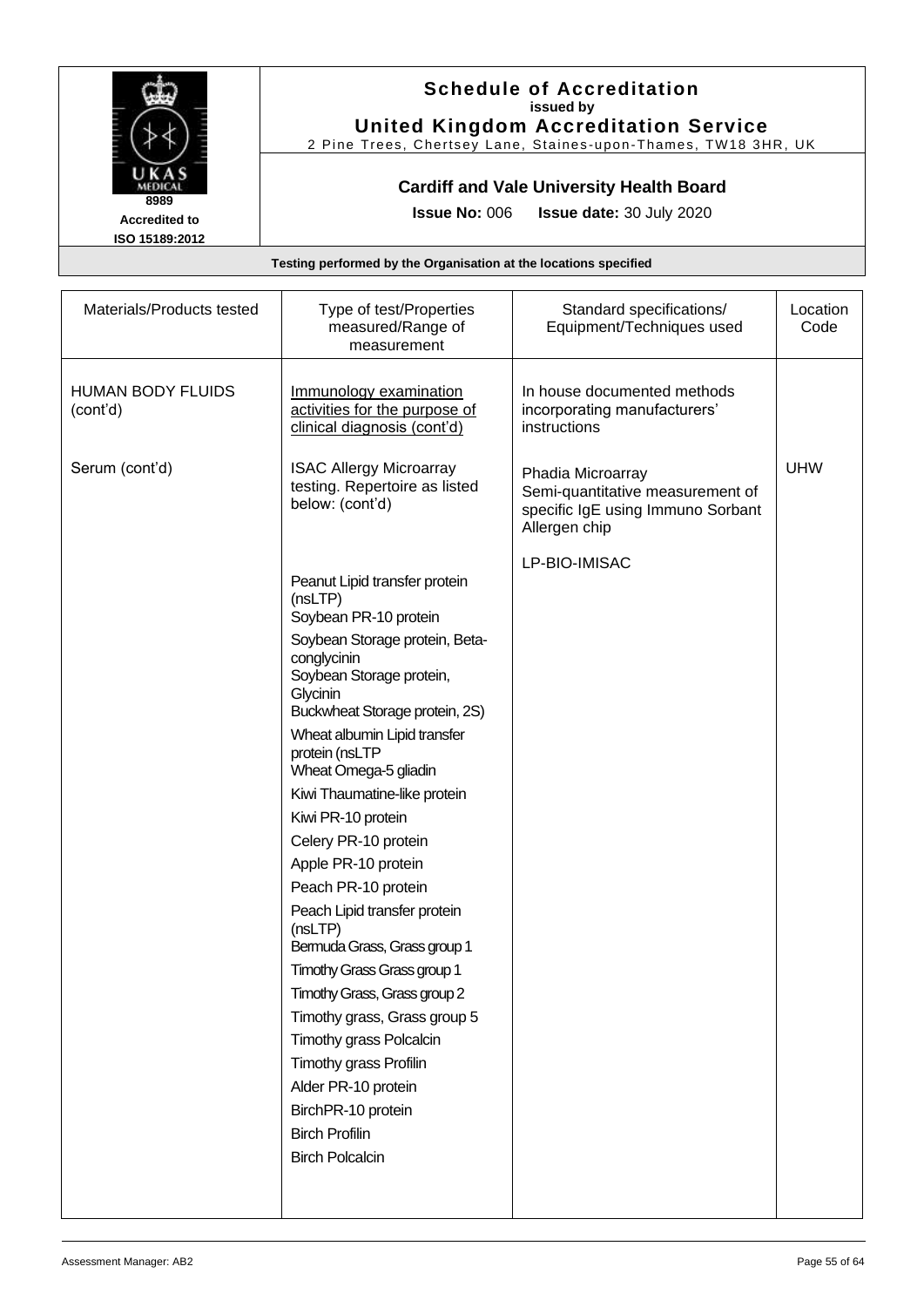

#### **Schedule of Accreditation issued by United Kingdom Accreditation Service**

2 Pine Trees, Chertsey Lane, Staines -upon -Thames, TW18 3HR, UK

### **Cardiff and Vale University Health Board**

**Issue No:** 006 **Issue date:** 30 July 2020

| Materials/Products tested            | Type of test/Properties<br>measured/Range of<br>measurement                                                                                                                                                                                                                                                                                                                                                                                                                                                                                                                                                                                                                                                                                                        | Standard specifications/<br>Equipment/Techniques used                                                       | Location<br>Code |
|--------------------------------------|--------------------------------------------------------------------------------------------------------------------------------------------------------------------------------------------------------------------------------------------------------------------------------------------------------------------------------------------------------------------------------------------------------------------------------------------------------------------------------------------------------------------------------------------------------------------------------------------------------------------------------------------------------------------------------------------------------------------------------------------------------------------|-------------------------------------------------------------------------------------------------------------|------------------|
| <b>HUMAN BODY FLUIDS</b><br>(cont'd) | Immunology examination<br>activities for the purpose of<br>clinical diagnosis (cont'd)                                                                                                                                                                                                                                                                                                                                                                                                                                                                                                                                                                                                                                                                             | In house documented methods<br>incorporating manufacturers'<br>instructions                                 |                  |
| Serum (cont'd)                       | <b>ISAC Allergy Microarray</b><br>testing. Repertoire as listed<br>below: (cont'd)                                                                                                                                                                                                                                                                                                                                                                                                                                                                                                                                                                                                                                                                                 | Phadia Microarray<br>Semi-quantitative measurement of<br>specific IgE using Immuno Sorbant<br>Allergen chip | <b>UHW</b>       |
|                                      | Hazel Pollen PR-10 protein<br>Japanese cedar PR-10 protein<br>Cypress PR-10 protein<br>Olive PR-10 protein<br>Olive lipid transfer protein (nsLTP)<br>Plane tree lipid transfer protein<br>(nsLTP)<br>Ragweed lipid transfer protein<br>(nsLTP)<br>Mugwort lipid transfer protein<br>(nsLTP)<br>Goosefoot Lipid transfer protein<br>(nsLTP)<br>Annual Mercury Profilin<br>Wall pellitory Lipid transfer<br>protein (nsLTP)<br>Plantain (English) Lipid transfer<br>protein (nsLTP)<br>Saltwort Lipid transfer protein<br>(nsLTP)<br>Dog Lipocalin<br>Dog Serum albumin<br>Dog Arginine esterase<br>Horse Lipocalin<br>Horse Serum albumin<br>Cat Uteroglobin<br>Cat Serum albumin<br>Cat Lipocalin<br>Mouse Lipocalin<br>Alternaria Enolase<br>Aspergillus Enolase | LP-BIO-IMISAC                                                                                               |                  |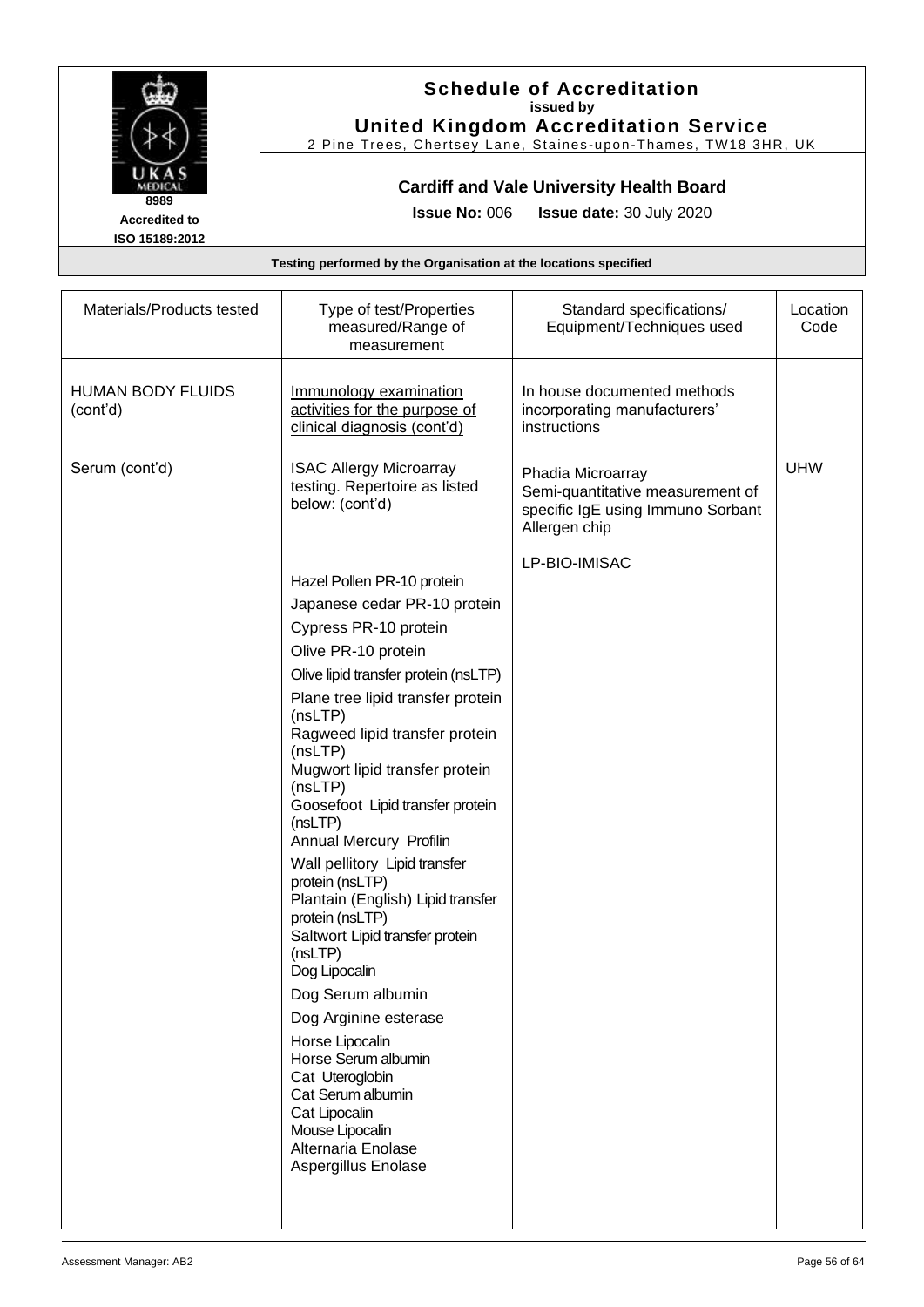

#### **Schedule of Accreditation issued by United Kingdom Accreditation Service**

2 Pine Trees, Chertsey Lane, Staines -upon -Thames, TW18 3HR, UK

### **Cardiff and Vale University Health Board**

**Issue No:** 006 **Issue date:** 30 July 2020

| Type of test/Properties<br>measured/Range of<br>measurement                                                                                                                                                                                                                                                                                                                                                                | Standard specifications/<br>Equipment/Techniques used                                                       | Location<br>Code |
|----------------------------------------------------------------------------------------------------------------------------------------------------------------------------------------------------------------------------------------------------------------------------------------------------------------------------------------------------------------------------------------------------------------------------|-------------------------------------------------------------------------------------------------------------|------------------|
| Immunology examination<br>activities for the purpose of<br>clinical diagnosis (cont'd)                                                                                                                                                                                                                                                                                                                                     | In house documented methods<br>incorporating manufacturers'<br>instructions                                 |                  |
| <b>ISAC Allergy Microarray</b><br>testing. Repertoire as listed<br>below: (cont'd)                                                                                                                                                                                                                                                                                                                                         | Phadia Microarray<br>Semi-quantitative measurement of<br>specific IgE using Immuno Sorbant<br>Allergen chip | <b>UHW</b>       |
| Aspergillus Mn superoxide<br>dismutase<br>Cladosporium Mn superoxide<br>dismutase<br>House dust mite Tropomyosin<br>Storage mite Tropomyosin<br>Cockroach Tropomyosin<br>Honey Bee venom<br>Phospholipase A2<br>Honey Bee venom Melittin<br>Paper Wasp venom Venom,<br>Antigen 5<br>Common Wasp venom<br>Venom, Antigen 5<br>Anisakis Tropomyosin<br><b>Latex Profilin</b><br>Sugar Epitope from Bromelain<br>CCD - marker | LP-BIO-IMISAC                                                                                               |                  |
| Tryptase                                                                                                                                                                                                                                                                                                                                                                                                                   | Phadia 250<br>Fluorescence enzyme<br>immunoassay<br>LP-BIOC-IMTrypt                                         | <b>UHW</b>       |
|                                                                                                                                                                                                                                                                                                                                                                                                                            |                                                                                                             |                  |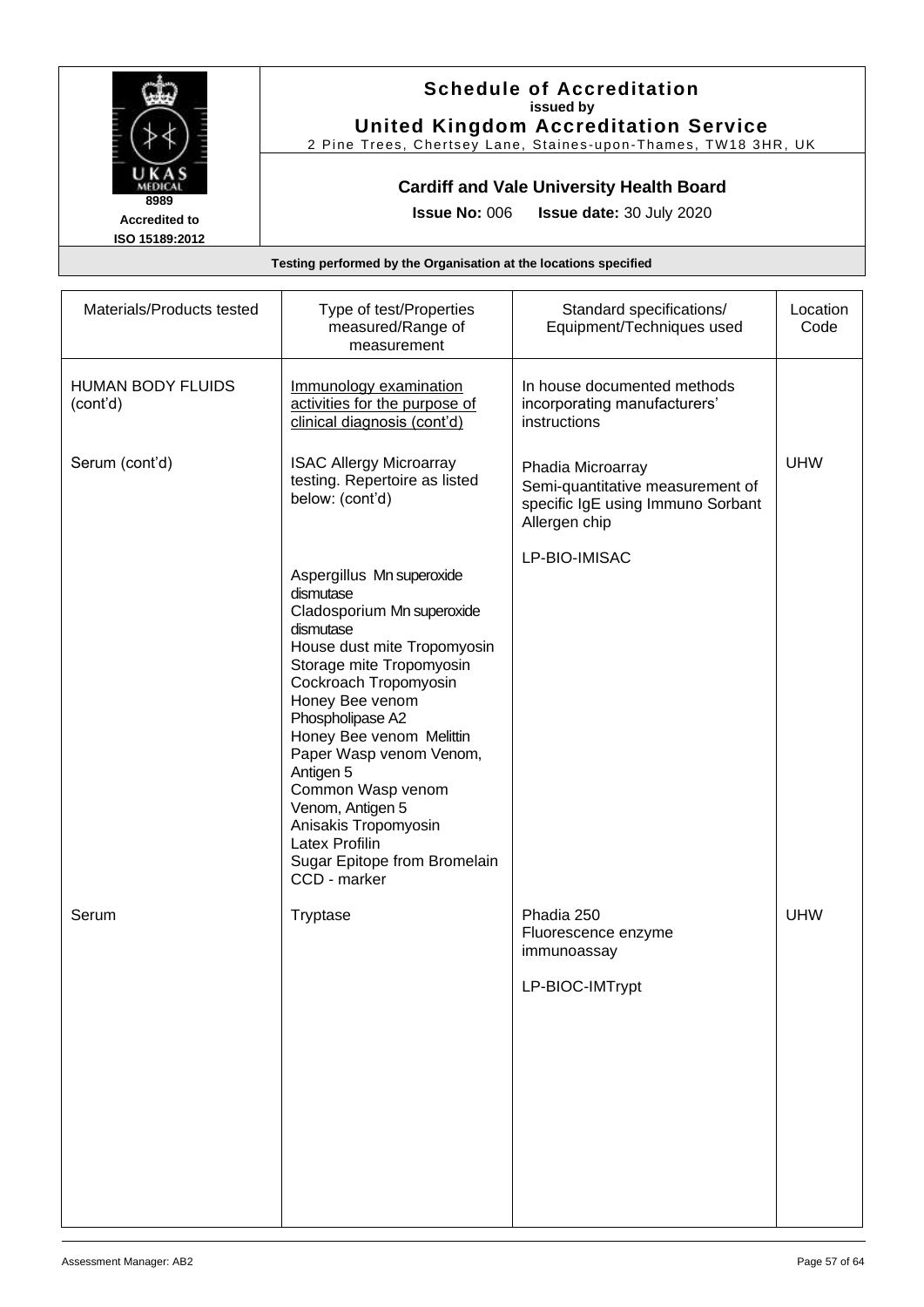

### **Schedule of Accreditation issued by United Kingdom Accreditation Service**

2 Pine Trees, Chertsey Lane, Staines -upon -Thames, TW18 3HR, UK

### **Cardiff and Vale University Health Board**

**Issue No:** 006 **Issue date:** 30 July 2020

| Materials/Products tested            | Type of test/Properties<br>measured/Range of<br>measurement                            | Standard specifications/<br>Equipment/Techniques used                                       | Location<br>Code |
|--------------------------------------|----------------------------------------------------------------------------------------|---------------------------------------------------------------------------------------------|------------------|
| <b>HUMAN BODY FLUIDS</b><br>(cont'd) | Immunology examination<br>activities for the purpose of<br>clinical diagnosis (cont'd) | In house documented methods<br>incorporating manufacturers'<br>instructions where relevant. |                  |
|                                      |                                                                                        | <b>Binding Site Optilite</b><br>Turbidimetry                                                | <b>UHW</b>       |
| Serum                                | Complement C3/C4                                                                       | BIO-IMC3C4                                                                                  |                  |
| Serum                                | Immunoglobulins IgG/A/M                                                                | <b>BIO-IMIGGAM</b>                                                                          |                  |
| Serum                                | Beta 2 microglobulin                                                                   | LP-BIO-IMB2MICRO                                                                            |                  |
| Serum                                | Free kappa and lambda light<br>chains                                                  | LP-BIO-IMFreelite                                                                           |                  |
| Serum                                | Alpha 1 antitrypsin                                                                    | LP-BIO-IMAAT                                                                                |                  |
| Serum/Urine                          | Electrophoresis protein pattern                                                        | Sebia Capillarys<br>Capillary zone electrophoresis                                          | <b>UHW</b>       |
|                                      |                                                                                        | LP-BIO-IMSebiaCap                                                                           |                  |
| Serum/Urine                          | Immunofixation: identification<br>of paraproteins                                      | Sebia Hydrasys II<br>Agarose gel electrophoresis                                            | <b>UHW</b>       |
|                                      |                                                                                        | LP-BIO-IMIFix                                                                               |                  |
| Urine                                | Bence-Jones protein                                                                    | Sebia Hydrasys II<br>Agarose gel electrophoresis                                            | <b>UHW</b>       |
|                                      |                                                                                        | LP-BIO-IMElectro                                                                            |                  |
| Paired serum and CSF                 | Oligoclonal bands                                                                      | Sebia Hydrasys II Isoelectric<br>focussing assay                                            | <b>UHW</b>       |
|                                      |                                                                                        | LP-BIO-IMOligo                                                                              |                  |
|                                      |                                                                                        |                                                                                             |                  |
|                                      |                                                                                        |                                                                                             |                  |
|                                      |                                                                                        |                                                                                             |                  |
|                                      |                                                                                        |                                                                                             |                  |
|                                      |                                                                                        |                                                                                             |                  |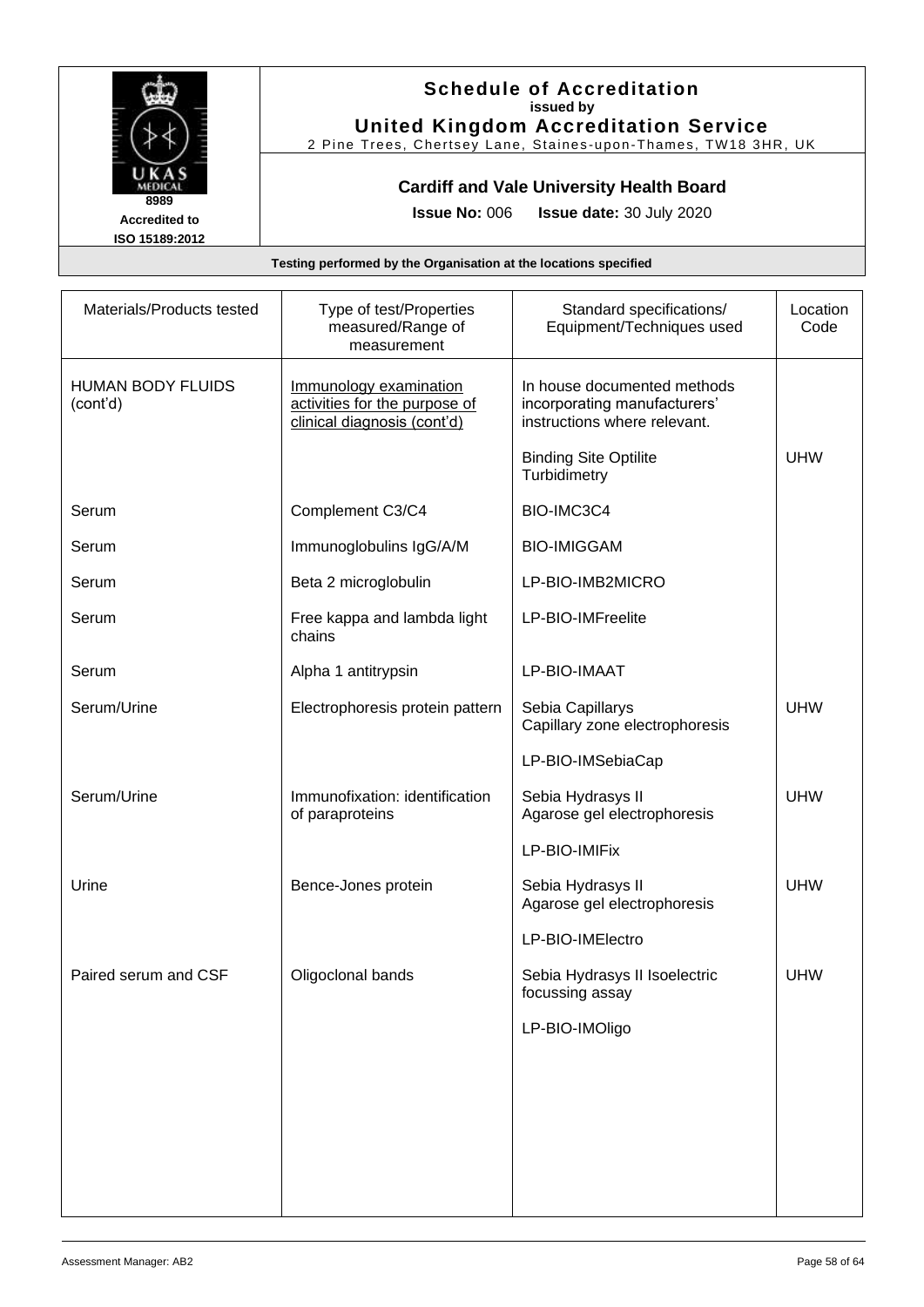

#### **Schedule of Accreditation issued by United Kingdom Accreditation Service**

2 Pine Trees, Chertsey Lane, Staines -upon -Thames, TW18 3HR, UK

### **Cardiff and Vale University Health Board**

**Issue No:** 006 **Issue date:** 30 July 2020

| Materials/Products tested            | Type of test/Properties<br>measured/Range of<br>measurement                             | Standard specifications/<br>Equipment/Techniques used                                                                                                                        | Location<br>Code |
|--------------------------------------|-----------------------------------------------------------------------------------------|------------------------------------------------------------------------------------------------------------------------------------------------------------------------------|------------------|
| <b>HUMAN BODY FLUIDS</b><br>(cont'd) | <b>Trace element examination</b><br>activities for the purpose of<br>clinical diagnosis | In house documented methods<br>incorporating manufacturers'<br>instructions where relevant.<br>Inductively coupled plasma mass<br>spectrometry (ICP-MS)<br>Varien 7700, 8800 |                  |
| Plasma/Serum/Urine                   | Aluminium                                                                               | LP-BIO-MAlumProcedure<br>LP-BIO-MUrineICPMS                                                                                                                                  | <b>UHW</b>       |
| Blood/urine                          | Arsenic                                                                                 | LP-BIO-MWholeBloodpanel<br>LP-BIO-MUrineICPMS                                                                                                                                | <b>UHW</b>       |
| Blood/urine                          | Cadmium                                                                                 | LP-BIO-MWholeBloodpanel<br>LP-BIO-MUrineICPMS                                                                                                                                | <b>UHW</b>       |
| Blood/urine                          | Lead                                                                                    | LP-BIO-MWholeBloodpanel<br>LP-BIO-MUrineICPMS                                                                                                                                | <b>UHW</b>       |
| Blood/urine                          | Manganese                                                                               | LP-BIO-MWholeBloodpanel<br>LP-BIO-MUrineICPMS                                                                                                                                | <b>UHW</b>       |
| Blood/urine                          | Mercury                                                                                 | LP-BIO-MWholeBloodpanel<br>LP-BIO-MUrineICPMS                                                                                                                                | <b>UHW</b>       |
| Blood/urine                          | Thallium                                                                                | LP-BIO-MWholeBloodpanel<br>LP-BIO-MUrineICPMS                                                                                                                                | <b>UHW</b>       |
| Blood/plasma/urine                   | Chromium                                                                                | LP-BIO-MWholeBloodpanel<br>LP-BIO-MUrineICPMS<br>LP-BIO-MICPMSCrCo                                                                                                           | <b>UHW</b>       |
| Blood/plasma/urine                   | Cobalt                                                                                  | LP-BIO-MWholeBloodpanel<br>LP-BIO-MUrineICPMS<br>LP-BIO-MICPMSCrCo                                                                                                           | <b>UHW</b>       |
| Serum/plasma/urine/liver<br>tissue   | Copper                                                                                  | LP-BIO-MWholeBloodpanel<br>LP-BIO-MUrineICPMS<br>LP-BIO-MTPNPanel<br>LP-BIO-MLiverTiss                                                                                       | <b>UHW</b>       |
| Urine                                | lodine                                                                                  | LP-BIO-MUlodine                                                                                                                                                              | <b>UHW</b>       |
| Urine                                | Nickel                                                                                  | LP-BIO-MUrineICPMS                                                                                                                                                           | <b>UHW</b>       |
|                                      |                                                                                         |                                                                                                                                                                              |                  |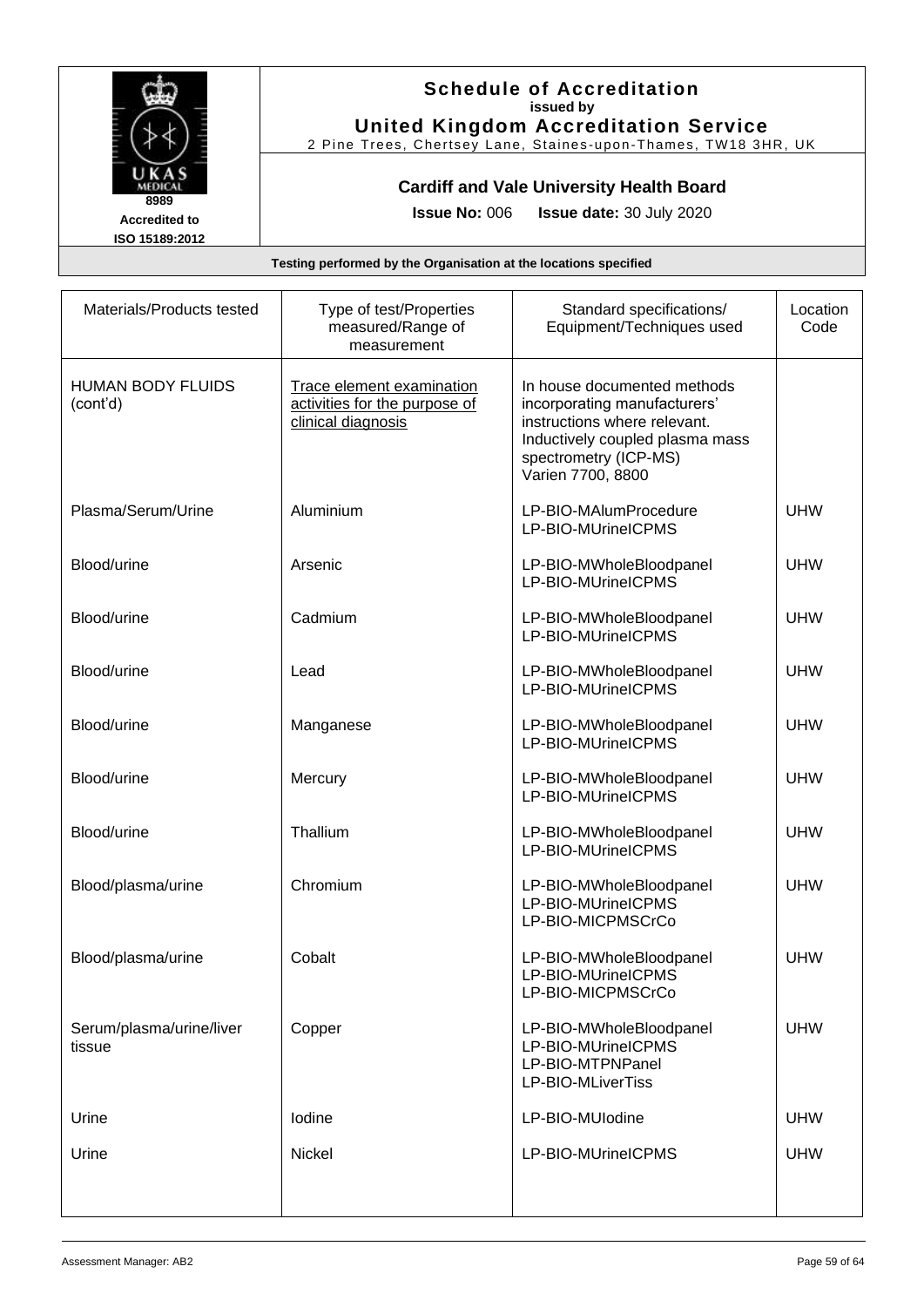

#### **Schedule of Accreditation issued by United Kingdom Accreditation Service**

2 Pine Trees, Chertsey Lane, Staines -upon -Thames, TW18 3HR, UK

### **Cardiff and Vale University Health Board**

**Issue No:** 006 **Issue date:** 30 July 2020

| Materials/Products tested            | Type of test/Properties<br>measured/Range of<br>measurement                               | Standard specifications/<br>Equipment/Techniques used                                                                                                                        | Location<br>Code |
|--------------------------------------|-------------------------------------------------------------------------------------------|------------------------------------------------------------------------------------------------------------------------------------------------------------------------------|------------------|
| <b>HUMAN BODY FLUIDS</b><br>(cont'd) | Trace element examination<br>activities for the purpose of<br>clinical diagnosis (cont'd) | In house documented methods<br>incorporating manufacturers'<br>instructions where relevant.<br>Inductively coupled plasma mass<br>spectrometry (ICP-MS)<br>Varien 7700, 8800 |                  |
| Urine/liver tissue                   | Iron                                                                                      | LP-BIO-MUrineICPMS<br>LP-BIO-MLiverTiss                                                                                                                                      | <b>UHW</b>       |
| Plasma/urine                         | Selenium                                                                                  | LP-BIO-MUrineICPMS<br>LP-BIO-MTPNPanel                                                                                                                                       | <b>UHW</b>       |
| Plasma/urine                         | Zinc                                                                                      | LP-BIO-MUrineICPMS<br>LP-BIO-MTPNPanel                                                                                                                                       | <b>UHW</b>       |
| Serum                                | Strontium                                                                                 | LP-BIO-MICPSrCa                                                                                                                                                              | <b>UHW</b>       |
| Urine                                | Antimony                                                                                  | LP-BIO-MUrineICPMS                                                                                                                                                           | <b>UHW</b>       |
| <b>Blood</b>                         | Zinc protoporphyrin                                                                       | Helena Protofluor-z fluorimeter<br>LP-BIO-MZnpp                                                                                                                              | <b>UHW</b>       |
|                                      |                                                                                           |                                                                                                                                                                              |                  |
|                                      |                                                                                           |                                                                                                                                                                              |                  |
|                                      |                                                                                           |                                                                                                                                                                              |                  |
|                                      |                                                                                           |                                                                                                                                                                              |                  |
|                                      |                                                                                           |                                                                                                                                                                              |                  |
|                                      |                                                                                           |                                                                                                                                                                              |                  |
|                                      |                                                                                           |                                                                                                                                                                              |                  |
|                                      |                                                                                           |                                                                                                                                                                              |                  |
|                                      |                                                                                           |                                                                                                                                                                              |                  |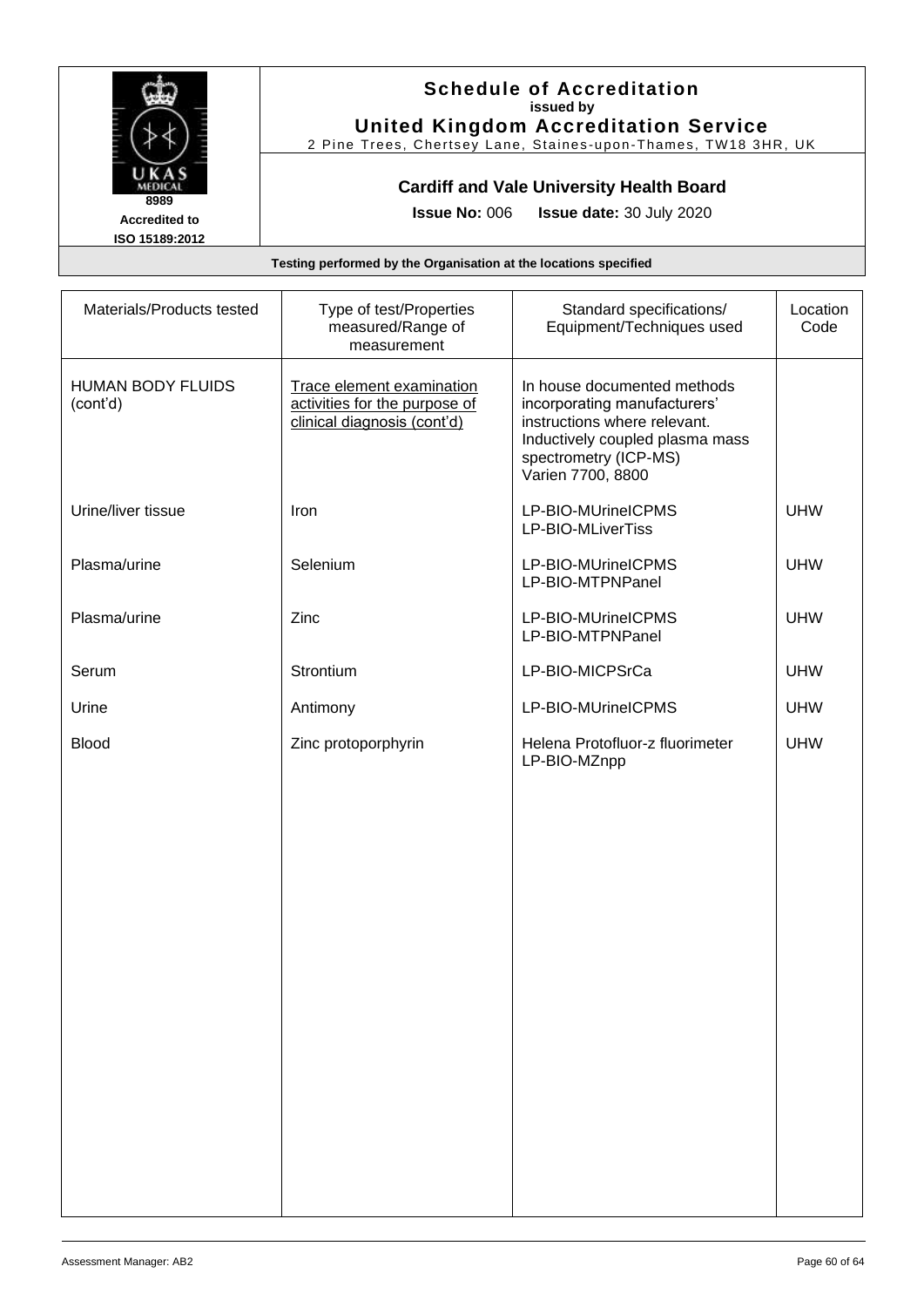

### **Schedule of Accreditation issued by United Kingdom Accreditation Service**

2 Pine Trees, Chertsey Lane, Staines -upon -Thames, TW18 3HR, UK

### **Cardiff and Vale University Health Board**

**Issue No:** 006 **Issue date:** 30 July 2020

| Materials/Products tested            | Type of test/Properties<br>measured/Range of<br>measurement                          | Standard specifications/<br>Equipment/Techniques used                                       | Location<br>Code |
|--------------------------------------|--------------------------------------------------------------------------------------|---------------------------------------------------------------------------------------------|------------------|
| <b>HUMAN BODY FLUIDS</b><br>(cont'd) | <b>Toxicology examination</b><br>activities for the purpose of<br>clinical diagnosis | In house documented methods<br>incorporating manufacturers'<br>instructions where relevant. |                  |
|                                      |                                                                                      | Beckman Coulter AU480<br>Enzyme Immunoassay method                                          |                  |
| Urine                                | Amphetamine screen                                                                   | LP-BIO-TXAU480UPRO                                                                          | UHL              |
| Urine                                | Benzodiazepine screen                                                                | LP-BIO-TXAU480UPRO                                                                          | UHL              |
| Urine                                | Cannabis screen                                                                      | LP-BIO-TXAU480UPRO                                                                          | UHL              |
| Urine                                | Cocaine screen                                                                       | LP-BIO-TXAU480UPRO                                                                          | UHL              |
| Urine                                | Methadone metabolite screen                                                          | LP-BIO-TXAU480UPRO                                                                          | UHL              |
| Urine                                | Opiate screen                                                                        | LP-BIO-TXAU480UPRO                                                                          | UHL              |
| Urine                                | Creatinine                                                                           | LP-BIO-TXAU480UPRO                                                                          | UHL              |
| Urine                                | pH                                                                                   | LP-BIO-TXAU480UPRO                                                                          | UHL              |
| Urine                                | Buprenorphine screen                                                                 | LP-BIO-TXAU480UPRO                                                                          | UHL              |
| Serum/Plasma                         | Methotrexate                                                                         | LP-BIO-TXAU480SPRO                                                                          | UHL              |
| Plasma (EDTA)                        | Lamotrigine                                                                          | LP-BIO-TXAU480SPRO                                                                          | UHL              |
| Plasma (EDTA)                        | Levetiracetam                                                                        | LP-BIO-TXAU480SPRO                                                                          | UHL              |
|                                      |                                                                                      | Jasco V650<br>Spectroscopy                                                                  |                  |
| Plasma (EDTA)                        | Cholinesterase phenotype                                                             | LP-BIO-TXPSEUD                                                                              | <b>UHL</b>       |
| Plasma (EDTA)                        | Pseudocholinesterase                                                                 | LP-BIO-TXPSEUD                                                                              | UHL              |
| Plasma (EDTA)                        | Carboxyhaemoglobin                                                                   | LP-BIO-TXCOHB                                                                               | UHL              |
| Plasma (EDTA)                        | RBC cholinesterase                                                                   | LP-BIO-TXECHE                                                                               | UHL              |
|                                      |                                                                                      |                                                                                             |                  |
|                                      |                                                                                      |                                                                                             |                  |
|                                      |                                                                                      |                                                                                             |                  |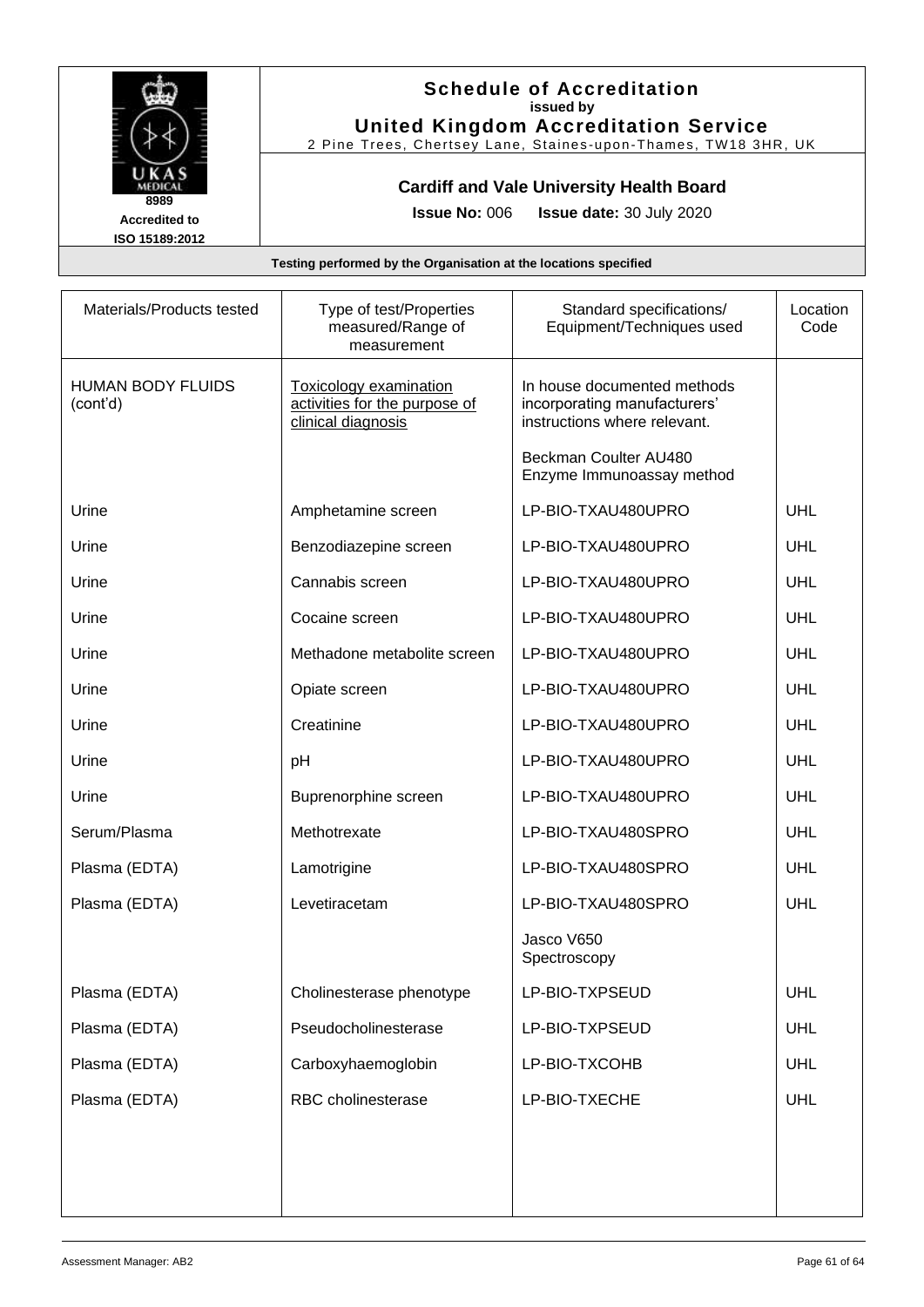

### **Schedule of Accreditation issued by United Kingdom Accreditation Service**

2 Pine Trees, Chertsey Lane, Staines -upon -Thames, TW18 3HR, UK

# **Cardiff and Vale University Health Board**

**Issue No:** 006 **Issue date:** 30 July 2020

| Materials/Products tested            | Type of test/Properties<br>measured/Range of<br>measurement                                   | Standard specifications/<br>Equipment/Techniques used                                       | Location<br>Code |
|--------------------------------------|-----------------------------------------------------------------------------------------------|---------------------------------------------------------------------------------------------|------------------|
| <b>HUMAN BODY FLUIDS</b><br>(cont'd) | <b>Toxicology examination</b><br>activities for the purpose of<br>clinical diagnosis (cont'd) | In house documented methods<br>incorporating manufacturers'<br>instructions where relevant. |                  |
|                                      |                                                                                               | Shimadzu QP2010 Ultra GCMS                                                                  |                  |
| Serum/Plasma                         | Mitotane                                                                                      | LP-BIO-TXDDD                                                                                | UHL              |
| Serum/Plasma                         | Perhexiline                                                                                   | LP-BIO-TXPX                                                                                 | UHL              |
| Plasma (EDTA)                        | Ethambutol                                                                                    | LP-BIO-TXEMB                                                                                | UHL              |
|                                      |                                                                                               | Gas chromatography on the Varian<br><b>GCMS 2200</b>                                        |                  |
| Urine                                | Buprenorphine confirmation                                                                    | LP-BIO-TXOPDIF                                                                              | UHL              |
| Urine                                | Cannabis confirmation                                                                         | LP-BIO-TXTHCCON                                                                             | UHL              |
| Urine                                | Cocaine confirmation                                                                          | LP-BIO-TXOPDIF                                                                              | UHL              |
| Urine                                | Opioid differentiation                                                                        | LP-BIO-TXOPDIF                                                                              | UHL              |
| Urine                                | Methadone confirmation                                                                        | LP-BIO-TXOPDIF                                                                              | UHL              |
| Plasma (EDTA)                        | Topiramate                                                                                    | LP-BIO-TXTOPIRAMATE                                                                         | UHL              |
|                                      |                                                                                               |                                                                                             |                  |
|                                      |                                                                                               |                                                                                             |                  |
|                                      |                                                                                               |                                                                                             |                  |
|                                      |                                                                                               |                                                                                             |                  |
|                                      |                                                                                               |                                                                                             |                  |
|                                      |                                                                                               |                                                                                             |                  |
|                                      |                                                                                               |                                                                                             |                  |
|                                      |                                                                                               |                                                                                             |                  |
|                                      |                                                                                               |                                                                                             |                  |
|                                      |                                                                                               |                                                                                             |                  |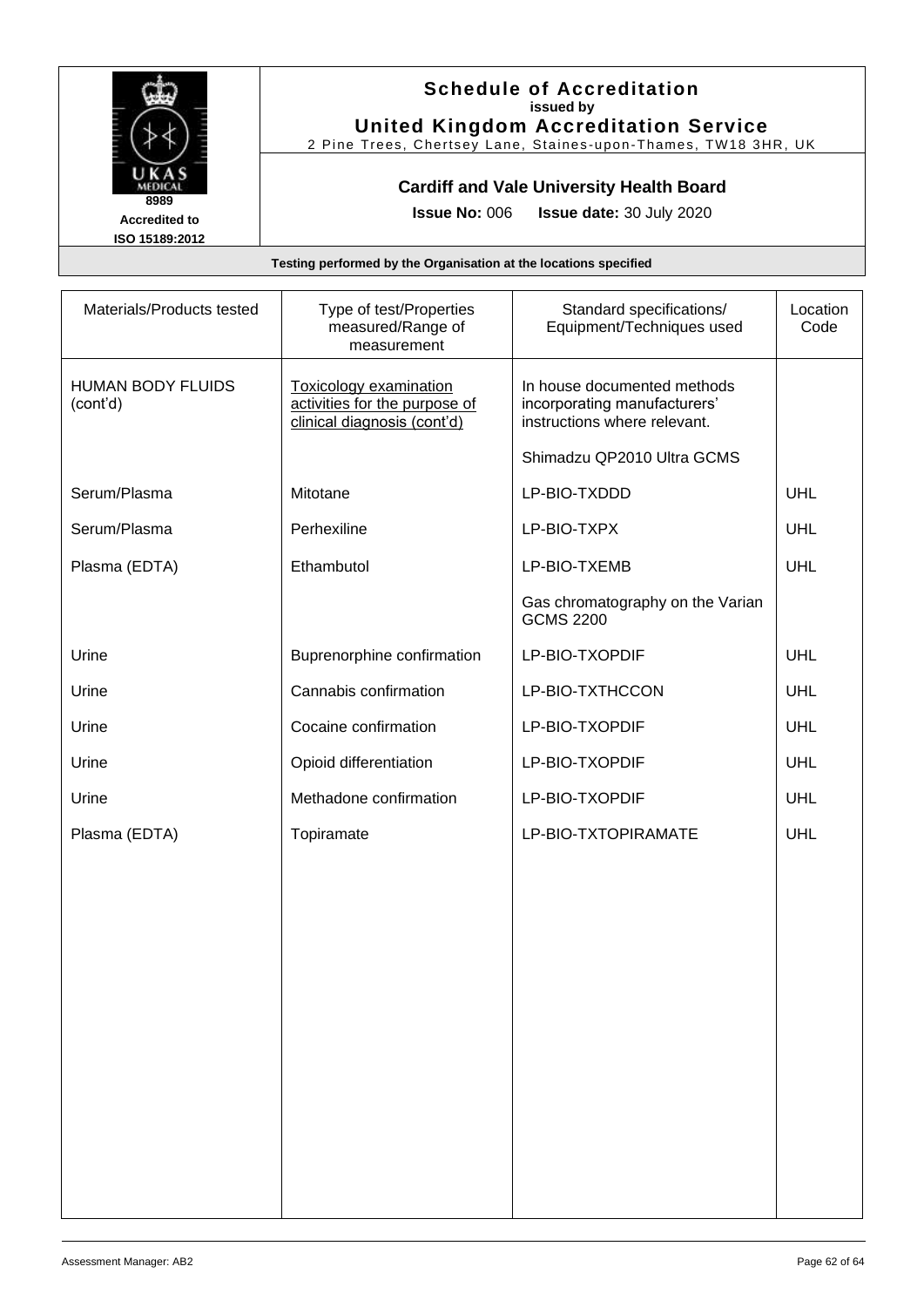

#### **Schedule of Accreditation issued by United Kingdom Accreditation Service**

2 Pine Trees, Chertsey Lane, Staines -upon -Thames, TW18 3HR, UK

### **Cardiff and Vale University Health Board**

**Issue No:** 006 **Issue date:** 30 July 2020

| Materials/Products tested                                                                                                                                                                                | Type of test/Properties<br>measured/Range of<br>measurement                                                                                                                        | Standard specifications/<br>Equipment/Techniques used                                                                                                                                                                    | Location<br>Code |
|----------------------------------------------------------------------------------------------------------------------------------------------------------------------------------------------------------|------------------------------------------------------------------------------------------------------------------------------------------------------------------------------------|--------------------------------------------------------------------------------------------------------------------------------------------------------------------------------------------------------------------------|------------------|
| <b>HUMAN BODY FLUIDS</b><br>(cont'd)                                                                                                                                                                     | <b>Toxicology examination</b><br>activities for the purpose of<br>clinical diagnosis (cont'd)                                                                                      | In house documented methods<br>incorporating manufacturers'<br>instructions where relevant.                                                                                                                              |                  |
|                                                                                                                                                                                                          |                                                                                                                                                                                    | Gas chromatography on the Varian<br>GC3800                                                                                                                                                                               |                  |
| Plasma (Fluoride Oxalate)                                                                                                                                                                                | <b>Ethylene Glycol</b>                                                                                                                                                             | LP-BIO-TXETHGLY                                                                                                                                                                                                          | UHL              |
| Plasma (EDTA)                                                                                                                                                                                            | Thiopental                                                                                                                                                                         | LP-BIO-TXTHIOPENTAL                                                                                                                                                                                                      | UHL              |
| Plasma/blood/urine                                                                                                                                                                                       | <b>Volatile Alcohols</b>                                                                                                                                                           | LP-BIO-TXVALC                                                                                                                                                                                                            | UHL              |
| Urine                                                                                                                                                                                                    | L-amphetamine fraction                                                                                                                                                             | LP-BIO-TXLFRAC                                                                                                                                                                                                           | UHL              |
| Plasma/Serum                                                                                                                                                                                             | Thiopental                                                                                                                                                                         | Shimadzu 2010 Plus GC<br>LP-BIO-TXTHIOPENTAL                                                                                                                                                                             | <b>UHL</b>       |
|                                                                                                                                                                                                          |                                                                                                                                                                                    | HPLC using the Perkin Elmer<br>Photo Diode Array (PDA)                                                                                                                                                                   |                  |
| Urine                                                                                                                                                                                                    | Benzodiazepine differentiation                                                                                                                                                     | LP-BIO-TXBENZO                                                                                                                                                                                                           | UHL              |
| Plasma (EDTA)<br>Plasma (EDTA)<br>Plasma (EDTA)<br>Plasma (EDTA)<br>Plasma (EDTA)<br>Plasma (EDTA)<br>Plasma (EDTA)<br>Plasma (EDTA)<br>Plasma (EDTA)<br>Plasma (EDTA)<br>Plasma (EDTA)<br>Plasma (EDTA) | Amiodarone<br>Amitriptyline<br>Clobazam<br>Hydroxycarbazepine<br>Isoniazid<br>Mexiletine<br>Oxcarbazepine<br>Quetiapine<br>Rifampicin<br>Risperidone<br>Sertraline<br>Pyrazinamide | LP-BIO-TXAMIOD<br>LP-BIO-TXAMITRP<br>LP-BIO-TXCLOBAZAM<br>LP-BIO-TXOXCARB<br>LP-BIO-TXINH<br>LP-BIO-TXMEX<br>LP-BIO-TXOXCARB<br>LP-BIO-TXQUET<br>LP-BIO-TXRIF<br>LP-BIO-TXRISPRNE<br>LP-BIO-TXSERTRALINE<br>LP-BIO-TXPRZ |                  |